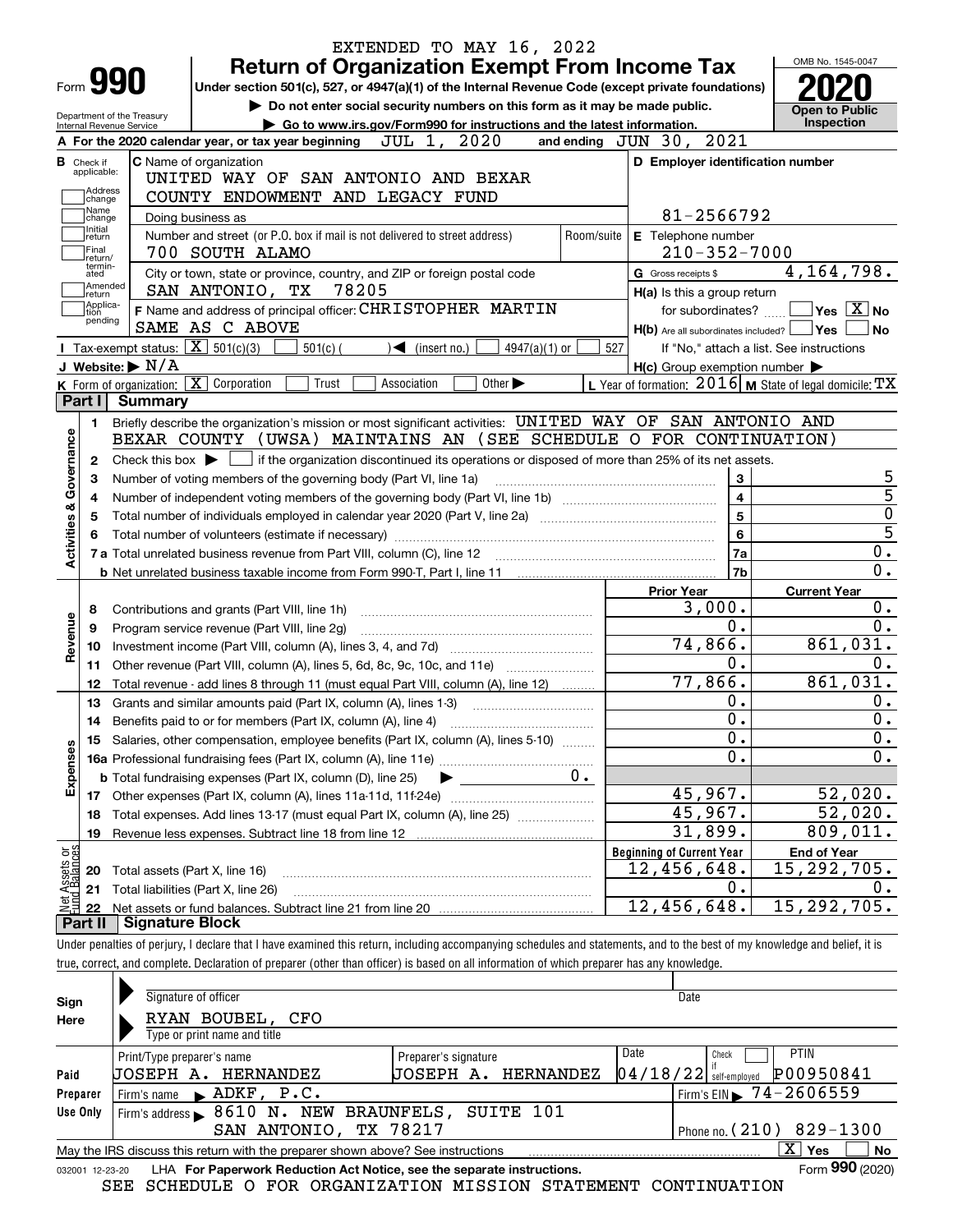(Rev. January 2020)

## **Application for Automatic Extension of Time To File an Exempt Organization Return**

Department of the Treasury Internal Revenue Service

- **| File a separate application for each return.**
- **| Go to www.irs.gov/Form8868 for the latest information.**

**Electronic filing (e-file).**  You can electronically file Form 8868 to request a 6-month automatic extension of time to file any of the filing of this form, visit www.irs.gov/e-file-providers/e-file-for-charities-and-non-profits. forms listed below with the exception of Form 8870, Information Return for Transfers Associated With Certain Personal Benefit Contracts, for which an extension request must be sent to the IRS in paper format (see instructions). For more details on the electronic

#### **Automatic 6-Month Extension of Time.** Only submit original (no copies needed).

All corporations required to file an income tax return other than Form 990-T (including 1120-C filers), partnerships, REMICs, and trusts must use Form 7004 to request an extension of time to file income tax returns.

| Type or                                                                                                                                              | Name of exempt organization or other filer, see instructions.                                                                                                                                                                                                                                                                                                                                                                                  |      | Taxpayer identification number (TIN)                                                                                                                          |              |    |                                              |  |  |  |  |
|------------------------------------------------------------------------------------------------------------------------------------------------------|------------------------------------------------------------------------------------------------------------------------------------------------------------------------------------------------------------------------------------------------------------------------------------------------------------------------------------------------------------------------------------------------------------------------------------------------|------|---------------------------------------------------------------------------------------------------------------------------------------------------------------|--------------|----|----------------------------------------------|--|--|--|--|
| print                                                                                                                                                | UNITED WAY OF SAN ANTONIO AND BEXAR                                                                                                                                                                                                                                                                                                                                                                                                            |      | 81-2566792                                                                                                                                                    |              |    |                                              |  |  |  |  |
| File by the                                                                                                                                          | COUNTY ENDOWMENT AND LEGACY FUND                                                                                                                                                                                                                                                                                                                                                                                                               |      |                                                                                                                                                               |              |    |                                              |  |  |  |  |
| due date for<br>filing your                                                                                                                          | Number, street, and room or suite no. If a P.O. box, see instructions.<br>700 SOUTH ALAMO                                                                                                                                                                                                                                                                                                                                                      |      |                                                                                                                                                               |              |    |                                              |  |  |  |  |
| return. See<br>City, town or post office, state, and ZIP code. For a foreign address, see instructions.<br>instructions.<br>SAN ANTONIO, TX<br>78205 |                                                                                                                                                                                                                                                                                                                                                                                                                                                |      |                                                                                                                                                               |              |    |                                              |  |  |  |  |
|                                                                                                                                                      | Enter the Return Code for the return that this application is for (file a separate application for each return)                                                                                                                                                                                                                                                                                                                                |      |                                                                                                                                                               |              |    | $\mathbf 0$<br>1                             |  |  |  |  |
| Return<br>Application<br><b>Application</b>                                                                                                          |                                                                                                                                                                                                                                                                                                                                                                                                                                                |      |                                                                                                                                                               |              |    |                                              |  |  |  |  |
| Is For                                                                                                                                               |                                                                                                                                                                                                                                                                                                                                                                                                                                                | Code | Is For                                                                                                                                                        |              |    | Code                                         |  |  |  |  |
|                                                                                                                                                      | Form 990 or Form 990-EZ                                                                                                                                                                                                                                                                                                                                                                                                                        | 01   | Form 990-T (corporation)                                                                                                                                      |              |    | 07                                           |  |  |  |  |
| Form 990-BL                                                                                                                                          |                                                                                                                                                                                                                                                                                                                                                                                                                                                | 02   | Form 1041-A                                                                                                                                                   |              |    | 08                                           |  |  |  |  |
|                                                                                                                                                      | Form 4720 (individual)                                                                                                                                                                                                                                                                                                                                                                                                                         | 03   | Form 4720 (other than individual)                                                                                                                             |              |    | 09                                           |  |  |  |  |
| Form 990-PF                                                                                                                                          |                                                                                                                                                                                                                                                                                                                                                                                                                                                | 04   | Form 5227                                                                                                                                                     |              |    | 10                                           |  |  |  |  |
|                                                                                                                                                      | Form 990-T (sec. 401(a) or 408(a) trust)                                                                                                                                                                                                                                                                                                                                                                                                       | 05   | Form 6069                                                                                                                                                     |              |    | 11                                           |  |  |  |  |
|                                                                                                                                                      | Form 990-T (trust other than above)                                                                                                                                                                                                                                                                                                                                                                                                            | 06   | Form 8870                                                                                                                                                     |              |    | 12                                           |  |  |  |  |
| $box \blacktriangleright$<br>1.<br>$\mathbf{2}$                                                                                                      | . If it is for part of the group, check this box $\blacktriangleright$ [<br>I request an automatic 6-month extension of time until<br>the organization named above. The extension is for the organization's return for:<br>calendar year ______<br>or<br>$\blacktriangleright$ $\boxed{\text{X}}$ tax year beginning JUL 1, 2020<br>If the tax year entered in line 1 is for less than 12 months, check reason:<br>Change in accounting period |      | and attach a list with the names and TINs of all members the extension is for.<br>MAY 16, 2022<br>$\sim$ , and ending $\sigma$ JUN 30, 2021<br>Initial return | Final return |    | , to file the exempt organization return for |  |  |  |  |
| За                                                                                                                                                   | If this application is for Forms 990-BL, 990-PF, 990-T, 4720, or 6069, enter the tentative tax, less<br>any nonrefundable credits. See instructions.                                                                                                                                                                                                                                                                                           |      |                                                                                                                                                               | За           | \$ | 0.                                           |  |  |  |  |
| b                                                                                                                                                    | If this application is for Forms 990-PF, 990-T, 4720, or 6069, enter any refundable credits and                                                                                                                                                                                                                                                                                                                                                |      |                                                                                                                                                               |              |    |                                              |  |  |  |  |
| 3b<br>\$<br>estimated tax payments made. Include any prior year overpayment allowed as a credit.                                                     |                                                                                                                                                                                                                                                                                                                                                                                                                                                |      |                                                                                                                                                               |              |    |                                              |  |  |  |  |
| c                                                                                                                                                    | <b>Balance due.</b> Subtract line 3b from line 3a. Include your payment with this form, if required, by                                                                                                                                                                                                                                                                                                                                        |      |                                                                                                                                                               |              |    |                                              |  |  |  |  |
| using EFTPS (Electronic Federal Tax Payment System). See instructions.<br>3c<br>\$                                                                   |                                                                                                                                                                                                                                                                                                                                                                                                                                                |      |                                                                                                                                                               |              |    |                                              |  |  |  |  |
| instructions.                                                                                                                                        | Caution: If you are going to make an electronic funds withdrawal (direct debit) with this Form 8868, see Form 8453-EO and Form 8879-EO for payment                                                                                                                                                                                                                                                                                             |      |                                                                                                                                                               |              |    |                                              |  |  |  |  |
| LHA                                                                                                                                                  | For Privacy Act and Paperwork Reduction Act Notice, see instructions.                                                                                                                                                                                                                                                                                                                                                                          |      |                                                                                                                                                               |              |    | Form 8868 (Rev. 1-2020)                      |  |  |  |  |

023841 04-01-20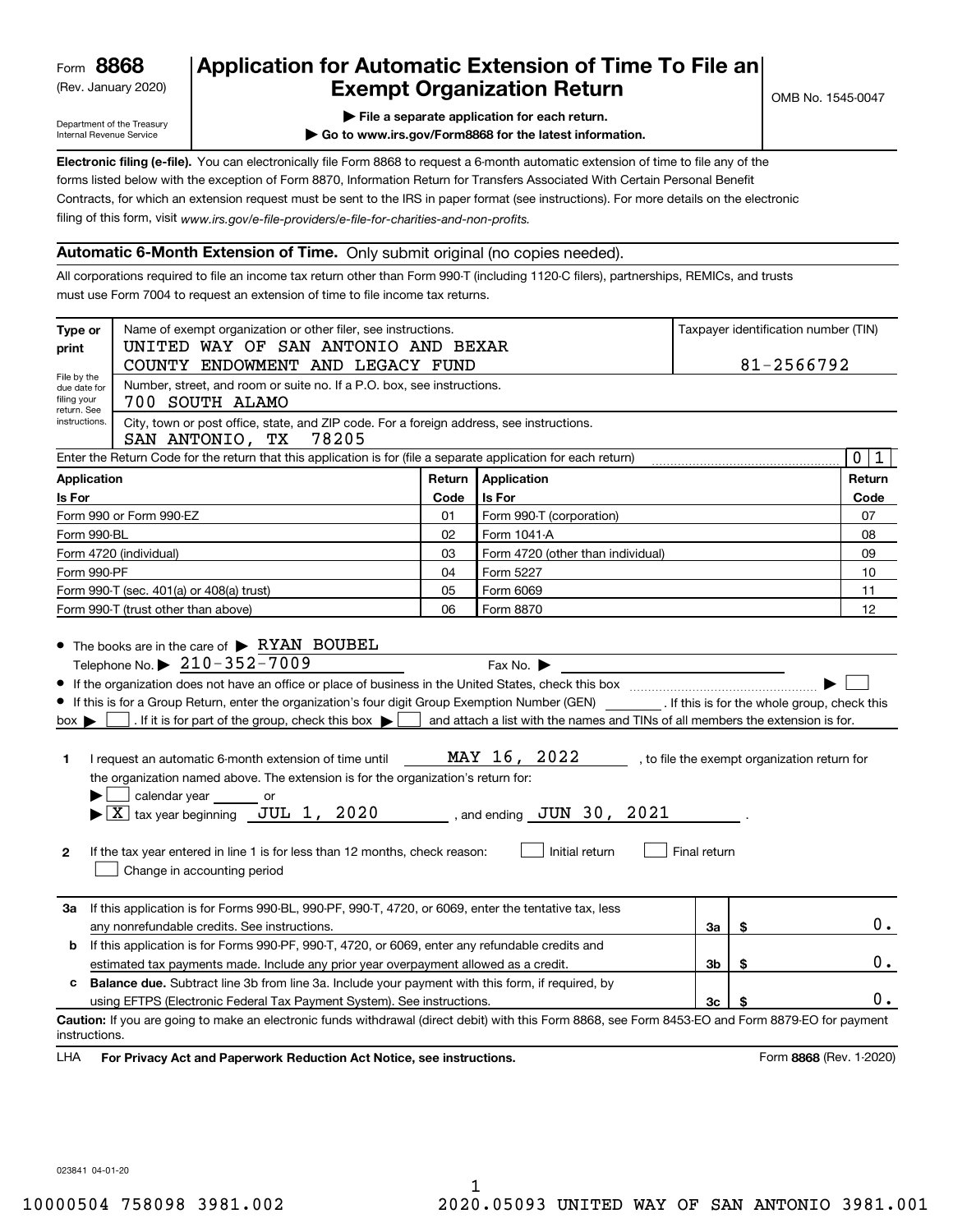|    | Part III   Statement of Program Service Accomplishments                                                                                                                                                   |
|----|-----------------------------------------------------------------------------------------------------------------------------------------------------------------------------------------------------------|
|    | $\overline{\mathbf{x}}$                                                                                                                                                                                   |
| 1  | Briefly describe the organization's mission:                                                                                                                                                              |
|    | THE MISSION OF UNITED WAY OF SAN ANTONIO AND BEXAR COUNTY (UWSA)                                                                                                                                          |
|    | ENDOWMENT AND LEGACY FUND IS TO MAINTAIN AN ENDOWMENT FUND TO BE USED                                                                                                                                     |
|    | FOR THE BENEFIT OF AND IN FURTHERANCE OF THE PURPOSES OF UWSA.                                                                                                                                            |
| 2  | Did the organization undertake any significant program services during the year which were not listed on the                                                                                              |
|    | $\sqrt{\mathsf{Yes}\ \boxed{\mathrm{X}}}$ No                                                                                                                                                              |
|    | If "Yes," describe these new services on Schedule O.                                                                                                                                                      |
| 3  | $\sqrt{}$ Yes $\sqrt{}$ X $\sqrt{}$ No<br>Did the organization cease conducting, or make significant changes in how it conducts, any program services?<br>If "Yes," describe these changes on Schedule O. |
| 4  | Describe the organization's program service accomplishments for each of its three largest program services, as measured by expenses.                                                                      |
|    | Section 501(c)(3) and 501(c)(4) organizations are required to report the amount of grants and allocations to others, the total expenses, and                                                              |
|    | revenue, if any, for each program service reported.                                                                                                                                                       |
| 4a | 0. including grants of \$<br>0.<br>$\sqrt{$ (Revenue \$<br>(Code:<br>) (Expenses \$                                                                                                                       |
|    | UWSA ENDOWMENT AND LEGACY FUND ENSURES THAT UNITED WAY PROGRAMS AND                                                                                                                                       |
|    | SERVICES TO CHILDREN, INDIVIDUALS AND FAMILIES IN OUR COMMUNITY                                                                                                                                           |
|    | CONTINUE INTO THE FUTURE. A GIFT TO THE ENDOWMENT FUND LEAVES A LEGACY                                                                                                                                    |
|    | THAT STRENGTHENS OUR COMMUNITY, IMPROVES LIVES, HELPS US LIVE UNITED,                                                                                                                                     |
|    | AND MAKES AN EVERLASTING IMPACT FOR FUTURE GENERATIONS.                                                                                                                                                   |
|    |                                                                                                                                                                                                           |
|    | UWSA GOALS FOCUS ON CHILDREN WHO ARE HAPPY, HEALTHY AND READY FOR                                                                                                                                         |
|    | SCHOOL, STUDENTS WHO GRADUATE FROM HIGH SCHOOL AND BECOME SUCCESSFUL                                                                                                                                      |
|    | SELF-SUFFICIENT INDIVIDUALS AND FAMILIES, AND MEETING<br>ADULTS,                                                                                                                                          |
|    | RESIDENTS' URGENT AND IMMEDIATE NEEDS.                                                                                                                                                                    |
|    | SEE SCHEDULE O FOR CONTINUATION                                                                                                                                                                           |
|    |                                                                                                                                                                                                           |
| 4b |                                                                                                                                                                                                           |
|    |                                                                                                                                                                                                           |
|    |                                                                                                                                                                                                           |
|    |                                                                                                                                                                                                           |
|    |                                                                                                                                                                                                           |
|    |                                                                                                                                                                                                           |
|    |                                                                                                                                                                                                           |
|    |                                                                                                                                                                                                           |
|    |                                                                                                                                                                                                           |
|    |                                                                                                                                                                                                           |
|    |                                                                                                                                                                                                           |
|    |                                                                                                                                                                                                           |
|    |                                                                                                                                                                                                           |
|    |                                                                                                                                                                                                           |
| 4c | ) (Revenue \$<br>$\left(\text{Code:} \right)$ $\left(\text{Expenses $}\right)$                                                                                                                            |
|    |                                                                                                                                                                                                           |
|    |                                                                                                                                                                                                           |
|    |                                                                                                                                                                                                           |
|    |                                                                                                                                                                                                           |
|    |                                                                                                                                                                                                           |
|    |                                                                                                                                                                                                           |
|    |                                                                                                                                                                                                           |
|    |                                                                                                                                                                                                           |
|    | Other program services (Describe on Schedule O.)                                                                                                                                                          |
| 4d | (Revenue \$<br>(Expenses \$<br>including grants of \$                                                                                                                                                     |
|    |                                                                                                                                                                                                           |
| 4е | Total program service expenses<br>Form 990 (2020)                                                                                                                                                         |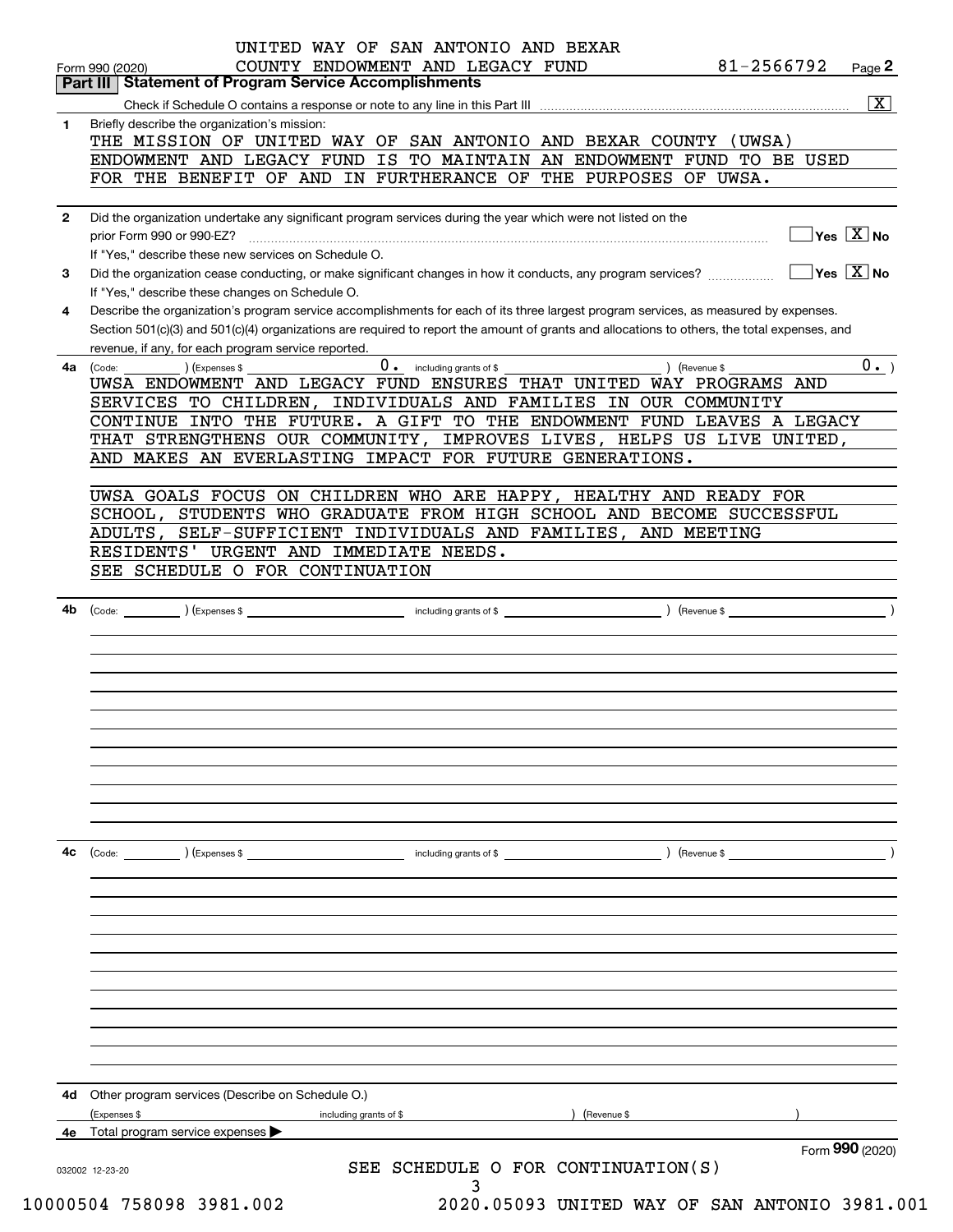# Form 990 (2020) COUNTY ENDOWMENT AND LEGACY FUND 81-2566792 <sub>Page</sub> 3<br>**Part IV | Checklist of Required Schedules**

| Is the organization described in section $501(c)(3)$ or $4947(a)(1)$ (other than a private foundation)?<br>1.<br>х<br>1<br>X<br>$\mathbf{2}$<br>2<br>Did the organization engage in direct or indirect political campaign activities on behalf of or in opposition to candidates for<br>3<br>x<br>3<br>Section 501(c)(3) organizations. Did the organization engage in lobbying activities, or have a section 501(h) election in effect<br>4<br>x<br>4<br>Is the organization a section 501(c)(4), 501(c)(5), or 501(c)(6) organization that receives membership dues, assessments, or<br>5<br>x<br>5<br>Did the organization maintain any donor advised funds or any similar funds or accounts for which donors have the right to<br>6<br>x<br>provide advice on the distribution or investment of amounts in such funds or accounts? If "Yes," complete Schedule D, Part I<br>6<br>Did the organization receive or hold a conservation easement, including easements to preserve open space,<br>7<br>x<br>$\overline{7}$<br>Did the organization maintain collections of works of art, historical treasures, or other similar assets? If "Yes," complete<br>8<br>X<br>8<br>Did the organization report an amount in Part X, line 21, for escrow or custodial account liability, serve as a custodian for<br>9<br>amounts not listed in Part X; or provide credit counseling, debt management, credit repair, or debt negotiation services?<br>x<br>9<br>Did the organization, directly or through a related organization, hold assets in donor-restricted endowments<br>х<br>10<br>If the organization's answer to any of the following questions is "Yes," then complete Schedule D, Parts VI, VII, VIII, IX, or X<br>as applicable.<br>a Did the organization report an amount for land, buildings, and equipment in Part X, line 10? If "Yes," complete Schedule D,<br>x<br>11a<br><b>b</b> Did the organization report an amount for investments - other securities in Part X, line 12, that is 5% or more of its total<br>X<br>11 <sub>b</sub><br>c Did the organization report an amount for investments - program related in Part X, line 13, that is 5% or more of its total<br>х<br>11c<br>d Did the organization report an amount for other assets in Part X, line 15, that is 5% or more of its total assets reported in<br>X<br>11d<br>$\overline{\mathbf{X}}$<br>Did the organization report an amount for other liabilities in Part X, line 25? If "Yes," complete Schedule D, Part X<br><b>11e</b><br>е<br>Did the organization's separate or consolidated financial statements for the tax year include a footnote that addresses<br>f<br>x<br>the organization's liability for uncertain tax positions under FIN 48 (ASC 740)? If "Yes," complete Schedule D. Part X<br>11f<br>12a Did the organization obtain separate, independent audited financial statements for the tax year? If "Yes," complete<br>X<br>12a<br><b>b</b> Was the organization included in consolidated, independent audited financial statements for the tax year?<br>X<br>12 <sub>b</sub><br>If "Yes," and if the organization answered "No" to line 12a, then completing Schedule D, Parts XI and XII is optional<br>$\mathbf X$<br>13<br>13<br>$\mathbf X$<br>Did the organization maintain an office, employees, or agents outside of the United States?<br>14a<br>14a<br>b Did the organization have aggregate revenues or expenses of more than \$10,000 from grantmaking, fundraising, business,<br>investment, and program service activities outside the United States, or aggregate foreign investments valued at \$100,000<br>X<br>14b<br>Did the organization report on Part IX, column (A), line 3, more than \$5,000 of grants or other assistance to or for any<br>15<br>X<br>15<br>Did the organization report on Part IX, column (A), line 3, more than \$5,000 of aggregate grants or other assistance to<br>16<br>X<br>16<br>Did the organization report a total of more than \$15,000 of expenses for professional fundraising services on Part IX,<br>17<br>x<br>17<br>Did the organization report more than \$15,000 total of fundraising event gross income and contributions on Part VIII, lines<br>18<br>x<br>18<br>Did the organization report more than \$15,000 of gross income from gaming activities on Part VIII, line 9a? If "Yes."<br>19<br>x<br>19<br>X<br>20a<br>20a<br>If "Yes" to line 20a, did the organization attach a copy of its audited financial statements to this return?<br>20 <sub>b</sub><br>b<br>Did the organization report more than \$5,000 of grants or other assistance to any domestic organization or<br>21<br>x<br>21<br>Form 990 (2020)<br>032003 12-23-20 |    |  | Yes   No |
|----------------------------------------------------------------------------------------------------------------------------------------------------------------------------------------------------------------------------------------------------------------------------------------------------------------------------------------------------------------------------------------------------------------------------------------------------------------------------------------------------------------------------------------------------------------------------------------------------------------------------------------------------------------------------------------------------------------------------------------------------------------------------------------------------------------------------------------------------------------------------------------------------------------------------------------------------------------------------------------------------------------------------------------------------------------------------------------------------------------------------------------------------------------------------------------------------------------------------------------------------------------------------------------------------------------------------------------------------------------------------------------------------------------------------------------------------------------------------------------------------------------------------------------------------------------------------------------------------------------------------------------------------------------------------------------------------------------------------------------------------------------------------------------------------------------------------------------------------------------------------------------------------------------------------------------------------------------------------------------------------------------------------------------------------------------------------------------------------------------------------------------------------------------------------------------------------------------------------------------------------------------------------------------------------------------------------------------------------------------------------------------------------------------------------------------------------------------------------------------------------------------------------------------------------------------------------------------------------------------------------------------------------------------------------------------------------------------------------------------------------------------------------------------------------------------------------------------------------------------------------------------------------------------------------------------------------------------------------------------------------------------------------------------------------------------------------------------------------------------------------------------------------------------------------------------------------------------------------------------------------------------------------------------------------------------------------------------------------------------------------------------------------------------------------------------------------------------------------------------------------------------------------------------------------------------------------------------------------------------------------------------------------------------------------------------------------------------------------------------------------------------------------------------------------------------------------------------------------------------------------------------------------------------------------------------------------------------------------------------------------------------------------------------------------------------------------------------------------------------------------------------------------------------------------------------------------------------------------------------------------------------------------------------------------------------------------------------------------------------------------------------------------------------------------------------------------------------------------------------------------------------------------------------------------------------------------------------------------------------------------------------------------------------------------------------------------------------|----|--|----------|
|                                                                                                                                                                                                                                                                                                                                                                                                                                                                                                                                                                                                                                                                                                                                                                                                                                                                                                                                                                                                                                                                                                                                                                                                                                                                                                                                                                                                                                                                                                                                                                                                                                                                                                                                                                                                                                                                                                                                                                                                                                                                                                                                                                                                                                                                                                                                                                                                                                                                                                                                                                                                                                                                                                                                                                                                                                                                                                                                                                                                                                                                                                                                                                                                                                                                                                                                                                                                                                                                                                                                                                                                                                                                                                                                                                                                                                                                                                                                                                                                                                                                                                                                                                                                                                                                                                                                                                                                                                                                                                                                                                                                                                                                                                                |    |  |          |
|                                                                                                                                                                                                                                                                                                                                                                                                                                                                                                                                                                                                                                                                                                                                                                                                                                                                                                                                                                                                                                                                                                                                                                                                                                                                                                                                                                                                                                                                                                                                                                                                                                                                                                                                                                                                                                                                                                                                                                                                                                                                                                                                                                                                                                                                                                                                                                                                                                                                                                                                                                                                                                                                                                                                                                                                                                                                                                                                                                                                                                                                                                                                                                                                                                                                                                                                                                                                                                                                                                                                                                                                                                                                                                                                                                                                                                                                                                                                                                                                                                                                                                                                                                                                                                                                                                                                                                                                                                                                                                                                                                                                                                                                                                                |    |  |          |
|                                                                                                                                                                                                                                                                                                                                                                                                                                                                                                                                                                                                                                                                                                                                                                                                                                                                                                                                                                                                                                                                                                                                                                                                                                                                                                                                                                                                                                                                                                                                                                                                                                                                                                                                                                                                                                                                                                                                                                                                                                                                                                                                                                                                                                                                                                                                                                                                                                                                                                                                                                                                                                                                                                                                                                                                                                                                                                                                                                                                                                                                                                                                                                                                                                                                                                                                                                                                                                                                                                                                                                                                                                                                                                                                                                                                                                                                                                                                                                                                                                                                                                                                                                                                                                                                                                                                                                                                                                                                                                                                                                                                                                                                                                                |    |  |          |
|                                                                                                                                                                                                                                                                                                                                                                                                                                                                                                                                                                                                                                                                                                                                                                                                                                                                                                                                                                                                                                                                                                                                                                                                                                                                                                                                                                                                                                                                                                                                                                                                                                                                                                                                                                                                                                                                                                                                                                                                                                                                                                                                                                                                                                                                                                                                                                                                                                                                                                                                                                                                                                                                                                                                                                                                                                                                                                                                                                                                                                                                                                                                                                                                                                                                                                                                                                                                                                                                                                                                                                                                                                                                                                                                                                                                                                                                                                                                                                                                                                                                                                                                                                                                                                                                                                                                                                                                                                                                                                                                                                                                                                                                                                                |    |  |          |
|                                                                                                                                                                                                                                                                                                                                                                                                                                                                                                                                                                                                                                                                                                                                                                                                                                                                                                                                                                                                                                                                                                                                                                                                                                                                                                                                                                                                                                                                                                                                                                                                                                                                                                                                                                                                                                                                                                                                                                                                                                                                                                                                                                                                                                                                                                                                                                                                                                                                                                                                                                                                                                                                                                                                                                                                                                                                                                                                                                                                                                                                                                                                                                                                                                                                                                                                                                                                                                                                                                                                                                                                                                                                                                                                                                                                                                                                                                                                                                                                                                                                                                                                                                                                                                                                                                                                                                                                                                                                                                                                                                                                                                                                                                                |    |  |          |
|                                                                                                                                                                                                                                                                                                                                                                                                                                                                                                                                                                                                                                                                                                                                                                                                                                                                                                                                                                                                                                                                                                                                                                                                                                                                                                                                                                                                                                                                                                                                                                                                                                                                                                                                                                                                                                                                                                                                                                                                                                                                                                                                                                                                                                                                                                                                                                                                                                                                                                                                                                                                                                                                                                                                                                                                                                                                                                                                                                                                                                                                                                                                                                                                                                                                                                                                                                                                                                                                                                                                                                                                                                                                                                                                                                                                                                                                                                                                                                                                                                                                                                                                                                                                                                                                                                                                                                                                                                                                                                                                                                                                                                                                                                                |    |  |          |
|                                                                                                                                                                                                                                                                                                                                                                                                                                                                                                                                                                                                                                                                                                                                                                                                                                                                                                                                                                                                                                                                                                                                                                                                                                                                                                                                                                                                                                                                                                                                                                                                                                                                                                                                                                                                                                                                                                                                                                                                                                                                                                                                                                                                                                                                                                                                                                                                                                                                                                                                                                                                                                                                                                                                                                                                                                                                                                                                                                                                                                                                                                                                                                                                                                                                                                                                                                                                                                                                                                                                                                                                                                                                                                                                                                                                                                                                                                                                                                                                                                                                                                                                                                                                                                                                                                                                                                                                                                                                                                                                                                                                                                                                                                                |    |  |          |
|                                                                                                                                                                                                                                                                                                                                                                                                                                                                                                                                                                                                                                                                                                                                                                                                                                                                                                                                                                                                                                                                                                                                                                                                                                                                                                                                                                                                                                                                                                                                                                                                                                                                                                                                                                                                                                                                                                                                                                                                                                                                                                                                                                                                                                                                                                                                                                                                                                                                                                                                                                                                                                                                                                                                                                                                                                                                                                                                                                                                                                                                                                                                                                                                                                                                                                                                                                                                                                                                                                                                                                                                                                                                                                                                                                                                                                                                                                                                                                                                                                                                                                                                                                                                                                                                                                                                                                                                                                                                                                                                                                                                                                                                                                                |    |  |          |
|                                                                                                                                                                                                                                                                                                                                                                                                                                                                                                                                                                                                                                                                                                                                                                                                                                                                                                                                                                                                                                                                                                                                                                                                                                                                                                                                                                                                                                                                                                                                                                                                                                                                                                                                                                                                                                                                                                                                                                                                                                                                                                                                                                                                                                                                                                                                                                                                                                                                                                                                                                                                                                                                                                                                                                                                                                                                                                                                                                                                                                                                                                                                                                                                                                                                                                                                                                                                                                                                                                                                                                                                                                                                                                                                                                                                                                                                                                                                                                                                                                                                                                                                                                                                                                                                                                                                                                                                                                                                                                                                                                                                                                                                                                                |    |  |          |
|                                                                                                                                                                                                                                                                                                                                                                                                                                                                                                                                                                                                                                                                                                                                                                                                                                                                                                                                                                                                                                                                                                                                                                                                                                                                                                                                                                                                                                                                                                                                                                                                                                                                                                                                                                                                                                                                                                                                                                                                                                                                                                                                                                                                                                                                                                                                                                                                                                                                                                                                                                                                                                                                                                                                                                                                                                                                                                                                                                                                                                                                                                                                                                                                                                                                                                                                                                                                                                                                                                                                                                                                                                                                                                                                                                                                                                                                                                                                                                                                                                                                                                                                                                                                                                                                                                                                                                                                                                                                                                                                                                                                                                                                                                                |    |  |          |
|                                                                                                                                                                                                                                                                                                                                                                                                                                                                                                                                                                                                                                                                                                                                                                                                                                                                                                                                                                                                                                                                                                                                                                                                                                                                                                                                                                                                                                                                                                                                                                                                                                                                                                                                                                                                                                                                                                                                                                                                                                                                                                                                                                                                                                                                                                                                                                                                                                                                                                                                                                                                                                                                                                                                                                                                                                                                                                                                                                                                                                                                                                                                                                                                                                                                                                                                                                                                                                                                                                                                                                                                                                                                                                                                                                                                                                                                                                                                                                                                                                                                                                                                                                                                                                                                                                                                                                                                                                                                                                                                                                                                                                                                                                                |    |  |          |
|                                                                                                                                                                                                                                                                                                                                                                                                                                                                                                                                                                                                                                                                                                                                                                                                                                                                                                                                                                                                                                                                                                                                                                                                                                                                                                                                                                                                                                                                                                                                                                                                                                                                                                                                                                                                                                                                                                                                                                                                                                                                                                                                                                                                                                                                                                                                                                                                                                                                                                                                                                                                                                                                                                                                                                                                                                                                                                                                                                                                                                                                                                                                                                                                                                                                                                                                                                                                                                                                                                                                                                                                                                                                                                                                                                                                                                                                                                                                                                                                                                                                                                                                                                                                                                                                                                                                                                                                                                                                                                                                                                                                                                                                                                                |    |  |          |
|                                                                                                                                                                                                                                                                                                                                                                                                                                                                                                                                                                                                                                                                                                                                                                                                                                                                                                                                                                                                                                                                                                                                                                                                                                                                                                                                                                                                                                                                                                                                                                                                                                                                                                                                                                                                                                                                                                                                                                                                                                                                                                                                                                                                                                                                                                                                                                                                                                                                                                                                                                                                                                                                                                                                                                                                                                                                                                                                                                                                                                                                                                                                                                                                                                                                                                                                                                                                                                                                                                                                                                                                                                                                                                                                                                                                                                                                                                                                                                                                                                                                                                                                                                                                                                                                                                                                                                                                                                                                                                                                                                                                                                                                                                                |    |  |          |
|                                                                                                                                                                                                                                                                                                                                                                                                                                                                                                                                                                                                                                                                                                                                                                                                                                                                                                                                                                                                                                                                                                                                                                                                                                                                                                                                                                                                                                                                                                                                                                                                                                                                                                                                                                                                                                                                                                                                                                                                                                                                                                                                                                                                                                                                                                                                                                                                                                                                                                                                                                                                                                                                                                                                                                                                                                                                                                                                                                                                                                                                                                                                                                                                                                                                                                                                                                                                                                                                                                                                                                                                                                                                                                                                                                                                                                                                                                                                                                                                                                                                                                                                                                                                                                                                                                                                                                                                                                                                                                                                                                                                                                                                                                                |    |  |          |
|                                                                                                                                                                                                                                                                                                                                                                                                                                                                                                                                                                                                                                                                                                                                                                                                                                                                                                                                                                                                                                                                                                                                                                                                                                                                                                                                                                                                                                                                                                                                                                                                                                                                                                                                                                                                                                                                                                                                                                                                                                                                                                                                                                                                                                                                                                                                                                                                                                                                                                                                                                                                                                                                                                                                                                                                                                                                                                                                                                                                                                                                                                                                                                                                                                                                                                                                                                                                                                                                                                                                                                                                                                                                                                                                                                                                                                                                                                                                                                                                                                                                                                                                                                                                                                                                                                                                                                                                                                                                                                                                                                                                                                                                                                                |    |  |          |
|                                                                                                                                                                                                                                                                                                                                                                                                                                                                                                                                                                                                                                                                                                                                                                                                                                                                                                                                                                                                                                                                                                                                                                                                                                                                                                                                                                                                                                                                                                                                                                                                                                                                                                                                                                                                                                                                                                                                                                                                                                                                                                                                                                                                                                                                                                                                                                                                                                                                                                                                                                                                                                                                                                                                                                                                                                                                                                                                                                                                                                                                                                                                                                                                                                                                                                                                                                                                                                                                                                                                                                                                                                                                                                                                                                                                                                                                                                                                                                                                                                                                                                                                                                                                                                                                                                                                                                                                                                                                                                                                                                                                                                                                                                                |    |  |          |
|                                                                                                                                                                                                                                                                                                                                                                                                                                                                                                                                                                                                                                                                                                                                                                                                                                                                                                                                                                                                                                                                                                                                                                                                                                                                                                                                                                                                                                                                                                                                                                                                                                                                                                                                                                                                                                                                                                                                                                                                                                                                                                                                                                                                                                                                                                                                                                                                                                                                                                                                                                                                                                                                                                                                                                                                                                                                                                                                                                                                                                                                                                                                                                                                                                                                                                                                                                                                                                                                                                                                                                                                                                                                                                                                                                                                                                                                                                                                                                                                                                                                                                                                                                                                                                                                                                                                                                                                                                                                                                                                                                                                                                                                                                                |    |  |          |
|                                                                                                                                                                                                                                                                                                                                                                                                                                                                                                                                                                                                                                                                                                                                                                                                                                                                                                                                                                                                                                                                                                                                                                                                                                                                                                                                                                                                                                                                                                                                                                                                                                                                                                                                                                                                                                                                                                                                                                                                                                                                                                                                                                                                                                                                                                                                                                                                                                                                                                                                                                                                                                                                                                                                                                                                                                                                                                                                                                                                                                                                                                                                                                                                                                                                                                                                                                                                                                                                                                                                                                                                                                                                                                                                                                                                                                                                                                                                                                                                                                                                                                                                                                                                                                                                                                                                                                                                                                                                                                                                                                                                                                                                                                                |    |  |          |
|                                                                                                                                                                                                                                                                                                                                                                                                                                                                                                                                                                                                                                                                                                                                                                                                                                                                                                                                                                                                                                                                                                                                                                                                                                                                                                                                                                                                                                                                                                                                                                                                                                                                                                                                                                                                                                                                                                                                                                                                                                                                                                                                                                                                                                                                                                                                                                                                                                                                                                                                                                                                                                                                                                                                                                                                                                                                                                                                                                                                                                                                                                                                                                                                                                                                                                                                                                                                                                                                                                                                                                                                                                                                                                                                                                                                                                                                                                                                                                                                                                                                                                                                                                                                                                                                                                                                                                                                                                                                                                                                                                                                                                                                                                                | 10 |  |          |
|                                                                                                                                                                                                                                                                                                                                                                                                                                                                                                                                                                                                                                                                                                                                                                                                                                                                                                                                                                                                                                                                                                                                                                                                                                                                                                                                                                                                                                                                                                                                                                                                                                                                                                                                                                                                                                                                                                                                                                                                                                                                                                                                                                                                                                                                                                                                                                                                                                                                                                                                                                                                                                                                                                                                                                                                                                                                                                                                                                                                                                                                                                                                                                                                                                                                                                                                                                                                                                                                                                                                                                                                                                                                                                                                                                                                                                                                                                                                                                                                                                                                                                                                                                                                                                                                                                                                                                                                                                                                                                                                                                                                                                                                                                                |    |  |          |
|                                                                                                                                                                                                                                                                                                                                                                                                                                                                                                                                                                                                                                                                                                                                                                                                                                                                                                                                                                                                                                                                                                                                                                                                                                                                                                                                                                                                                                                                                                                                                                                                                                                                                                                                                                                                                                                                                                                                                                                                                                                                                                                                                                                                                                                                                                                                                                                                                                                                                                                                                                                                                                                                                                                                                                                                                                                                                                                                                                                                                                                                                                                                                                                                                                                                                                                                                                                                                                                                                                                                                                                                                                                                                                                                                                                                                                                                                                                                                                                                                                                                                                                                                                                                                                                                                                                                                                                                                                                                                                                                                                                                                                                                                                                | 11 |  |          |
|                                                                                                                                                                                                                                                                                                                                                                                                                                                                                                                                                                                                                                                                                                                                                                                                                                                                                                                                                                                                                                                                                                                                                                                                                                                                                                                                                                                                                                                                                                                                                                                                                                                                                                                                                                                                                                                                                                                                                                                                                                                                                                                                                                                                                                                                                                                                                                                                                                                                                                                                                                                                                                                                                                                                                                                                                                                                                                                                                                                                                                                                                                                                                                                                                                                                                                                                                                                                                                                                                                                                                                                                                                                                                                                                                                                                                                                                                                                                                                                                                                                                                                                                                                                                                                                                                                                                                                                                                                                                                                                                                                                                                                                                                                                |    |  |          |
|                                                                                                                                                                                                                                                                                                                                                                                                                                                                                                                                                                                                                                                                                                                                                                                                                                                                                                                                                                                                                                                                                                                                                                                                                                                                                                                                                                                                                                                                                                                                                                                                                                                                                                                                                                                                                                                                                                                                                                                                                                                                                                                                                                                                                                                                                                                                                                                                                                                                                                                                                                                                                                                                                                                                                                                                                                                                                                                                                                                                                                                                                                                                                                                                                                                                                                                                                                                                                                                                                                                                                                                                                                                                                                                                                                                                                                                                                                                                                                                                                                                                                                                                                                                                                                                                                                                                                                                                                                                                                                                                                                                                                                                                                                                |    |  |          |
|                                                                                                                                                                                                                                                                                                                                                                                                                                                                                                                                                                                                                                                                                                                                                                                                                                                                                                                                                                                                                                                                                                                                                                                                                                                                                                                                                                                                                                                                                                                                                                                                                                                                                                                                                                                                                                                                                                                                                                                                                                                                                                                                                                                                                                                                                                                                                                                                                                                                                                                                                                                                                                                                                                                                                                                                                                                                                                                                                                                                                                                                                                                                                                                                                                                                                                                                                                                                                                                                                                                                                                                                                                                                                                                                                                                                                                                                                                                                                                                                                                                                                                                                                                                                                                                                                                                                                                                                                                                                                                                                                                                                                                                                                                                |    |  |          |
|                                                                                                                                                                                                                                                                                                                                                                                                                                                                                                                                                                                                                                                                                                                                                                                                                                                                                                                                                                                                                                                                                                                                                                                                                                                                                                                                                                                                                                                                                                                                                                                                                                                                                                                                                                                                                                                                                                                                                                                                                                                                                                                                                                                                                                                                                                                                                                                                                                                                                                                                                                                                                                                                                                                                                                                                                                                                                                                                                                                                                                                                                                                                                                                                                                                                                                                                                                                                                                                                                                                                                                                                                                                                                                                                                                                                                                                                                                                                                                                                                                                                                                                                                                                                                                                                                                                                                                                                                                                                                                                                                                                                                                                                                                                |    |  |          |
|                                                                                                                                                                                                                                                                                                                                                                                                                                                                                                                                                                                                                                                                                                                                                                                                                                                                                                                                                                                                                                                                                                                                                                                                                                                                                                                                                                                                                                                                                                                                                                                                                                                                                                                                                                                                                                                                                                                                                                                                                                                                                                                                                                                                                                                                                                                                                                                                                                                                                                                                                                                                                                                                                                                                                                                                                                                                                                                                                                                                                                                                                                                                                                                                                                                                                                                                                                                                                                                                                                                                                                                                                                                                                                                                                                                                                                                                                                                                                                                                                                                                                                                                                                                                                                                                                                                                                                                                                                                                                                                                                                                                                                                                                                                |    |  |          |
|                                                                                                                                                                                                                                                                                                                                                                                                                                                                                                                                                                                                                                                                                                                                                                                                                                                                                                                                                                                                                                                                                                                                                                                                                                                                                                                                                                                                                                                                                                                                                                                                                                                                                                                                                                                                                                                                                                                                                                                                                                                                                                                                                                                                                                                                                                                                                                                                                                                                                                                                                                                                                                                                                                                                                                                                                                                                                                                                                                                                                                                                                                                                                                                                                                                                                                                                                                                                                                                                                                                                                                                                                                                                                                                                                                                                                                                                                                                                                                                                                                                                                                                                                                                                                                                                                                                                                                                                                                                                                                                                                                                                                                                                                                                |    |  |          |
|                                                                                                                                                                                                                                                                                                                                                                                                                                                                                                                                                                                                                                                                                                                                                                                                                                                                                                                                                                                                                                                                                                                                                                                                                                                                                                                                                                                                                                                                                                                                                                                                                                                                                                                                                                                                                                                                                                                                                                                                                                                                                                                                                                                                                                                                                                                                                                                                                                                                                                                                                                                                                                                                                                                                                                                                                                                                                                                                                                                                                                                                                                                                                                                                                                                                                                                                                                                                                                                                                                                                                                                                                                                                                                                                                                                                                                                                                                                                                                                                                                                                                                                                                                                                                                                                                                                                                                                                                                                                                                                                                                                                                                                                                                                |    |  |          |
|                                                                                                                                                                                                                                                                                                                                                                                                                                                                                                                                                                                                                                                                                                                                                                                                                                                                                                                                                                                                                                                                                                                                                                                                                                                                                                                                                                                                                                                                                                                                                                                                                                                                                                                                                                                                                                                                                                                                                                                                                                                                                                                                                                                                                                                                                                                                                                                                                                                                                                                                                                                                                                                                                                                                                                                                                                                                                                                                                                                                                                                                                                                                                                                                                                                                                                                                                                                                                                                                                                                                                                                                                                                                                                                                                                                                                                                                                                                                                                                                                                                                                                                                                                                                                                                                                                                                                                                                                                                                                                                                                                                                                                                                                                                |    |  |          |
|                                                                                                                                                                                                                                                                                                                                                                                                                                                                                                                                                                                                                                                                                                                                                                                                                                                                                                                                                                                                                                                                                                                                                                                                                                                                                                                                                                                                                                                                                                                                                                                                                                                                                                                                                                                                                                                                                                                                                                                                                                                                                                                                                                                                                                                                                                                                                                                                                                                                                                                                                                                                                                                                                                                                                                                                                                                                                                                                                                                                                                                                                                                                                                                                                                                                                                                                                                                                                                                                                                                                                                                                                                                                                                                                                                                                                                                                                                                                                                                                                                                                                                                                                                                                                                                                                                                                                                                                                                                                                                                                                                                                                                                                                                                |    |  |          |
|                                                                                                                                                                                                                                                                                                                                                                                                                                                                                                                                                                                                                                                                                                                                                                                                                                                                                                                                                                                                                                                                                                                                                                                                                                                                                                                                                                                                                                                                                                                                                                                                                                                                                                                                                                                                                                                                                                                                                                                                                                                                                                                                                                                                                                                                                                                                                                                                                                                                                                                                                                                                                                                                                                                                                                                                                                                                                                                                                                                                                                                                                                                                                                                                                                                                                                                                                                                                                                                                                                                                                                                                                                                                                                                                                                                                                                                                                                                                                                                                                                                                                                                                                                                                                                                                                                                                                                                                                                                                                                                                                                                                                                                                                                                |    |  |          |
|                                                                                                                                                                                                                                                                                                                                                                                                                                                                                                                                                                                                                                                                                                                                                                                                                                                                                                                                                                                                                                                                                                                                                                                                                                                                                                                                                                                                                                                                                                                                                                                                                                                                                                                                                                                                                                                                                                                                                                                                                                                                                                                                                                                                                                                                                                                                                                                                                                                                                                                                                                                                                                                                                                                                                                                                                                                                                                                                                                                                                                                                                                                                                                                                                                                                                                                                                                                                                                                                                                                                                                                                                                                                                                                                                                                                                                                                                                                                                                                                                                                                                                                                                                                                                                                                                                                                                                                                                                                                                                                                                                                                                                                                                                                |    |  |          |
|                                                                                                                                                                                                                                                                                                                                                                                                                                                                                                                                                                                                                                                                                                                                                                                                                                                                                                                                                                                                                                                                                                                                                                                                                                                                                                                                                                                                                                                                                                                                                                                                                                                                                                                                                                                                                                                                                                                                                                                                                                                                                                                                                                                                                                                                                                                                                                                                                                                                                                                                                                                                                                                                                                                                                                                                                                                                                                                                                                                                                                                                                                                                                                                                                                                                                                                                                                                                                                                                                                                                                                                                                                                                                                                                                                                                                                                                                                                                                                                                                                                                                                                                                                                                                                                                                                                                                                                                                                                                                                                                                                                                                                                                                                                |    |  |          |
|                                                                                                                                                                                                                                                                                                                                                                                                                                                                                                                                                                                                                                                                                                                                                                                                                                                                                                                                                                                                                                                                                                                                                                                                                                                                                                                                                                                                                                                                                                                                                                                                                                                                                                                                                                                                                                                                                                                                                                                                                                                                                                                                                                                                                                                                                                                                                                                                                                                                                                                                                                                                                                                                                                                                                                                                                                                                                                                                                                                                                                                                                                                                                                                                                                                                                                                                                                                                                                                                                                                                                                                                                                                                                                                                                                                                                                                                                                                                                                                                                                                                                                                                                                                                                                                                                                                                                                                                                                                                                                                                                                                                                                                                                                                |    |  |          |
|                                                                                                                                                                                                                                                                                                                                                                                                                                                                                                                                                                                                                                                                                                                                                                                                                                                                                                                                                                                                                                                                                                                                                                                                                                                                                                                                                                                                                                                                                                                                                                                                                                                                                                                                                                                                                                                                                                                                                                                                                                                                                                                                                                                                                                                                                                                                                                                                                                                                                                                                                                                                                                                                                                                                                                                                                                                                                                                                                                                                                                                                                                                                                                                                                                                                                                                                                                                                                                                                                                                                                                                                                                                                                                                                                                                                                                                                                                                                                                                                                                                                                                                                                                                                                                                                                                                                                                                                                                                                                                                                                                                                                                                                                                                |    |  |          |
|                                                                                                                                                                                                                                                                                                                                                                                                                                                                                                                                                                                                                                                                                                                                                                                                                                                                                                                                                                                                                                                                                                                                                                                                                                                                                                                                                                                                                                                                                                                                                                                                                                                                                                                                                                                                                                                                                                                                                                                                                                                                                                                                                                                                                                                                                                                                                                                                                                                                                                                                                                                                                                                                                                                                                                                                                                                                                                                                                                                                                                                                                                                                                                                                                                                                                                                                                                                                                                                                                                                                                                                                                                                                                                                                                                                                                                                                                                                                                                                                                                                                                                                                                                                                                                                                                                                                                                                                                                                                                                                                                                                                                                                                                                                |    |  |          |
|                                                                                                                                                                                                                                                                                                                                                                                                                                                                                                                                                                                                                                                                                                                                                                                                                                                                                                                                                                                                                                                                                                                                                                                                                                                                                                                                                                                                                                                                                                                                                                                                                                                                                                                                                                                                                                                                                                                                                                                                                                                                                                                                                                                                                                                                                                                                                                                                                                                                                                                                                                                                                                                                                                                                                                                                                                                                                                                                                                                                                                                                                                                                                                                                                                                                                                                                                                                                                                                                                                                                                                                                                                                                                                                                                                                                                                                                                                                                                                                                                                                                                                                                                                                                                                                                                                                                                                                                                                                                                                                                                                                                                                                                                                                |    |  |          |
|                                                                                                                                                                                                                                                                                                                                                                                                                                                                                                                                                                                                                                                                                                                                                                                                                                                                                                                                                                                                                                                                                                                                                                                                                                                                                                                                                                                                                                                                                                                                                                                                                                                                                                                                                                                                                                                                                                                                                                                                                                                                                                                                                                                                                                                                                                                                                                                                                                                                                                                                                                                                                                                                                                                                                                                                                                                                                                                                                                                                                                                                                                                                                                                                                                                                                                                                                                                                                                                                                                                                                                                                                                                                                                                                                                                                                                                                                                                                                                                                                                                                                                                                                                                                                                                                                                                                                                                                                                                                                                                                                                                                                                                                                                                |    |  |          |
|                                                                                                                                                                                                                                                                                                                                                                                                                                                                                                                                                                                                                                                                                                                                                                                                                                                                                                                                                                                                                                                                                                                                                                                                                                                                                                                                                                                                                                                                                                                                                                                                                                                                                                                                                                                                                                                                                                                                                                                                                                                                                                                                                                                                                                                                                                                                                                                                                                                                                                                                                                                                                                                                                                                                                                                                                                                                                                                                                                                                                                                                                                                                                                                                                                                                                                                                                                                                                                                                                                                                                                                                                                                                                                                                                                                                                                                                                                                                                                                                                                                                                                                                                                                                                                                                                                                                                                                                                                                                                                                                                                                                                                                                                                                |    |  |          |
|                                                                                                                                                                                                                                                                                                                                                                                                                                                                                                                                                                                                                                                                                                                                                                                                                                                                                                                                                                                                                                                                                                                                                                                                                                                                                                                                                                                                                                                                                                                                                                                                                                                                                                                                                                                                                                                                                                                                                                                                                                                                                                                                                                                                                                                                                                                                                                                                                                                                                                                                                                                                                                                                                                                                                                                                                                                                                                                                                                                                                                                                                                                                                                                                                                                                                                                                                                                                                                                                                                                                                                                                                                                                                                                                                                                                                                                                                                                                                                                                                                                                                                                                                                                                                                                                                                                                                                                                                                                                                                                                                                                                                                                                                                                |    |  |          |
|                                                                                                                                                                                                                                                                                                                                                                                                                                                                                                                                                                                                                                                                                                                                                                                                                                                                                                                                                                                                                                                                                                                                                                                                                                                                                                                                                                                                                                                                                                                                                                                                                                                                                                                                                                                                                                                                                                                                                                                                                                                                                                                                                                                                                                                                                                                                                                                                                                                                                                                                                                                                                                                                                                                                                                                                                                                                                                                                                                                                                                                                                                                                                                                                                                                                                                                                                                                                                                                                                                                                                                                                                                                                                                                                                                                                                                                                                                                                                                                                                                                                                                                                                                                                                                                                                                                                                                                                                                                                                                                                                                                                                                                                                                                |    |  |          |
|                                                                                                                                                                                                                                                                                                                                                                                                                                                                                                                                                                                                                                                                                                                                                                                                                                                                                                                                                                                                                                                                                                                                                                                                                                                                                                                                                                                                                                                                                                                                                                                                                                                                                                                                                                                                                                                                                                                                                                                                                                                                                                                                                                                                                                                                                                                                                                                                                                                                                                                                                                                                                                                                                                                                                                                                                                                                                                                                                                                                                                                                                                                                                                                                                                                                                                                                                                                                                                                                                                                                                                                                                                                                                                                                                                                                                                                                                                                                                                                                                                                                                                                                                                                                                                                                                                                                                                                                                                                                                                                                                                                                                                                                                                                |    |  |          |
|                                                                                                                                                                                                                                                                                                                                                                                                                                                                                                                                                                                                                                                                                                                                                                                                                                                                                                                                                                                                                                                                                                                                                                                                                                                                                                                                                                                                                                                                                                                                                                                                                                                                                                                                                                                                                                                                                                                                                                                                                                                                                                                                                                                                                                                                                                                                                                                                                                                                                                                                                                                                                                                                                                                                                                                                                                                                                                                                                                                                                                                                                                                                                                                                                                                                                                                                                                                                                                                                                                                                                                                                                                                                                                                                                                                                                                                                                                                                                                                                                                                                                                                                                                                                                                                                                                                                                                                                                                                                                                                                                                                                                                                                                                                |    |  |          |
|                                                                                                                                                                                                                                                                                                                                                                                                                                                                                                                                                                                                                                                                                                                                                                                                                                                                                                                                                                                                                                                                                                                                                                                                                                                                                                                                                                                                                                                                                                                                                                                                                                                                                                                                                                                                                                                                                                                                                                                                                                                                                                                                                                                                                                                                                                                                                                                                                                                                                                                                                                                                                                                                                                                                                                                                                                                                                                                                                                                                                                                                                                                                                                                                                                                                                                                                                                                                                                                                                                                                                                                                                                                                                                                                                                                                                                                                                                                                                                                                                                                                                                                                                                                                                                                                                                                                                                                                                                                                                                                                                                                                                                                                                                                |    |  |          |
|                                                                                                                                                                                                                                                                                                                                                                                                                                                                                                                                                                                                                                                                                                                                                                                                                                                                                                                                                                                                                                                                                                                                                                                                                                                                                                                                                                                                                                                                                                                                                                                                                                                                                                                                                                                                                                                                                                                                                                                                                                                                                                                                                                                                                                                                                                                                                                                                                                                                                                                                                                                                                                                                                                                                                                                                                                                                                                                                                                                                                                                                                                                                                                                                                                                                                                                                                                                                                                                                                                                                                                                                                                                                                                                                                                                                                                                                                                                                                                                                                                                                                                                                                                                                                                                                                                                                                                                                                                                                                                                                                                                                                                                                                                                |    |  |          |
|                                                                                                                                                                                                                                                                                                                                                                                                                                                                                                                                                                                                                                                                                                                                                                                                                                                                                                                                                                                                                                                                                                                                                                                                                                                                                                                                                                                                                                                                                                                                                                                                                                                                                                                                                                                                                                                                                                                                                                                                                                                                                                                                                                                                                                                                                                                                                                                                                                                                                                                                                                                                                                                                                                                                                                                                                                                                                                                                                                                                                                                                                                                                                                                                                                                                                                                                                                                                                                                                                                                                                                                                                                                                                                                                                                                                                                                                                                                                                                                                                                                                                                                                                                                                                                                                                                                                                                                                                                                                                                                                                                                                                                                                                                                |    |  |          |
|                                                                                                                                                                                                                                                                                                                                                                                                                                                                                                                                                                                                                                                                                                                                                                                                                                                                                                                                                                                                                                                                                                                                                                                                                                                                                                                                                                                                                                                                                                                                                                                                                                                                                                                                                                                                                                                                                                                                                                                                                                                                                                                                                                                                                                                                                                                                                                                                                                                                                                                                                                                                                                                                                                                                                                                                                                                                                                                                                                                                                                                                                                                                                                                                                                                                                                                                                                                                                                                                                                                                                                                                                                                                                                                                                                                                                                                                                                                                                                                                                                                                                                                                                                                                                                                                                                                                                                                                                                                                                                                                                                                                                                                                                                                |    |  |          |
|                                                                                                                                                                                                                                                                                                                                                                                                                                                                                                                                                                                                                                                                                                                                                                                                                                                                                                                                                                                                                                                                                                                                                                                                                                                                                                                                                                                                                                                                                                                                                                                                                                                                                                                                                                                                                                                                                                                                                                                                                                                                                                                                                                                                                                                                                                                                                                                                                                                                                                                                                                                                                                                                                                                                                                                                                                                                                                                                                                                                                                                                                                                                                                                                                                                                                                                                                                                                                                                                                                                                                                                                                                                                                                                                                                                                                                                                                                                                                                                                                                                                                                                                                                                                                                                                                                                                                                                                                                                                                                                                                                                                                                                                                                                |    |  |          |
|                                                                                                                                                                                                                                                                                                                                                                                                                                                                                                                                                                                                                                                                                                                                                                                                                                                                                                                                                                                                                                                                                                                                                                                                                                                                                                                                                                                                                                                                                                                                                                                                                                                                                                                                                                                                                                                                                                                                                                                                                                                                                                                                                                                                                                                                                                                                                                                                                                                                                                                                                                                                                                                                                                                                                                                                                                                                                                                                                                                                                                                                                                                                                                                                                                                                                                                                                                                                                                                                                                                                                                                                                                                                                                                                                                                                                                                                                                                                                                                                                                                                                                                                                                                                                                                                                                                                                                                                                                                                                                                                                                                                                                                                                                                |    |  |          |
|                                                                                                                                                                                                                                                                                                                                                                                                                                                                                                                                                                                                                                                                                                                                                                                                                                                                                                                                                                                                                                                                                                                                                                                                                                                                                                                                                                                                                                                                                                                                                                                                                                                                                                                                                                                                                                                                                                                                                                                                                                                                                                                                                                                                                                                                                                                                                                                                                                                                                                                                                                                                                                                                                                                                                                                                                                                                                                                                                                                                                                                                                                                                                                                                                                                                                                                                                                                                                                                                                                                                                                                                                                                                                                                                                                                                                                                                                                                                                                                                                                                                                                                                                                                                                                                                                                                                                                                                                                                                                                                                                                                                                                                                                                                |    |  |          |
|                                                                                                                                                                                                                                                                                                                                                                                                                                                                                                                                                                                                                                                                                                                                                                                                                                                                                                                                                                                                                                                                                                                                                                                                                                                                                                                                                                                                                                                                                                                                                                                                                                                                                                                                                                                                                                                                                                                                                                                                                                                                                                                                                                                                                                                                                                                                                                                                                                                                                                                                                                                                                                                                                                                                                                                                                                                                                                                                                                                                                                                                                                                                                                                                                                                                                                                                                                                                                                                                                                                                                                                                                                                                                                                                                                                                                                                                                                                                                                                                                                                                                                                                                                                                                                                                                                                                                                                                                                                                                                                                                                                                                                                                                                                |    |  |          |
|                                                                                                                                                                                                                                                                                                                                                                                                                                                                                                                                                                                                                                                                                                                                                                                                                                                                                                                                                                                                                                                                                                                                                                                                                                                                                                                                                                                                                                                                                                                                                                                                                                                                                                                                                                                                                                                                                                                                                                                                                                                                                                                                                                                                                                                                                                                                                                                                                                                                                                                                                                                                                                                                                                                                                                                                                                                                                                                                                                                                                                                                                                                                                                                                                                                                                                                                                                                                                                                                                                                                                                                                                                                                                                                                                                                                                                                                                                                                                                                                                                                                                                                                                                                                                                                                                                                                                                                                                                                                                                                                                                                                                                                                                                                |    |  |          |
|                                                                                                                                                                                                                                                                                                                                                                                                                                                                                                                                                                                                                                                                                                                                                                                                                                                                                                                                                                                                                                                                                                                                                                                                                                                                                                                                                                                                                                                                                                                                                                                                                                                                                                                                                                                                                                                                                                                                                                                                                                                                                                                                                                                                                                                                                                                                                                                                                                                                                                                                                                                                                                                                                                                                                                                                                                                                                                                                                                                                                                                                                                                                                                                                                                                                                                                                                                                                                                                                                                                                                                                                                                                                                                                                                                                                                                                                                                                                                                                                                                                                                                                                                                                                                                                                                                                                                                                                                                                                                                                                                                                                                                                                                                                |    |  |          |
|                                                                                                                                                                                                                                                                                                                                                                                                                                                                                                                                                                                                                                                                                                                                                                                                                                                                                                                                                                                                                                                                                                                                                                                                                                                                                                                                                                                                                                                                                                                                                                                                                                                                                                                                                                                                                                                                                                                                                                                                                                                                                                                                                                                                                                                                                                                                                                                                                                                                                                                                                                                                                                                                                                                                                                                                                                                                                                                                                                                                                                                                                                                                                                                                                                                                                                                                                                                                                                                                                                                                                                                                                                                                                                                                                                                                                                                                                                                                                                                                                                                                                                                                                                                                                                                                                                                                                                                                                                                                                                                                                                                                                                                                                                                |    |  |          |
|                                                                                                                                                                                                                                                                                                                                                                                                                                                                                                                                                                                                                                                                                                                                                                                                                                                                                                                                                                                                                                                                                                                                                                                                                                                                                                                                                                                                                                                                                                                                                                                                                                                                                                                                                                                                                                                                                                                                                                                                                                                                                                                                                                                                                                                                                                                                                                                                                                                                                                                                                                                                                                                                                                                                                                                                                                                                                                                                                                                                                                                                                                                                                                                                                                                                                                                                                                                                                                                                                                                                                                                                                                                                                                                                                                                                                                                                                                                                                                                                                                                                                                                                                                                                                                                                                                                                                                                                                                                                                                                                                                                                                                                                                                                |    |  |          |
|                                                                                                                                                                                                                                                                                                                                                                                                                                                                                                                                                                                                                                                                                                                                                                                                                                                                                                                                                                                                                                                                                                                                                                                                                                                                                                                                                                                                                                                                                                                                                                                                                                                                                                                                                                                                                                                                                                                                                                                                                                                                                                                                                                                                                                                                                                                                                                                                                                                                                                                                                                                                                                                                                                                                                                                                                                                                                                                                                                                                                                                                                                                                                                                                                                                                                                                                                                                                                                                                                                                                                                                                                                                                                                                                                                                                                                                                                                                                                                                                                                                                                                                                                                                                                                                                                                                                                                                                                                                                                                                                                                                                                                                                                                                |    |  |          |

4

10000504 758098 3981.002 2020.05093 UNITED WAY OF SAN ANTONIO 3981.001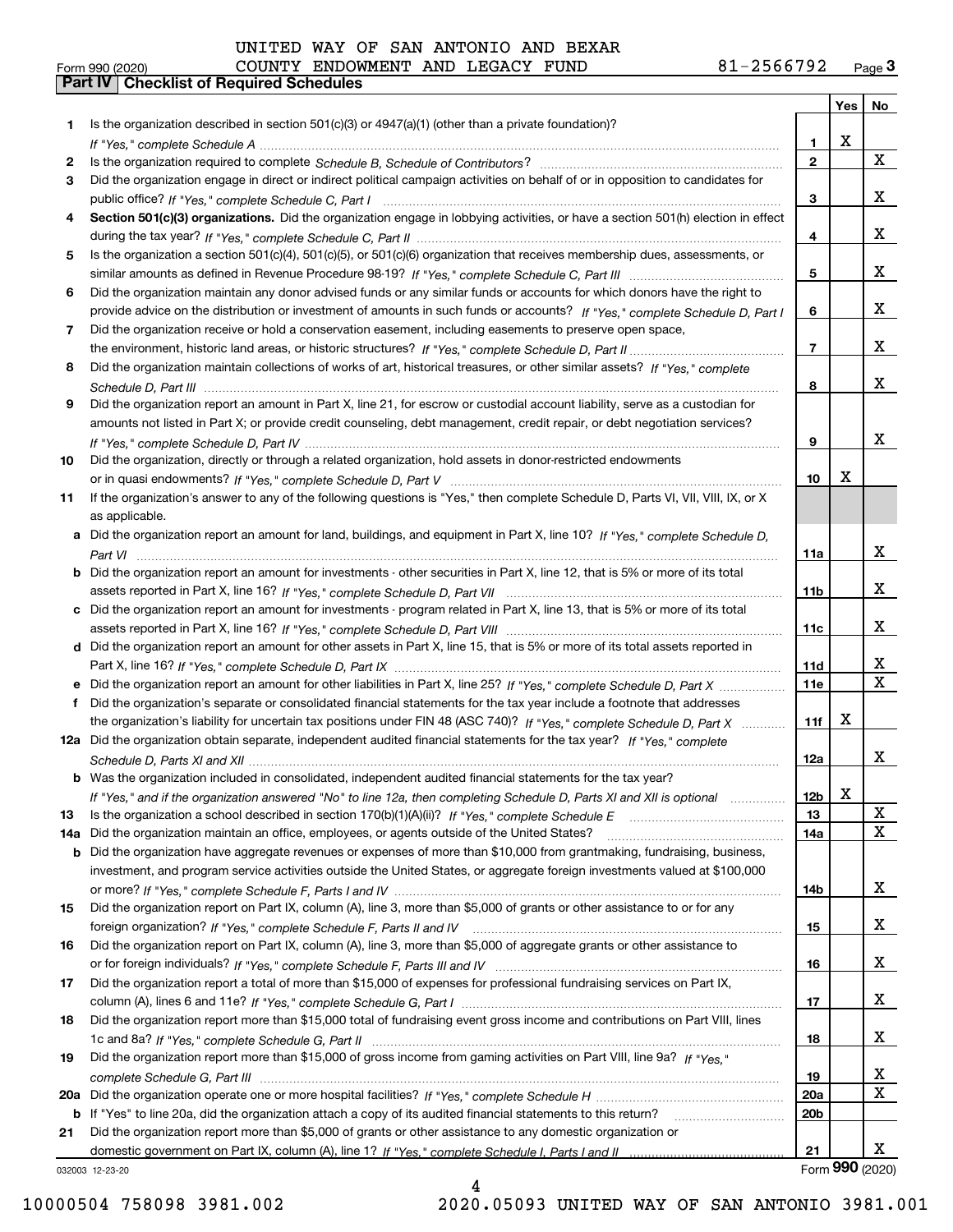|    | 81-2566792<br>COUNTY ENDOWMENT AND LEGACY FUND<br>Form 990 (2020)                                                                                                                                                                            |     |                 | Page 4 |
|----|----------------------------------------------------------------------------------------------------------------------------------------------------------------------------------------------------------------------------------------------|-----|-----------------|--------|
|    | Part IV   Checklist of Required Schedules (continued)                                                                                                                                                                                        |     |                 |        |
|    |                                                                                                                                                                                                                                              |     | Yes             | No     |
| 22 | Did the organization report more than \$5,000 of grants or other assistance to or for domestic individuals on                                                                                                                                |     |                 | X      |
|    |                                                                                                                                                                                                                                              | 22  |                 |        |
| 23 | Did the organization answer "Yes" to Part VII, Section A, line 3, 4, or 5 about compensation of the organization's current<br>and former officers, directors, trustees, key employees, and highest compensated employees? If "Yes," complete |     |                 |        |
|    |                                                                                                                                                                                                                                              | 23  | х               |        |
|    | 24a Did the organization have a tax-exempt bond issue with an outstanding principal amount of more than \$100,000 as of the                                                                                                                  |     |                 |        |
|    | last day of the year, that was issued after December 31, 2002? If "Yes," answer lines 24b through 24d and complete                                                                                                                           |     |                 |        |
|    |                                                                                                                                                                                                                                              | 24a |                 | x      |
|    |                                                                                                                                                                                                                                              | 24b |                 |        |
|    | c Did the organization maintain an escrow account other than a refunding escrow at any time during the year to defease                                                                                                                       |     |                 |        |
|    |                                                                                                                                                                                                                                              | 24c |                 |        |
|    |                                                                                                                                                                                                                                              | 24d |                 |        |
|    | 25a Section 501(c)(3), 501(c)(4), and 501(c)(29) organizations. Did the organization engage in an excess benefit                                                                                                                             |     |                 |        |
|    |                                                                                                                                                                                                                                              | 25a |                 | x      |
|    | b Is the organization aware that it engaged in an excess benefit transaction with a disqualified person in a prior year, and                                                                                                                 |     |                 |        |
|    | that the transaction has not been reported on any of the organization's prior Forms 990 or 990-EZ? If "Yes," complete                                                                                                                        |     |                 |        |
|    | Schedule L, Part I                                                                                                                                                                                                                           | 25b |                 | x      |
| 26 | Did the organization report any amount on Part X, line 5 or 22, for receivables from or payables to any current                                                                                                                              |     |                 |        |
|    | or former officer, director, trustee, key employee, creator or founder, substantial contributor, or 35%                                                                                                                                      |     |                 |        |
|    |                                                                                                                                                                                                                                              | 26  |                 | X      |
| 27 | Did the organization provide a grant or other assistance to any current or former officer, director, trustee, key employee,                                                                                                                  |     |                 |        |
|    | creator or founder, substantial contributor or employee thereof, a grant selection committee member, or to a 35% controlled                                                                                                                  |     |                 |        |
|    | entity (including an employee thereof) or family member of any of these persons? If "Yes," complete Schedule L, Part III                                                                                                                     | 27  |                 | X      |
| 28 | Was the organization a party to a business transaction with one of the following parties (see Schedule L, Part IV                                                                                                                            |     |                 |        |
|    | instructions, for applicable filing thresholds, conditions, and exceptions):                                                                                                                                                                 |     |                 |        |
|    | a A current or former officer, director, trustee, key employee, creator or founder, or substantial contributor? If                                                                                                                           |     |                 | X      |
|    |                                                                                                                                                                                                                                              | 28a |                 | X      |
|    | c A 35% controlled entity of one or more individuals and/or organizations described in lines 28a or 28b? If                                                                                                                                  | 28b |                 |        |
|    |                                                                                                                                                                                                                                              | 28c |                 | х      |
| 29 |                                                                                                                                                                                                                                              | 29  |                 | X      |
| 30 | Did the organization receive contributions of art, historical treasures, or other similar assets, or qualified conservation                                                                                                                  |     |                 |        |
|    |                                                                                                                                                                                                                                              | 30  |                 | х      |
| 31 | Did the organization liquidate, terminate, or dissolve and cease operations? If "Yes," complete Schedule N, Part I                                                                                                                           | 31  |                 | X      |
|    | Did the organization sell, exchange, dispose of, or transfer more than 25% of its net assets? If "Yes," complete                                                                                                                             |     |                 |        |
|    |                                                                                                                                                                                                                                              | 32  |                 | X      |
| 33 | Did the organization own 100% of an entity disregarded as separate from the organization under Regulations                                                                                                                                   |     |                 |        |
|    |                                                                                                                                                                                                                                              | 33  |                 | x      |
| 34 | Was the organization related to any tax-exempt or taxable entity? If "Yes," complete Schedule R, Part II, III, or IV, and                                                                                                                    |     |                 |        |
|    |                                                                                                                                                                                                                                              | 34  | х               |        |
|    | 35a Did the organization have a controlled entity within the meaning of section 512(b)(13)?                                                                                                                                                  | 35а |                 | X      |
|    | b If "Yes" to line 35a, did the organization receive any payment from or engage in any transaction with a controlled entity                                                                                                                  |     |                 |        |
|    |                                                                                                                                                                                                                                              | 35b |                 |        |
| 36 | Section 501(c)(3) organizations. Did the organization make any transfers to an exempt non-charitable related organization?                                                                                                                   |     |                 |        |
|    |                                                                                                                                                                                                                                              | 36  |                 | X      |
| 37 | Did the organization conduct more than 5% of its activities through an entity that is not a related organization                                                                                                                             |     |                 |        |
|    |                                                                                                                                                                                                                                              | 37  |                 | х      |
| 38 | Did the organization complete Schedule O and provide explanations in Schedule O for Part VI, lines 11b and 19?                                                                                                                               |     |                 |        |
|    | Note: All Form 990 filers are required to complete Schedule O<br><b>Part V</b>                                                                                                                                                               | 38  | х               |        |
|    |                                                                                                                                                                                                                                              |     |                 |        |
|    | Check if Schedule O contains a response or note to any line in this Part V                                                                                                                                                                   |     |                 |        |
|    |                                                                                                                                                                                                                                              |     | Yes             | No     |
|    | 0<br>1a<br>$\mathbf 0$                                                                                                                                                                                                                       |     |                 |        |
|    | <b>b</b> Enter the number of Forms W-2G included in line 1a. Enter -0- if not applicable<br>1b                                                                                                                                               |     |                 |        |
|    | c Did the organization comply with backup withholding rules for reportable payments to vendors and reportable gaming                                                                                                                         |     |                 |        |
|    | (gambling) winnings to prize winners?                                                                                                                                                                                                        | 1c  | Form 990 (2020) |        |
|    | 032004 12-23-20                                                                                                                                                                                                                              |     |                 |        |

### 5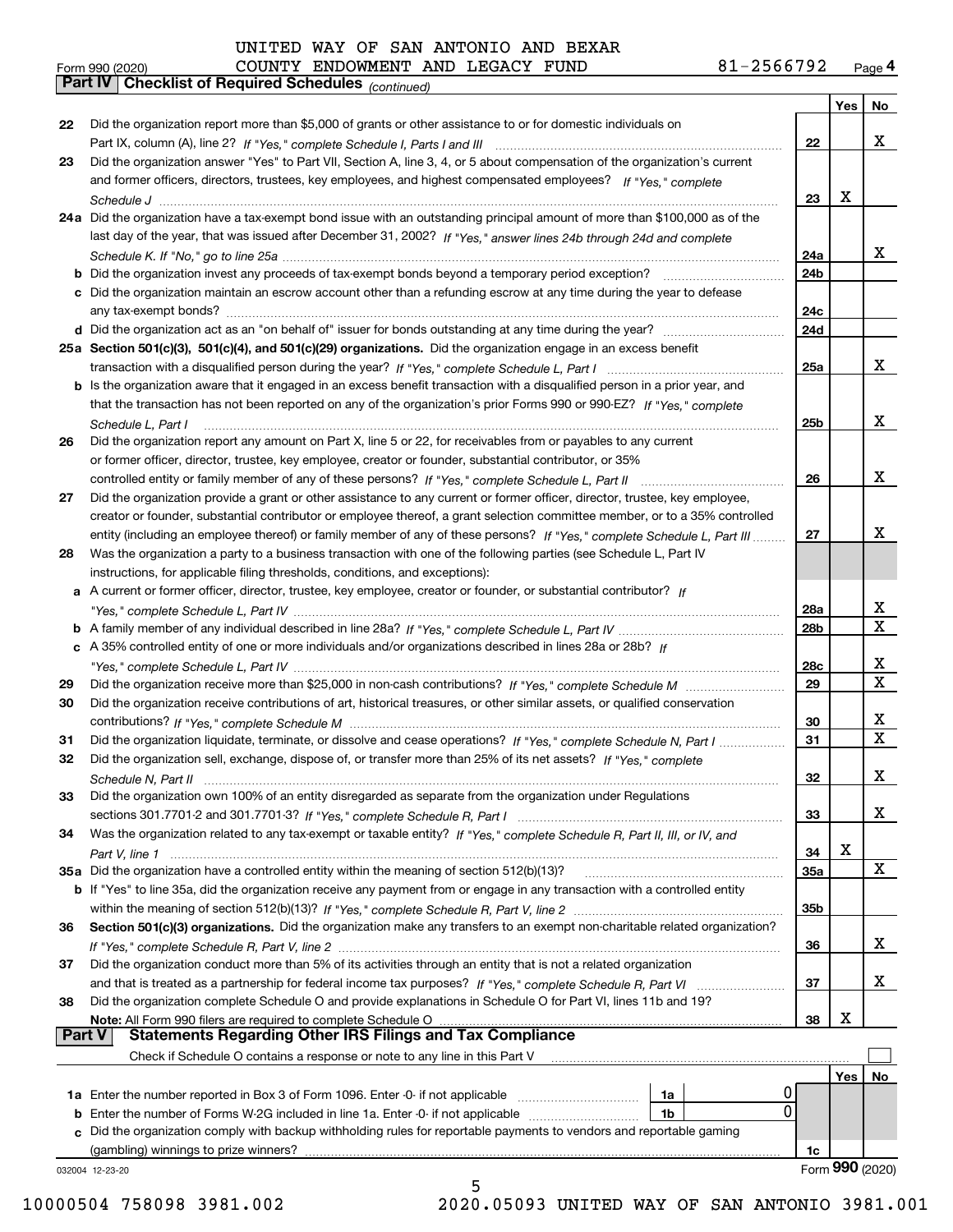|        | Form 990 (2020)                                                                                                                                 | COUNTY ENDOWMENT AND LEGACY FUND | 81-2566792      |            |     | $Page$ <sup>5</sup> |  |  |  |  |  |
|--------|-------------------------------------------------------------------------------------------------------------------------------------------------|----------------------------------|-----------------|------------|-----|---------------------|--|--|--|--|--|
|        | <b>Part V</b><br>Statements Regarding Other IRS Filings and Tax Compliance (continued)                                                          |                                  |                 |            |     |                     |  |  |  |  |  |
|        |                                                                                                                                                 |                                  |                 |            | Yes | No                  |  |  |  |  |  |
|        | 2a Enter the number of employees reported on Form W-3, Transmittal of Wage and Tax Statements,                                                  |                                  |                 |            |     |                     |  |  |  |  |  |
|        | filed for the calendar year ending with or within the year covered by this return                                                               |                                  | 0 <br>2a        |            |     |                     |  |  |  |  |  |
|        |                                                                                                                                                 |                                  |                 |            |     |                     |  |  |  |  |  |
|        |                                                                                                                                                 |                                  |                 |            |     |                     |  |  |  |  |  |
|        | 3a Did the organization have unrelated business gross income of \$1,000 or more during the year?                                                |                                  |                 | 3a         |     | х                   |  |  |  |  |  |
|        |                                                                                                                                                 |                                  |                 |            |     |                     |  |  |  |  |  |
|        | 4a At any time during the calendar year, did the organization have an interest in, or a signature or other authority over, a                    |                                  |                 |            |     |                     |  |  |  |  |  |
|        |                                                                                                                                                 |                                  |                 | 4a         |     | x                   |  |  |  |  |  |
|        | <b>b</b> If "Yes," enter the name of the foreign country $\blacktriangleright$                                                                  |                                  |                 |            |     |                     |  |  |  |  |  |
|        | See instructions for filing requirements for FinCEN Form 114, Report of Foreign Bank and Financial Accounts (FBAR).                             |                                  |                 |            |     |                     |  |  |  |  |  |
| 5a     | Was the organization a party to a prohibited tax shelter transaction at any time during the tax year?                                           |                                  |                 | 5a         |     | x                   |  |  |  |  |  |
| b      |                                                                                                                                                 |                                  |                 | 5b         |     | $\mathbf X$         |  |  |  |  |  |
| c      |                                                                                                                                                 |                                  |                 | 5c         |     |                     |  |  |  |  |  |
|        | 6a Does the organization have annual gross receipts that are normally greater than \$100,000, and did the organization solicit                  |                                  |                 |            |     |                     |  |  |  |  |  |
|        | any contributions that were not tax deductible as charitable contributions?                                                                     |                                  |                 | 6a         |     | х                   |  |  |  |  |  |
|        | b If "Yes," did the organization include with every solicitation an express statement that such contributions or gifts                          |                                  |                 |            |     |                     |  |  |  |  |  |
|        | were not tax deductible?                                                                                                                        |                                  |                 | 6b         |     |                     |  |  |  |  |  |
| 7      | Organizations that may receive deductible contributions under section 170(c).                                                                   |                                  |                 |            |     | х                   |  |  |  |  |  |
| a      | Did the organization receive a payment in excess of \$75 made partly as a contribution and partly for goods and services provided to the payor? |                                  |                 | 7a         |     |                     |  |  |  |  |  |
| b      | If "Yes," did the organization notify the donor of the value of the goods or services provided?                                                 |                                  |                 | 7b         |     |                     |  |  |  |  |  |
|        | Did the organization sell, exchange, or otherwise dispose of tangible personal property for which it was required                               |                                  |                 |            |     | х                   |  |  |  |  |  |
|        |                                                                                                                                                 |                                  | 7d              | 7c         |     |                     |  |  |  |  |  |
| d      |                                                                                                                                                 |                                  |                 | 7e         |     | X                   |  |  |  |  |  |
| е<br>f | Did the organization, during the year, pay premiums, directly or indirectly, on a personal benefit contract?                                    |                                  |                 | 7f         |     | X                   |  |  |  |  |  |
| g      | If the organization received a contribution of qualified intellectual property, did the organization file Form 8899 as required?                |                                  |                 | 7g         |     |                     |  |  |  |  |  |
| h.     | If the organization received a contribution of cars, boats, airplanes, or other vehicles, did the organization file a Form 1098-C?              |                                  |                 | 7h         |     |                     |  |  |  |  |  |
| 8      | Sponsoring organizations maintaining donor advised funds. Did a donor advised fund maintained by the                                            |                                  |                 |            |     |                     |  |  |  |  |  |
|        | sponsoring organization have excess business holdings at any time during the year?                                                              |                                  |                 | 8          |     |                     |  |  |  |  |  |
| 9      | Sponsoring organizations maintaining donor advised funds.                                                                                       |                                  |                 |            |     |                     |  |  |  |  |  |
| a      | Did the sponsoring organization make any taxable distributions under section 4966?                                                              |                                  |                 | 9а         |     |                     |  |  |  |  |  |
| b      | Did the sponsoring organization make a distribution to a donor, donor advisor, or related person?                                               |                                  |                 | 9b         |     |                     |  |  |  |  |  |
| 10     | Section 501(c)(7) organizations. Enter:                                                                                                         |                                  |                 |            |     |                     |  |  |  |  |  |
|        |                                                                                                                                                 |                                  | 10a             |            |     |                     |  |  |  |  |  |
|        | Gross receipts, included on Form 990, Part VIII, line 12, for public use of club facilities                                                     |                                  | 10b             |            |     |                     |  |  |  |  |  |
| 11     | Section 501(c)(12) organizations. Enter:                                                                                                        |                                  |                 |            |     |                     |  |  |  |  |  |
| a      | Gross income from members or shareholders                                                                                                       |                                  | 11a             |            |     |                     |  |  |  |  |  |
|        | b Gross income from other sources (Do not net amounts due or paid to other sources against                                                      |                                  |                 |            |     |                     |  |  |  |  |  |
|        |                                                                                                                                                 |                                  | 11b             |            |     |                     |  |  |  |  |  |
|        | 12a Section 4947(a)(1) non-exempt charitable trusts. Is the organization filing Form 990 in lieu of Form 1041?                                  |                                  |                 | 12a        |     |                     |  |  |  |  |  |
|        | <b>b</b> If "Yes," enter the amount of tax-exempt interest received or accrued during the year <i>manument</i>                                  |                                  | 12 <sub>b</sub> |            |     |                     |  |  |  |  |  |
| 13     | Section 501(c)(29) qualified nonprofit health insurance issuers.                                                                                |                                  |                 |            |     |                     |  |  |  |  |  |
|        | <b>a</b> Is the organization licensed to issue qualified health plans in more than one state?                                                   |                                  |                 | <b>13a</b> |     |                     |  |  |  |  |  |
|        | Note: See the instructions for additional information the organization must report on Schedule O.                                               |                                  |                 |            |     |                     |  |  |  |  |  |
|        | <b>b</b> Enter the amount of reserves the organization is required to maintain by the states in which the                                       |                                  |                 |            |     |                     |  |  |  |  |  |
|        |                                                                                                                                                 |                                  | 13 <sub>b</sub> |            |     |                     |  |  |  |  |  |
|        |                                                                                                                                                 |                                  | 13c             |            |     |                     |  |  |  |  |  |
| 14a    | Did the organization receive any payments for indoor tanning services during the tax year?                                                      |                                  |                 | 14a        |     | х                   |  |  |  |  |  |
|        | <b>b</b> If "Yes," has it filed a Form 720 to report these payments? If "No," provide an explanation on Schedule O                              |                                  |                 | 14b        |     |                     |  |  |  |  |  |
| 15     | Is the organization subject to the section 4960 tax on payment(s) of more than \$1,000,000 in remuneration or                                   |                                  |                 |            |     |                     |  |  |  |  |  |
|        |                                                                                                                                                 |                                  |                 | 15         |     | х                   |  |  |  |  |  |
|        | If "Yes," see instructions and file Form 4720, Schedule N.                                                                                      |                                  |                 |            |     |                     |  |  |  |  |  |
| 16     | Is the organization an educational institution subject to the section 4968 excise tax on net investment income?                                 |                                  |                 | 16         |     | X                   |  |  |  |  |  |
|        | If "Yes," complete Form 4720, Schedule O.                                                                                                       |                                  |                 |            |     |                     |  |  |  |  |  |

6

Form (2020) **990**

032005 12-23-20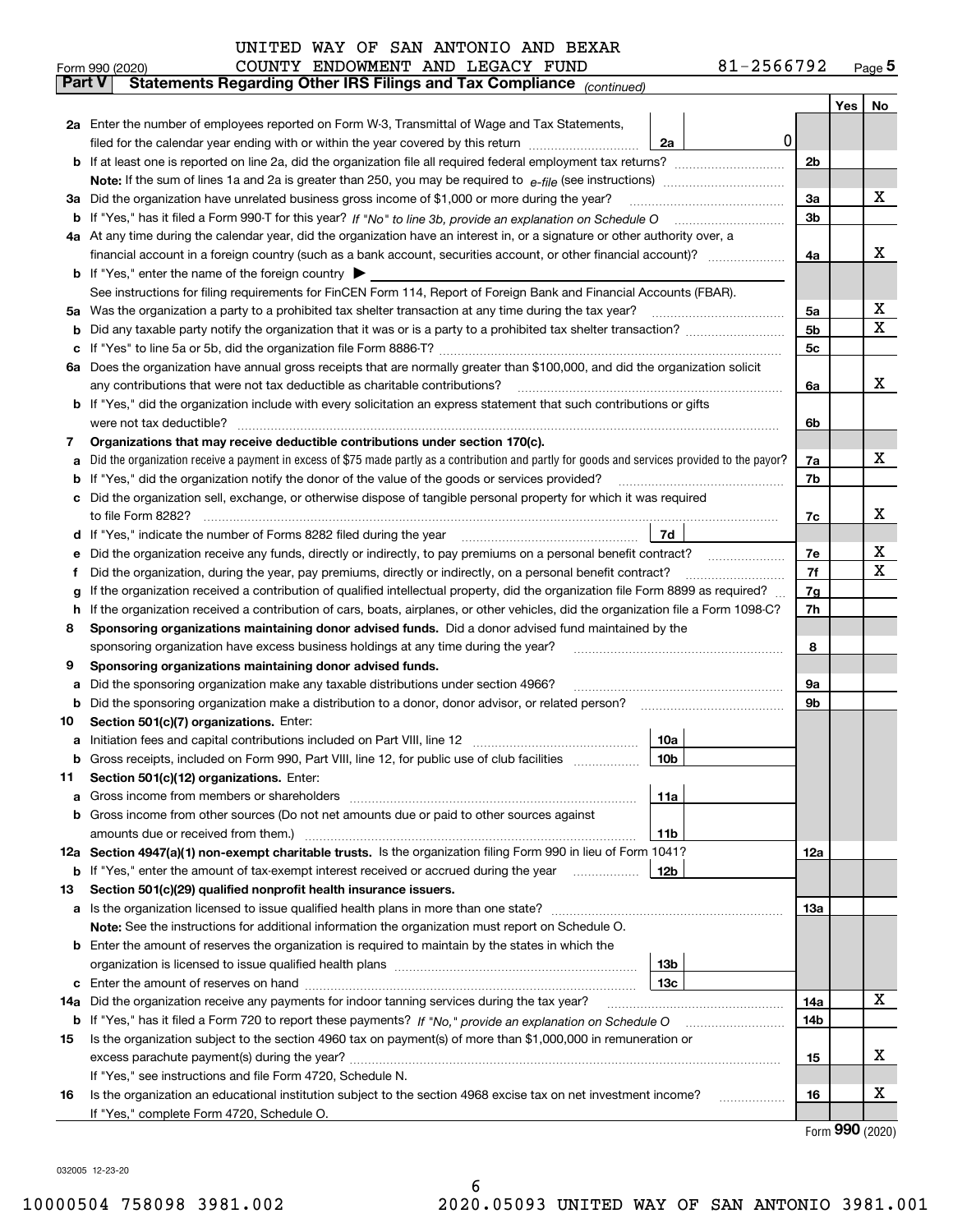| Form 990 (2020) |                                                                                                                  | COUNTY ENDOWMENT AND LEGACY FUND |  | 81-2566792                                                                                                                  | $P_{\text{aqe}}$ 6 |
|-----------------|------------------------------------------------------------------------------------------------------------------|----------------------------------|--|-----------------------------------------------------------------------------------------------------------------------------|--------------------|
|                 |                                                                                                                  |                                  |  | Part VI Governance, Management, and Disclosure For each "Yes" response to lines 2 through 7b below, and for a "No" response |                    |
|                 | to line 8a, 8b, or 10b below, describe the circumstances, processes, or changes on Schedule O. See instructions. |                                  |  |                                                                                                                             |                    |

|    |                                                                                                                                                                               |    |    |                 | Yes             | No                      |
|----|-------------------------------------------------------------------------------------------------------------------------------------------------------------------------------|----|----|-----------------|-----------------|-------------------------|
|    | <b>1a</b> Enter the number of voting members of the governing body at the end of the tax year<br>.                                                                            | 1a | 51 |                 |                 |                         |
|    | If there are material differences in voting rights among members of the governing body, or if the governing                                                                   |    |    |                 |                 |                         |
|    | body delegated broad authority to an executive committee or similar committee, explain on Schedule O.                                                                         |    |    |                 |                 |                         |
| b  | Enter the number of voting members included on line 1a, above, who are independent <i>manumum</i>                                                                             | 1b | 5  |                 |                 |                         |
| 2  | Did any officer, director, trustee, or key employee have a family relationship or a business relationship with any other                                                      |    |    |                 |                 |                         |
|    | officer, director, trustee, or key employee?                                                                                                                                  |    |    | $\mathbf{2}$    |                 | X                       |
| 3  | Did the organization delegate control over management duties customarily performed by or under the direct supervision                                                         |    |    |                 |                 |                         |
|    |                                                                                                                                                                               |    |    | 3               |                 | X                       |
| 4  | Did the organization make any significant changes to its governing documents since the prior Form 990 was filed?                                                              |    |    | 4               |                 | $\overline{\mathbf{x}}$ |
| 5  |                                                                                                                                                                               |    |    | 5               |                 | $\mathbf X$             |
| 6  | Did the organization have members or stockholders?                                                                                                                            |    |    | 6               |                 | X                       |
| 7a | Did the organization have members, stockholders, or other persons who had the power to elect or appoint one or                                                                |    |    |                 |                 |                         |
|    |                                                                                                                                                                               |    |    | 7a              |                 | x                       |
|    | <b>b</b> Are any governance decisions of the organization reserved to (or subject to approval by) members, stockholders, or                                                   |    |    |                 |                 |                         |
|    | persons other than the governing body?                                                                                                                                        |    |    | 7b              |                 | х                       |
| 8  | Did the organization contemporaneously document the meetings held or written actions undertaken during the year by the following:                                             |    |    |                 |                 |                         |
| a  |                                                                                                                                                                               |    |    | 8a              | X               |                         |
| b  |                                                                                                                                                                               |    |    | 8b              | X               |                         |
| 9  | Is there any officer, director, trustee, or key employee listed in Part VII, Section A, who cannot be reached at the                                                          |    |    |                 |                 |                         |
|    |                                                                                                                                                                               |    |    | 9               |                 | x                       |
|    | <b>Section B. Policies</b> (This Section B requests information about policies not required by the Internal Revenue Code.)                                                    |    |    |                 |                 |                         |
|    |                                                                                                                                                                               |    |    |                 | Yes             | No                      |
|    |                                                                                                                                                                               |    |    | 10a             |                 | X                       |
|    | <b>b</b> If "Yes," did the organization have written policies and procedures governing the activities of such chapters, affiliates,                                           |    |    |                 |                 |                         |
|    |                                                                                                                                                                               |    |    | 10 <sub>b</sub> |                 |                         |
|    | 11a Has the organization provided a complete copy of this Form 990 to all members of its governing body before filing the form?                                               |    |    | 11a             | X               |                         |
|    | <b>b</b> Describe in Schedule O the process, if any, used by the organization to review this Form 990.                                                                        |    |    |                 |                 |                         |
|    |                                                                                                                                                                               |    |    | 12a             | X               |                         |
| b  |                                                                                                                                                                               |    |    | 12b             | X               |                         |
|    | c Did the organization regularly and consistently monitor and enforce compliance with the policy? If "Yes," describe                                                          |    |    |                 |                 |                         |
|    | in Schedule O how this was done manufactured and continuum control of the Schedule O how this was done manufactured and continuum control of the Schedule O how this was done |    |    | 12c             | x               |                         |
| 13 |                                                                                                                                                                               |    |    | 13              |                 | X                       |
| 14 | Did the organization have a written document retention and destruction policy? manufactured and the organization have a written document retention and destruction policy?    |    |    | 14              |                 | X                       |
| 15 | Did the process for determining compensation of the following persons include a review and approval by independent                                                            |    |    |                 |                 |                         |
|    | persons, comparability data, and contemporaneous substantiation of the deliberation and decision?                                                                             |    |    |                 |                 |                         |
|    |                                                                                                                                                                               |    |    |                 |                 | X                       |
|    |                                                                                                                                                                               |    |    | 15a             |                 | $\mathbf X$             |
|    |                                                                                                                                                                               |    |    | 15 <sub>b</sub> |                 |                         |
|    | If "Yes" to line 15a or 15b, describe the process in Schedule O (see instructions).                                                                                           |    |    |                 |                 |                         |
|    | 16a Did the organization invest in, contribute assets to, or participate in a joint venture or similar arrangement with a                                                     |    |    |                 |                 | X                       |
|    | taxable entity during the year?                                                                                                                                               |    |    | 16a             |                 |                         |
|    | b If "Yes," did the organization follow a written policy or procedure requiring the organization to evaluate its participation                                                |    |    |                 |                 |                         |
|    | in joint venture arrangements under applicable federal tax law, and take steps to safequard the organization's                                                                |    |    |                 |                 |                         |
|    | exempt status with respect to such arrangements?                                                                                                                              |    |    | 16b             |                 |                         |
|    | <b>Section C. Disclosure</b>                                                                                                                                                  |    |    |                 |                 |                         |
| 17 | <b>NONE</b><br>List the states with which a copy of this Form 990 is required to be filed $\blacktriangleright$                                                               |    |    |                 |                 |                         |
| 18 | Section 6104 requires an organization to make its Forms 1023 (1024 or 1024-A, if applicable), 990, and 990-T (Section 501(c)(3)s only) available                              |    |    |                 |                 |                         |
|    | for public inspection. Indicate how you made these available. Check all that apply.                                                                                           |    |    |                 |                 |                         |
|    | $\boxed{\text{X}}$ Upon request<br>$\boxed{\mathbf{X}}$ Other (explain on Schedule O)<br>$\mid$ $\rm X \mid$ Own website<br>$X$ Another's website                             |    |    |                 |                 |                         |
| 19 | Describe on Schedule O whether (and if so, how) the organization made its governing documents, conflict of interest policy, and financial                                     |    |    |                 |                 |                         |
|    | statements available to the public during the tax year.                                                                                                                       |    |    |                 |                 |                         |
| 20 | State the name, address, and telephone number of the person who possesses the organization's books and records                                                                |    |    |                 |                 |                         |
|    | RYAN BOUBEL - 210-352-7009                                                                                                                                                    |    |    |                 |                 |                         |
|    | 78205<br>700 SOUTH ALAMO, SAN ANTONIO,<br>TХ                                                                                                                                  |    |    |                 |                 |                         |
|    | 032006 12-23-20                                                                                                                                                               |    |    |                 | Form 990 (2020) |                         |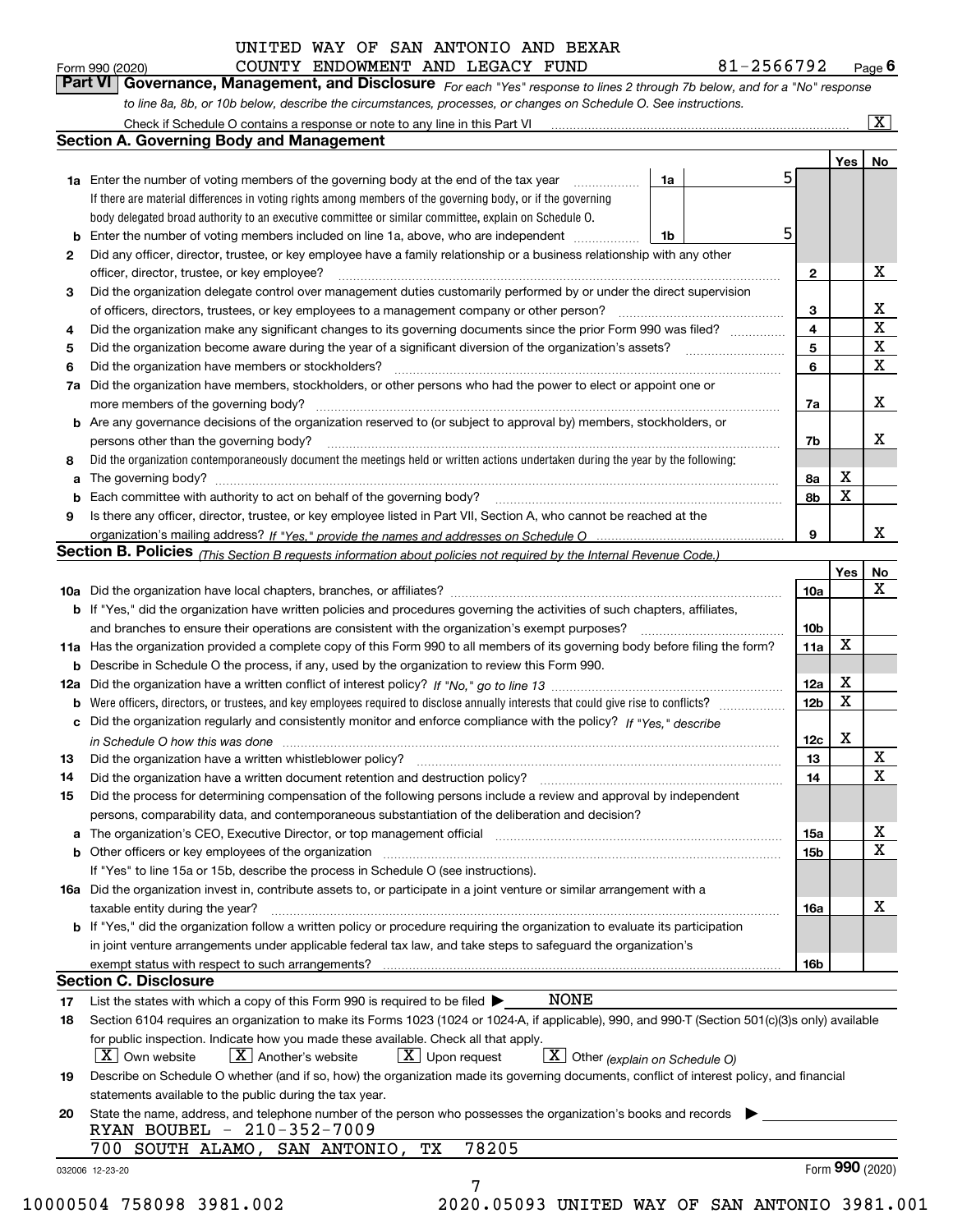$\mathcal{L}^{\text{max}}$ 

| Form 990 (2020) |                                               | COUNTY ENDOWMENT AND LEGACY FUND |  | 81-2566792                                                                                 | Page 7 |
|-----------------|-----------------------------------------------|----------------------------------|--|--------------------------------------------------------------------------------------------|--------|
|                 |                                               |                                  |  | Part VII Compensation of Officers, Directors, Trustees, Key Employees, Highest Compensated |        |
|                 | <b>Employees, and Independent Contractors</b> |                                  |  |                                                                                            |        |

### Check if Schedule O contains a response or note to any line in this Part VII

**Section A. Officers, Directors, Trustees, Key Employees, and Highest Compensated Employees**

**1a**  Complete this table for all persons required to be listed. Report compensation for the calendar year ending with or within the organization's tax year. **•** List all of the organization's current officers, directors, trustees (whether individuals or organizations), regardless of amount of compensation.

Enter -0- in columns (D), (E), and (F) if no compensation was paid.

 $\bullet$  List all of the organization's  $\,$ current key employees, if any. See instructions for definition of "key employee."

**•** List the organization's five current highest compensated employees (other than an officer, director, trustee, or key employee) who received reportable compensation (Box 5 of Form W-2 and/or Box 7 of Form 1099-MISC) of more than \$100,000 from the organization and any related organizations.

**•** List all of the organization's former officers, key employees, and highest compensated employees who received more than \$100,000 of reportable compensation from the organization and any related organizations.

**former directors or trustees**  ¥ List all of the organization's that received, in the capacity as a former director or trustee of the organization, more than \$10,000 of reportable compensation from the organization and any related organizations.

See instructions for the order in which to list the persons above.

Check this box if neither the organization nor any related organization compensated any current officer, director, or trustee.  $\mathcal{L}^{\text{max}}$ 

| (A)                                     | (B)               |                                         |                                                                  | (C)         |              |                                   |        | (D)             | (E)             | (F)           |  |  |
|-----------------------------------------|-------------------|-----------------------------------------|------------------------------------------------------------------|-------------|--------------|-----------------------------------|--------|-----------------|-----------------|---------------|--|--|
| Name and title                          | Average           | Position<br>(do not check more than one |                                                                  |             |              |                                   |        | Reportable      | Reportable      | Estimated     |  |  |
|                                         | hours per         |                                         | box, unless person is both an<br>officer and a director/trustee) |             |              |                                   |        | compensation    | compensation    | amount of     |  |  |
|                                         | week              |                                         |                                                                  |             |              |                                   |        | from            | from related    | other         |  |  |
|                                         | (list any         |                                         |                                                                  |             |              |                                   |        | the             | organizations   | compensation  |  |  |
|                                         | hours for         |                                         |                                                                  |             |              |                                   |        | organization    | (W-2/1099-MISC) | from the      |  |  |
|                                         | related           |                                         |                                                                  |             |              |                                   |        | (W-2/1099-MISC) |                 | organization  |  |  |
|                                         | organizations     |                                         |                                                                  |             |              |                                   |        |                 |                 | and related   |  |  |
|                                         | below             | ndividual trustee or director           | nstitutional trustee                                             | Officer     | Key employee | Highest compensated<br>  employee | Former |                 |                 | organizations |  |  |
|                                         | line)             |                                         |                                                                  |             |              |                                   |        |                 |                 |               |  |  |
| MR. LYNDON HERRIDGE<br>(1)              | 10.00             |                                         |                                                                  |             |              |                                   |        |                 |                 |               |  |  |
| VICE CHAIR                              | 10.00             |                                         |                                                                  | $\mathbf X$ |              |                                   |        | 0.              | 421,828.        | 32,959.       |  |  |
| (2)<br>MR. CHRISTOPHER MARTIN           | 5.00              |                                         |                                                                  |             |              |                                   |        |                 |                 |               |  |  |
| PRESIDENT & CEO                         | 50.00             |                                         |                                                                  | $\mathbf X$ |              |                                   |        | 0.              | 321,279.        | 49,193.       |  |  |
| MR. GLENN LUCADOU<br>(3)                | 5.00              |                                         |                                                                  |             |              |                                   |        |                 |                 |               |  |  |
| CHIEF DEVELOPMENT OFFICER               | 35.00             |                                         |                                                                  |             | $\mathbf X$  |                                   |        | 0.              | 181,862.        | 38,124.       |  |  |
| (4)<br>MR. EDWARD H. GUERRA             | 1.00              |                                         |                                                                  |             |              |                                   |        |                 |                 |               |  |  |
| EVP.<br>CFO                             | 29.00             |                                         |                                                                  | $\rm X$     |              |                                   |        | 0.              | 179,383.        | 31,898.       |  |  |
| MS. MARY ELLEN BURNS<br>(5)             | 0.00              |                                         |                                                                  |             |              |                                   |        |                 |                 |               |  |  |
| SVP GRANT IMPLEMENTATION                | 40.00             |                                         |                                                                  |             |              | X                                 |        | 0.              | 159,812.        | 37,368.       |  |  |
| (6)<br>MS. LINDA GARZA                  | 0.00              |                                         |                                                                  |             |              |                                   |        |                 |                 |               |  |  |
| CORPORATE CAMPAIGNS<br>SVP              | 40.00             |                                         |                                                                  |             |              | X                                 |        | 0.              | 166,346.        | 29,352.       |  |  |
| MS. LADY ROMANO<br>(7)                  | 0.00              |                                         |                                                                  |             |              |                                   |        |                 |                 |               |  |  |
| SVP, COMMUNITY IMPACT                   | 40.00             |                                         |                                                                  |             |              | X                                 |        | 0.              | 140,339.        | 29,628.       |  |  |
| MS. RHONDA DAHLKE<br>(8)                | 0.00              |                                         |                                                                  |             |              |                                   |        |                 |                 |               |  |  |
| CORPORATE CAMPAIGNS & LEADRSHP E<br>VP. | 40.00             |                                         |                                                                  |             |              | X                                 |        | 0.              | 126,948.        | 25,631.       |  |  |
| MR. ANDREW SASSEVILLE<br>(9)            | 0.00              |                                         |                                                                  |             |              |                                   |        |                 |                 |               |  |  |
| SVP, ACCOUNTABILITY AND COMMUNITY SE    | 40.00             |                                         |                                                                  |             |              | X                                 |        | 0.              | 131,947.        | 13,445.       |  |  |
| (10) MR. CHARLES E. AMATO               | $\overline{2.00}$ |                                         |                                                                  |             |              |                                   |        |                 |                 |               |  |  |
| CHAIRMAN                                | 2.00              | $\mathbf X$                             |                                                                  | $\mathbf X$ |              |                                   |        | 0.              | 0.              | 0.            |  |  |
| (11) MS. LISA A. FRIEL                  | 2.00              |                                         |                                                                  |             |              |                                   |        |                 |                 |               |  |  |
| SECRETARY/TREASURER                     | 2.00              | $\mathbf x$                             |                                                                  | $\mathbf X$ |              |                                   |        | 0.              | $\mathbf{0}$ .  | 0.            |  |  |
| (12) MR. CARLOS E. ALVAREZ              | 2.00              |                                         |                                                                  |             |              |                                   |        |                 |                 |               |  |  |
| <b>DIRECTOR</b>                         | 2.00              | $\mathbf X$                             |                                                                  |             |              |                                   |        | 0.              | $\mathbf 0$ .   | 0.            |  |  |
| (13) MR. MICHAEL S. CISKOWSKI           | 2.00              |                                         |                                                                  |             |              |                                   |        |                 |                 |               |  |  |
| <b>DIRECTOR</b>                         | 2.00              | $\mathbf X$                             |                                                                  |             |              |                                   |        | 0.              | $\mathbf 0$ .   | 0.            |  |  |
| (14) MR. WILLIAM R. KLESSE              | 2.00              |                                         |                                                                  |             |              |                                   |        |                 |                 |               |  |  |
| <b>DIRECTOR</b>                         | 2.00              | $\mathbf X$                             |                                                                  |             |              |                                   |        | 0.              | 0.              | 0.            |  |  |
|                                         |                   |                                         |                                                                  |             |              |                                   |        |                 |                 |               |  |  |
|                                         |                   |                                         |                                                                  |             |              |                                   |        |                 |                 |               |  |  |
|                                         |                   |                                         |                                                                  |             |              |                                   |        |                 |                 |               |  |  |
|                                         |                   |                                         |                                                                  |             |              |                                   |        |                 |                 |               |  |  |
|                                         |                   |                                         |                                                                  |             |              |                                   |        |                 |                 |               |  |  |
|                                         |                   |                                         |                                                                  |             |              |                                   |        |                 |                 |               |  |  |

032007 12-23-20

Form (2020) **990**

10000504 758098 3981.002 2020.05093 UNITED WAY OF SAN ANTONIO 3981.001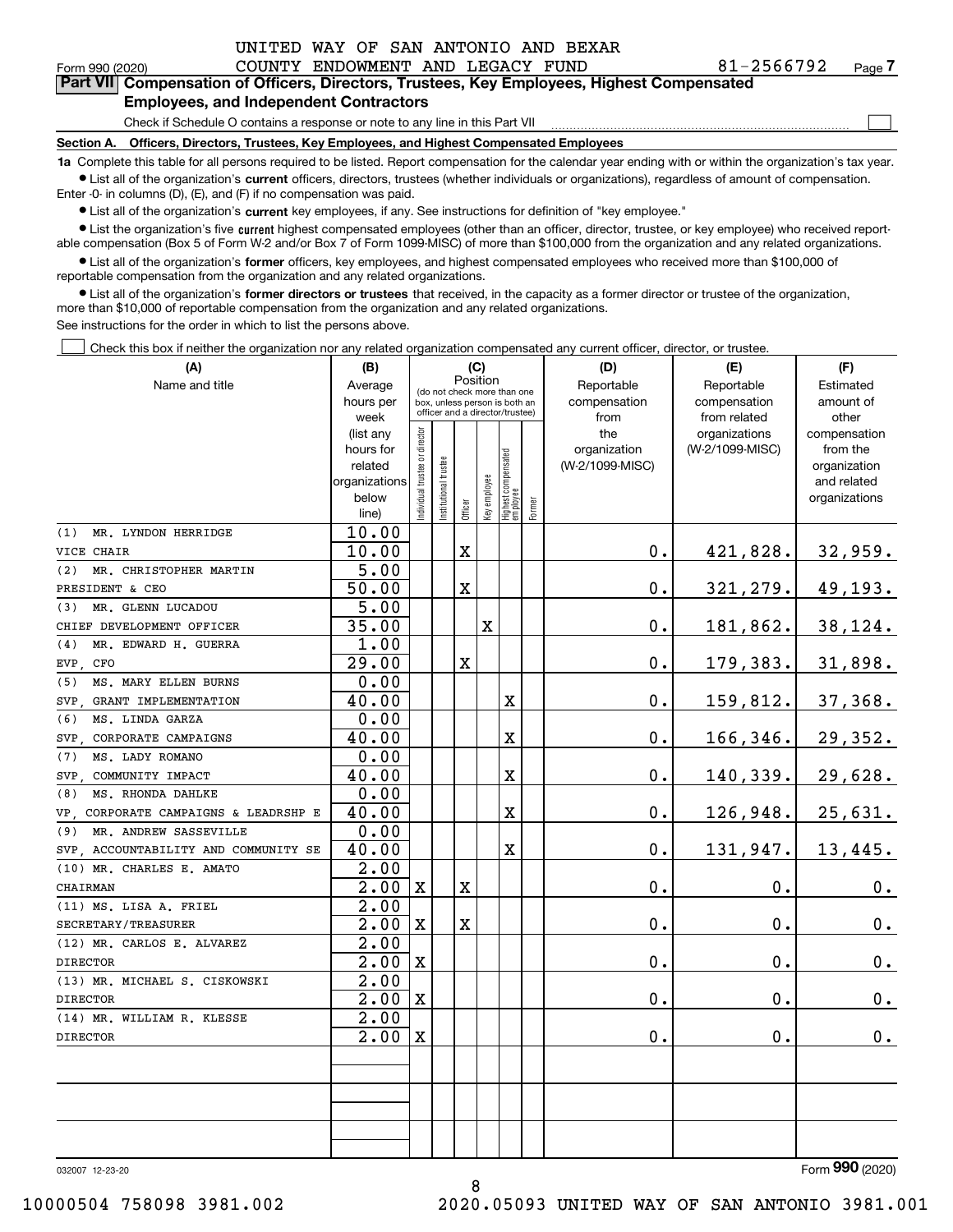|                 | UNITED | WAY OF SAN ANTONIO AND BEXAR |  |            |        |
|-----------------|--------|------------------------------|--|------------|--------|
| Form 990 (2020) | COUNTY | ENDOWMENT AND LEGACY FUND    |  | 81-2566792 | Page 8 |

|        | <b>Part VII</b><br>Section A. Officers, Directors, Trustees, Key Employees, and Highest Compensated Employees (continued)            |                        |                               |                       |         |              |                                                                  |        |                         |                               |    |              |                          |    |
|--------|--------------------------------------------------------------------------------------------------------------------------------------|------------------------|-------------------------------|-----------------------|---------|--------------|------------------------------------------------------------------|--------|-------------------------|-------------------------------|----|--------------|--------------------------|----|
|        | (A)                                                                                                                                  | (B)                    |                               |                       |         | (C)          |                                                                  |        | (D)                     | (E)                           |    |              | (F)                      |    |
|        | Name and title                                                                                                                       | Average                |                               |                       |         | Position     | (do not check more than one                                      |        | Reportable              | Reportable                    |    |              | Estimated                |    |
|        |                                                                                                                                      | hours per              |                               |                       |         |              | box, unless person is both an<br>officer and a director/trustee) |        | compensation            | compensation                  |    |              | amount of                |    |
|        |                                                                                                                                      | week<br>(list any      |                               |                       |         |              |                                                                  |        | from<br>the             | from related<br>organizations |    |              | other                    |    |
|        |                                                                                                                                      | hours for              |                               |                       |         |              |                                                                  |        | organization            | (W-2/1099-MISC)               |    |              | compensation<br>from the |    |
|        |                                                                                                                                      | related                |                               |                       |         |              |                                                                  |        | (W-2/1099-MISC)         |                               |    |              | organization             |    |
|        |                                                                                                                                      | organizations<br>below |                               |                       |         |              |                                                                  |        |                         |                               |    |              | and related              |    |
|        |                                                                                                                                      | line)                  | ndividual trustee or director | Institutional trustee | Officer | Key employee | Highest compensated<br> employee                                 | Former |                         |                               |    |              | organizations            |    |
|        |                                                                                                                                      |                        |                               |                       |         |              |                                                                  |        |                         |                               |    |              |                          |    |
|        |                                                                                                                                      |                        |                               |                       |         |              |                                                                  |        |                         |                               |    |              |                          |    |
|        |                                                                                                                                      |                        |                               |                       |         |              |                                                                  |        |                         |                               |    |              |                          |    |
|        |                                                                                                                                      |                        |                               |                       |         |              |                                                                  |        |                         |                               |    |              |                          |    |
|        |                                                                                                                                      |                        |                               |                       |         |              |                                                                  |        |                         |                               |    |              |                          |    |
|        |                                                                                                                                      |                        |                               |                       |         |              |                                                                  |        |                         |                               |    |              |                          |    |
|        |                                                                                                                                      |                        |                               |                       |         |              |                                                                  |        |                         |                               |    |              |                          |    |
|        |                                                                                                                                      |                        |                               |                       |         |              |                                                                  |        |                         |                               |    |              |                          |    |
|        |                                                                                                                                      |                        |                               |                       |         |              |                                                                  |        |                         |                               |    |              |                          |    |
|        |                                                                                                                                      |                        |                               |                       |         |              |                                                                  |        |                         |                               |    |              |                          |    |
|        |                                                                                                                                      |                        |                               |                       |         |              |                                                                  |        |                         |                               |    |              |                          |    |
|        |                                                                                                                                      |                        |                               |                       |         |              |                                                                  |        |                         |                               |    |              |                          |    |
|        |                                                                                                                                      |                        |                               |                       |         |              |                                                                  |        |                         |                               |    |              |                          |    |
|        |                                                                                                                                      |                        |                               |                       |         |              |                                                                  |        |                         |                               |    |              |                          |    |
|        |                                                                                                                                      |                        |                               |                       |         |              |                                                                  |        |                         |                               |    |              |                          |    |
|        |                                                                                                                                      |                        |                               |                       |         |              |                                                                  |        |                         |                               |    |              |                          |    |
|        |                                                                                                                                      |                        |                               |                       |         |              |                                                                  |        | 0.                      |                               |    |              | 287,598.                 |    |
|        | 1b Subtotal<br>Total from continuation sheets to Part VII, Section A                                                                 |                        |                               |                       |         |              |                                                                  |        | 0.                      | 1,829,744.                    | 0. |              |                          | 0. |
| c<br>d | Total (add lines 1b and 1c)                                                                                                          |                        |                               |                       |         |              |                                                                  |        | 0.                      | 1,829,744.                    |    |              | 287,598.                 |    |
| 2      | Total number of individuals (including but not limited to those listed above) who received more than \$100,000 of reportable         |                        |                               |                       |         |              |                                                                  |        |                         |                               |    |              |                          |    |
|        | compensation from the organization $\blacktriangleright$                                                                             |                        |                               |                       |         |              |                                                                  |        |                         |                               |    |              |                          | 0  |
|        |                                                                                                                                      |                        |                               |                       |         |              |                                                                  |        |                         |                               |    |              | Yes                      | No |
| з      | Did the organization list any former officer, director, trustee, key employee, or highest compensated employee on                    |                        |                               |                       |         |              |                                                                  |        |                         |                               |    |              |                          |    |
|        | line 1a? If "Yes," complete Schedule J for such individual                                                                           |                        |                               |                       |         |              |                                                                  |        |                         |                               |    | 3            |                          | х  |
| 4      | For any individual listed on line 1a, is the sum of reportable compensation and other compensation from the organization             |                        |                               |                       |         |              |                                                                  |        |                         |                               |    |              |                          |    |
|        |                                                                                                                                      |                        |                               |                       |         |              |                                                                  |        |                         |                               |    | 4            | x                        |    |
| 5      | Did any person listed on line 1a receive or accrue compensation from any unrelated organization or individual for services           |                        |                               |                       |         |              |                                                                  |        |                         |                               |    | 5            |                          | x  |
|        | <b>Section B. Independent Contractors</b>                                                                                            |                        |                               |                       |         |              |                                                                  |        |                         |                               |    |              |                          |    |
| 1      | Complete this table for your five highest compensated independent contractors that received more than \$100,000 of compensation from |                        |                               |                       |         |              |                                                                  |        |                         |                               |    |              |                          |    |
|        | the organization. Report compensation for the calendar year ending with or within the organization's tax year.                       |                        |                               |                       |         |              |                                                                  |        |                         |                               |    |              |                          |    |
|        | (A)                                                                                                                                  |                        |                               |                       |         |              |                                                                  |        | (B)                     |                               |    | (C)          |                          |    |
|        | Name and business address                                                                                                            |                        |                               | <b>NONE</b>           |         |              |                                                                  |        | Description of services |                               |    | Compensation |                          |    |
|        |                                                                                                                                      |                        |                               |                       |         |              |                                                                  |        |                         |                               |    |              |                          |    |
|        |                                                                                                                                      |                        |                               |                       |         |              |                                                                  |        |                         |                               |    |              |                          |    |
|        |                                                                                                                                      |                        |                               |                       |         |              |                                                                  |        |                         |                               |    |              |                          |    |
|        |                                                                                                                                      |                        |                               |                       |         |              |                                                                  |        |                         |                               |    |              |                          |    |
|        |                                                                                                                                      |                        |                               |                       |         |              |                                                                  |        |                         |                               |    |              |                          |    |
|        |                                                                                                                                      |                        |                               |                       |         |              |                                                                  |        |                         |                               |    |              |                          |    |
|        |                                                                                                                                      |                        |                               |                       |         |              |                                                                  |        |                         |                               |    |              |                          |    |
|        |                                                                                                                                      |                        |                               |                       |         |              |                                                                  |        |                         |                               |    |              |                          |    |
|        |                                                                                                                                      |                        |                               |                       |         |              |                                                                  |        |                         |                               |    |              |                          |    |
| 2      | Total number of independent contractors (including but not limited to those listed above) who received more than                     |                        |                               |                       |         |              |                                                                  |        |                         |                               |    |              |                          |    |
|        | \$100,000 of compensation from the organization                                                                                      |                        |                               |                       |         | 0            |                                                                  |        |                         |                               |    |              |                          |    |

032008 12-23-20

9 10000504 758098 3981.002 2020.05093 UNITED WAY OF SAN ANTONIO 3981.001

Form (2020) **990**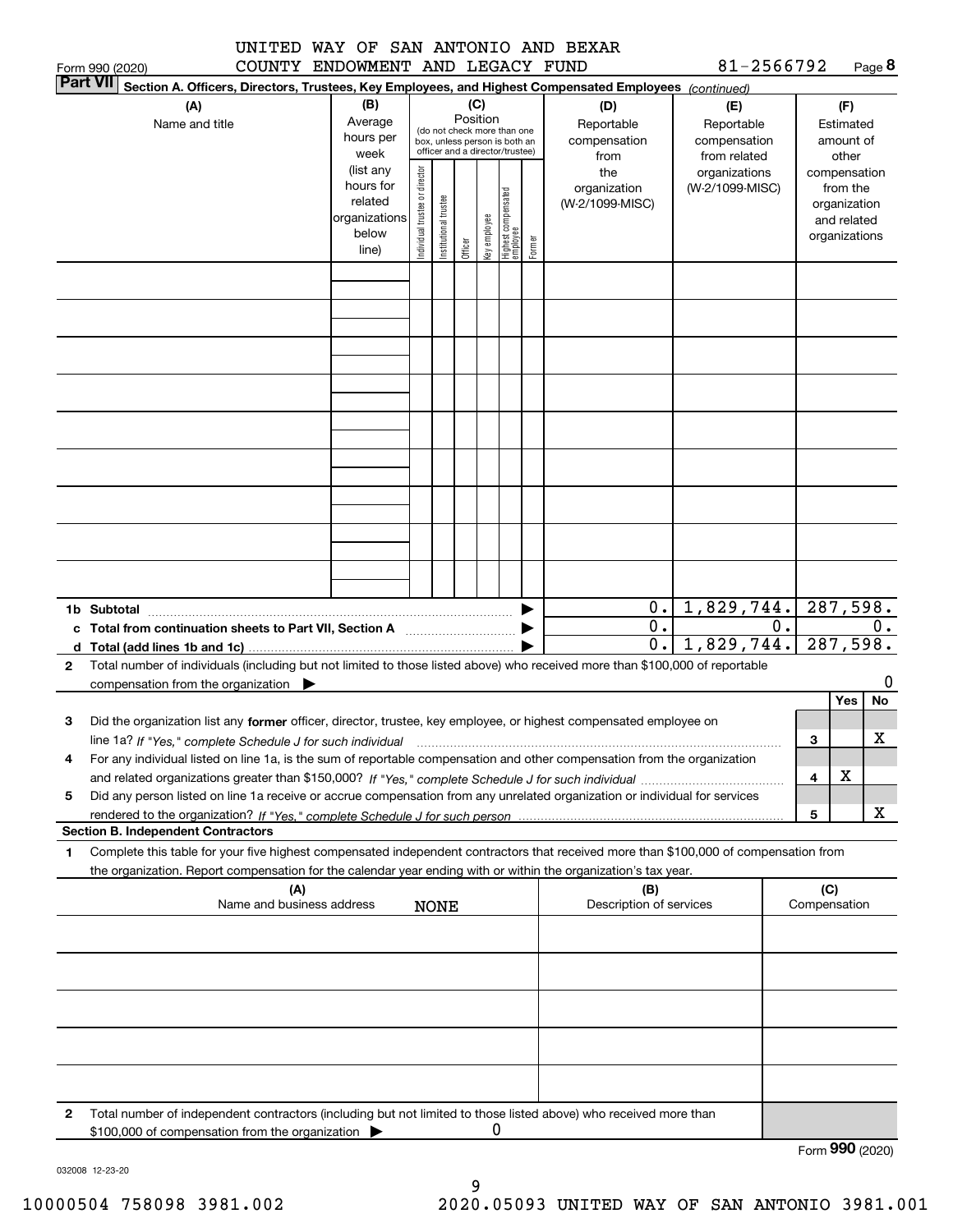|                                                           |                  |     | Form 990 (2020)                                                                                                       |      |                     |                 |                      | COUNTY ENDOWMENT AND LEGACY FUND |                                                                                              | 81-2566792                     | Page 9                                                          |
|-----------------------------------------------------------|------------------|-----|-----------------------------------------------------------------------------------------------------------------------|------|---------------------|-----------------|----------------------|----------------------------------|----------------------------------------------------------------------------------------------|--------------------------------|-----------------------------------------------------------------|
|                                                           | <b>Part VIII</b> |     | <b>Statement of Revenue</b>                                                                                           |      |                     |                 |                      |                                  |                                                                                              |                                |                                                                 |
|                                                           |                  |     | Check if Schedule O contains a response or note to any line in this Part VIII                                         |      |                     |                 |                      |                                  |                                                                                              |                                |                                                                 |
|                                                           |                  |     |                                                                                                                       |      |                     |                 |                      | (A)<br>Total revenue             | $\overline{(\mathsf{B})}$ $\overline{(\mathsf{C})}$<br>Related or exempt<br>function revenue | Unrelated<br>lbusiness revenue | (D)<br>Revenue excluded<br>from tax under<br>sections 512 - 514 |
|                                                           |                  |     | 1 a Federated campaigns                                                                                               |      |                     | 1a              |                      |                                  |                                                                                              |                                |                                                                 |
| Contributions, Gifts, Grants<br>and Other Similar Amounts |                  | b   | Membership dues                                                                                                       |      |                     | 1 <sub>b</sub>  |                      |                                  |                                                                                              |                                |                                                                 |
|                                                           |                  | с   | Fundraising events                                                                                                    |      |                     | 1 <sub>c</sub>  |                      |                                  |                                                                                              |                                |                                                                 |
|                                                           |                  | d   | Related organizations                                                                                                 |      |                     | 1 <sub>d</sub>  |                      |                                  |                                                                                              |                                |                                                                 |
|                                                           |                  | е   | Government grants (contributions)                                                                                     |      |                     | 1e              |                      |                                  |                                                                                              |                                |                                                                 |
|                                                           |                  | f   | All other contributions, gifts, grants, and                                                                           |      |                     |                 |                      |                                  |                                                                                              |                                |                                                                 |
|                                                           |                  |     | similar amounts not included above                                                                                    |      |                     | 1f              |                      |                                  |                                                                                              |                                |                                                                 |
|                                                           |                  |     | Noncash contributions included in lines 1a-1f                                                                         |      |                     | $1g$ \$         |                      |                                  |                                                                                              |                                |                                                                 |
|                                                           |                  |     |                                                                                                                       |      |                     |                 |                      |                                  |                                                                                              |                                |                                                                 |
|                                                           |                  |     |                                                                                                                       |      |                     |                 | <b>Business Code</b> |                                  |                                                                                              |                                |                                                                 |
|                                                           |                  | 2 a | <u> 1989 - Andrea Stadt Britain, amerikansk politik (</u>                                                             |      |                     |                 |                      |                                  |                                                                                              |                                |                                                                 |
|                                                           |                  | b   | <u> Alexandria de la contrada de la contrada de la contrada de la contrada de la contrada de la contrada de la c</u>  |      |                     |                 |                      |                                  |                                                                                              |                                |                                                                 |
| Program Service<br>Revenue                                |                  | с   | <u> 1989 - John Harry Harry Harry Harry Harry Harry Harry Harry Harry Harry Harry Harry Harry Harry Harry Harry H</u> |      |                     |                 |                      |                                  |                                                                                              |                                |                                                                 |
|                                                           |                  | d   | the contract of the contract of the contract of the contract of the contract of                                       |      |                     |                 |                      |                                  |                                                                                              |                                |                                                                 |
|                                                           |                  | е   |                                                                                                                       |      |                     |                 |                      |                                  |                                                                                              |                                |                                                                 |
|                                                           |                  |     | f All other program service revenue                                                                                   |      |                     |                 |                      |                                  |                                                                                              |                                |                                                                 |
|                                                           | 3                | g   | Investment income (including dividends, interest, and                                                                 |      |                     |                 |                      |                                  |                                                                                              |                                |                                                                 |
|                                                           |                  |     |                                                                                                                       |      |                     |                 | ▶                    | 240,602.                         |                                                                                              |                                | 240,602.                                                        |
|                                                           | 4                |     | Income from investment of tax-exempt bond proceeds                                                                    |      |                     |                 |                      |                                  |                                                                                              |                                |                                                                 |
|                                                           | 5                |     |                                                                                                                       |      |                     |                 |                      |                                  |                                                                                              |                                |                                                                 |
|                                                           |                  |     |                                                                                                                       |      |                     | (i) Real        | (ii) Personal        |                                  |                                                                                              |                                |                                                                 |
|                                                           |                  | 6а  | Gross rents<br>.                                                                                                      | 6a   |                     |                 |                      |                                  |                                                                                              |                                |                                                                 |
|                                                           |                  | b   | Less: rental expenses                                                                                                 | 6b   |                     |                 |                      |                                  |                                                                                              |                                |                                                                 |
|                                                           |                  | c   | Rental income or (loss)                                                                                               | 6c   |                     |                 |                      |                                  |                                                                                              |                                |                                                                 |
|                                                           |                  |     | d Net rental income or (loss)                                                                                         |      |                     |                 |                      |                                  |                                                                                              |                                |                                                                 |
|                                                           |                  |     | 7 a Gross amount from sales of                                                                                        |      |                     | (i) Securities  | (ii) Other           |                                  |                                                                                              |                                |                                                                 |
|                                                           |                  |     | assets other than inventory                                                                                           | 7a l |                     | 3,924,196.      |                      |                                  |                                                                                              |                                |                                                                 |
|                                                           |                  |     | <b>b</b> Less: cost or other basis                                                                                    |      |                     |                 |                      |                                  |                                                                                              |                                |                                                                 |
|                                                           |                  |     | and sales expenses                                                                                                    |      | $ 7b $ 3, 303, 767. |                 |                      |                                  |                                                                                              |                                |                                                                 |
|                                                           |                  |     | c Gain or (loss)                                                                                                      | 7c   |                     | 620,429.        |                      |                                  |                                                                                              |                                |                                                                 |
|                                                           |                  |     |                                                                                                                       |      |                     |                 |                      | 620,429.                         | 620,429.                                                                                     |                                |                                                                 |
|                                                           |                  |     | 8 a Gross income from fundraising events (not                                                                         |      |                     |                 |                      |                                  |                                                                                              |                                |                                                                 |
|                                                           |                  |     |                                                                                                                       |      |                     |                 |                      |                                  |                                                                                              |                                |                                                                 |
|                                                           |                  |     | contributions reported on line 1c). See                                                                               |      |                     |                 |                      |                                  |                                                                                              |                                |                                                                 |
|                                                           |                  |     |                                                                                                                       |      |                     | 8a              |                      |                                  |                                                                                              |                                |                                                                 |
|                                                           |                  |     | <b>b</b> Less: direct expenses <i>manually contained</i>                                                              |      |                     | 8b              |                      |                                  |                                                                                              |                                |                                                                 |
|                                                           |                  |     | c Net income or (loss) from fundraising events                                                                        |      |                     |                 |                      |                                  |                                                                                              |                                |                                                                 |
|                                                           |                  |     | 9 a Gross income from gaming activities. See                                                                          |      |                     |                 |                      |                                  |                                                                                              |                                |                                                                 |
|                                                           |                  |     |                                                                                                                       |      |                     | 9а              |                      |                                  |                                                                                              |                                |                                                                 |
|                                                           |                  |     | <b>b</b> Less: direct expenses <b>manually</b>                                                                        |      |                     | 9 <sub>b</sub>  |                      |                                  |                                                                                              |                                |                                                                 |
|                                                           |                  |     | c Net income or (loss) from gaming activities                                                                         |      |                     |                 |                      |                                  |                                                                                              |                                |                                                                 |
|                                                           |                  |     | 10 a Gross sales of inventory, less returns                                                                           |      |                     |                 |                      |                                  |                                                                                              |                                |                                                                 |
|                                                           |                  |     |                                                                                                                       |      |                     | 10a             |                      |                                  |                                                                                              |                                |                                                                 |
|                                                           |                  |     |                                                                                                                       |      |                     | 10 <sub>b</sub> |                      |                                  |                                                                                              |                                |                                                                 |
|                                                           |                  |     | c Net income or (loss) from sales of inventory                                                                        |      |                     |                 |                      |                                  |                                                                                              |                                |                                                                 |
|                                                           |                  |     |                                                                                                                       |      |                     |                 | <b>Business Code</b> |                                  |                                                                                              |                                |                                                                 |
|                                                           | 11a              |     | <u> 1989 - Johann Stein, marwolaethau a bhann an t-Amhainn an t-Amhainn an t-Amhainn an t-Amhainn an t-Amhainn an</u> |      |                     |                 |                      |                                  |                                                                                              |                                |                                                                 |
| evenue                                                    |                  | b   | <u> 1989 - Johann Barbara, martxa eta idazlea (h. 1989).</u>                                                          |      |                     |                 |                      |                                  |                                                                                              |                                |                                                                 |
|                                                           |                  | с   | the contract of the contract of the contract of the contract of the contract of                                       |      |                     |                 |                      |                                  |                                                                                              |                                |                                                                 |
|                                                           |                  |     |                                                                                                                       |      |                     |                 |                      |                                  |                                                                                              |                                |                                                                 |
|                                                           |                  |     |                                                                                                                       |      |                     |                 | ▶                    | 861,031.                         | 620, 429.                                                                                    | 0.                             | 240,602.                                                        |
|                                                           | 12               |     |                                                                                                                       |      |                     |                 |                      |                                  |                                                                                              |                                |                                                                 |

032009 12-23-20

10

Form (2020) **990**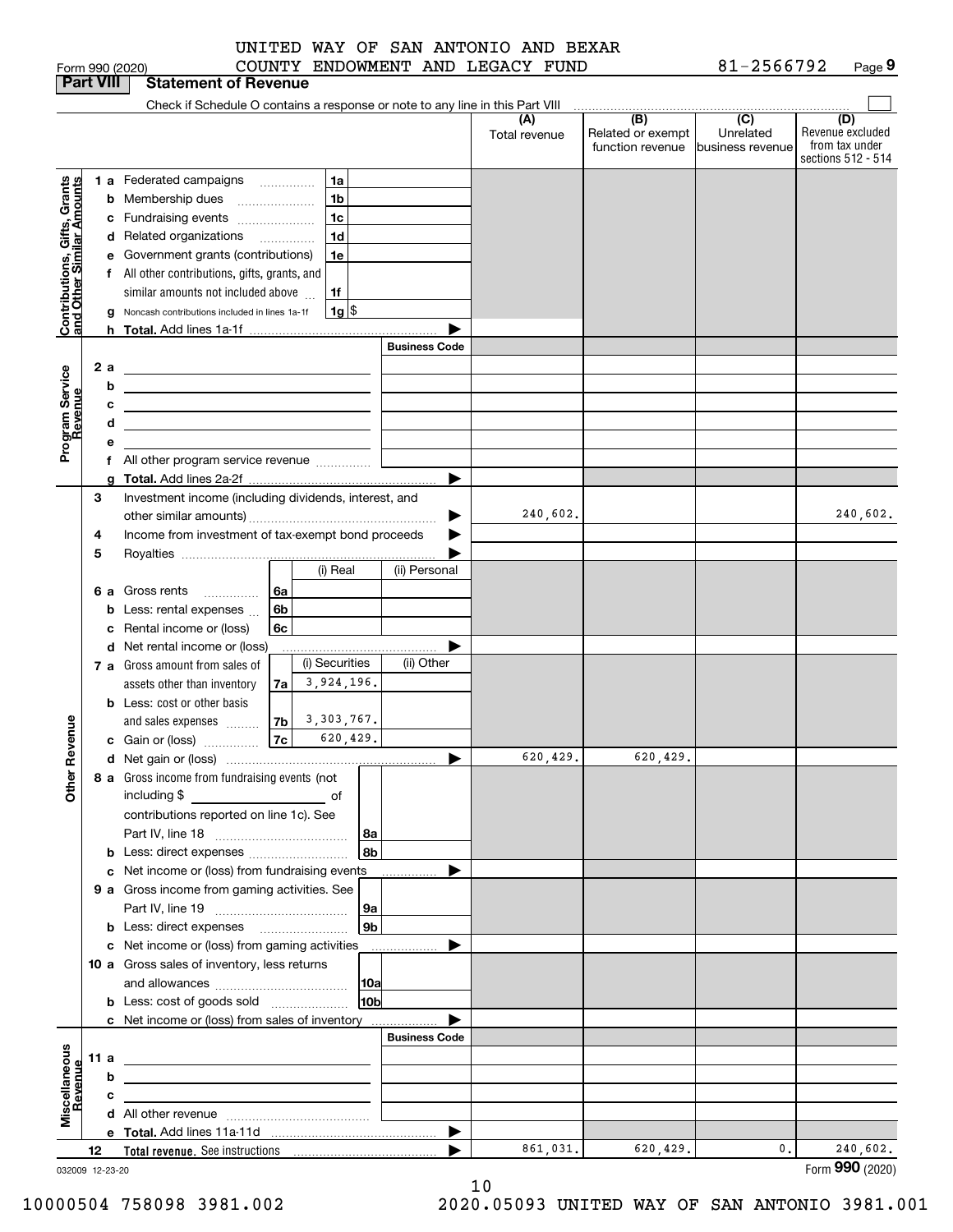#### $_{\rm Form}$   $_{990}$  (2020) COUNTY ENDOWMENT AND LEGACY FUND  $81$  –  $2566792$   $_{\rm Page}$ UNITED WAY OF SAN ANTONIO AND BEXAR

|        | Form 990 (2020)<br><b>Part IX   Statement of Functional Expenses</b>                                                                                                                                       | COUNTY ENDOWMENT AND LEGACY FUND |                                     |                                  | 81-2566792<br>$P_{\text{aqe}}$ 10 |
|--------|------------------------------------------------------------------------------------------------------------------------------------------------------------------------------------------------------------|----------------------------------|-------------------------------------|----------------------------------|-----------------------------------|
|        | Section 501(c)(3) and 501(c)(4) organizations must complete all columns. All other organizations must complete column (A).                                                                                 |                                  |                                     |                                  |                                   |
|        | Check if Schedule O contains a response or note to any line in this Part IX.                                                                                                                               |                                  |                                     |                                  |                                   |
|        | Do not include amounts reported on lines 6b,<br>7b, 8b, 9b, and 10b of Part VIII.                                                                                                                          | (A)<br>Total expenses            | $\overline{(B)}$<br>Program service | $\overline{C}$<br>Management and | (D)<br>Fundraising                |
|        |                                                                                                                                                                                                            |                                  | expenses                            | general expenses                 | expenses                          |
| 1.     | Grants and other assistance to domestic organizations                                                                                                                                                      |                                  |                                     |                                  |                                   |
|        | and domestic governments. See Part IV, line 21                                                                                                                                                             |                                  |                                     |                                  |                                   |
| 2      | Grants and other assistance to domestic                                                                                                                                                                    |                                  |                                     |                                  |                                   |
|        | individuals. See Part IV, line 22                                                                                                                                                                          |                                  |                                     |                                  |                                   |
| 3      | Grants and other assistance to foreign                                                                                                                                                                     |                                  |                                     |                                  |                                   |
|        | organizations, foreign governments, and foreign<br>individuals. See Part IV, lines 15 and 16                                                                                                               |                                  |                                     |                                  |                                   |
|        |                                                                                                                                                                                                            |                                  |                                     |                                  |                                   |
| 4<br>5 | Benefits paid to or for members<br>Compensation of current officers, directors,                                                                                                                            |                                  |                                     |                                  |                                   |
|        | trustees, and key employees                                                                                                                                                                                |                                  |                                     |                                  |                                   |
| 6      | Compensation not included above to disqualified                                                                                                                                                            |                                  |                                     |                                  |                                   |
|        | persons (as defined under section $4958(f)(1)$ ) and                                                                                                                                                       |                                  |                                     |                                  |                                   |
|        | persons described in section $4958(c)(3)(B)$                                                                                                                                                               |                                  |                                     |                                  |                                   |
| 7      |                                                                                                                                                                                                            |                                  |                                     |                                  |                                   |
| 8      | Pension plan accruals and contributions (include                                                                                                                                                           |                                  |                                     |                                  |                                   |
|        | section 401(k) and 403(b) employer contributions)                                                                                                                                                          |                                  |                                     |                                  |                                   |
| 9      |                                                                                                                                                                                                            |                                  |                                     |                                  |                                   |
| 10     |                                                                                                                                                                                                            |                                  |                                     |                                  |                                   |
| 11     | Fees for services (nonemployees):                                                                                                                                                                          |                                  |                                     |                                  |                                   |
| а      |                                                                                                                                                                                                            |                                  |                                     |                                  |                                   |
| b      |                                                                                                                                                                                                            |                                  |                                     |                                  |                                   |
|        |                                                                                                                                                                                                            |                                  |                                     |                                  |                                   |
| d      |                                                                                                                                                                                                            |                                  |                                     |                                  |                                   |
| е      | Professional fundraising services. See Part IV, line 17                                                                                                                                                    |                                  |                                     |                                  |                                   |
| f      | Investment management fees                                                                                                                                                                                 | 52,020.                          |                                     | 52,020.                          |                                   |
| g      | Other. (If line 11g amount exceeds 10% of line 25,                                                                                                                                                         |                                  |                                     |                                  |                                   |
|        | column (A) amount, list line 11g expenses on Sch O.)                                                                                                                                                       |                                  |                                     |                                  |                                   |
| 12     |                                                                                                                                                                                                            |                                  |                                     |                                  |                                   |
| 13     |                                                                                                                                                                                                            |                                  |                                     |                                  |                                   |
| 14     |                                                                                                                                                                                                            |                                  |                                     |                                  |                                   |
| 15     |                                                                                                                                                                                                            |                                  |                                     |                                  |                                   |
| 16     |                                                                                                                                                                                                            |                                  |                                     |                                  |                                   |
| 17     | Travel                                                                                                                                                                                                     |                                  |                                     |                                  |                                   |
| 18     | Payments of travel or entertainment expenses                                                                                                                                                               |                                  |                                     |                                  |                                   |
|        | for any federal, state, or local public officials                                                                                                                                                          |                                  |                                     |                                  |                                   |
| 19     | Conferences, conventions, and meetings                                                                                                                                                                     |                                  |                                     |                                  |                                   |
| 20     | Interest                                                                                                                                                                                                   |                                  |                                     |                                  |                                   |
| 21     |                                                                                                                                                                                                            |                                  |                                     |                                  |                                   |
| 22     | Depreciation, depletion, and amortization                                                                                                                                                                  |                                  |                                     |                                  |                                   |
| 23     | Insurance                                                                                                                                                                                                  |                                  |                                     |                                  |                                   |
| 24     | Other expenses. Itemize expenses not covered<br>above (List miscellaneous expenses on line 24e. If<br>line 24e amount exceeds 10% of line 25, column (A)<br>amount, list line 24e expenses on Schedule O.) |                                  |                                     |                                  |                                   |
| а      | <u> 1989 - Johann Barn, mars ann an t-Amhain Aonaich an t-Aonaich an t-Aonaich ann an t-Aonaich ann an t-Aonaich</u>                                                                                       |                                  |                                     |                                  |                                   |
| b      | <u> 1989 - Johann Stoff, amerikansk politiker (d. 1989)</u>                                                                                                                                                |                                  |                                     |                                  |                                   |
| с      | <u> 1980 - Johann Barbara, martin amerikan personal (</u>                                                                                                                                                  |                                  |                                     |                                  |                                   |
| d      |                                                                                                                                                                                                            |                                  |                                     |                                  |                                   |
| е      | All other expenses                                                                                                                                                                                         | 52,020.                          | 0.                                  | 52,020.                          | 0.                                |
| 25     | Total functional expenses. Add lines 1 through 24e                                                                                                                                                         |                                  |                                     |                                  |                                   |
| 26     | Joint costs. Complete this line only if the organization<br>reported in column (B) joint costs from a combined                                                                                             |                                  |                                     |                                  |                                   |
|        | educational campaign and fundraising solicitation.                                                                                                                                                         |                                  |                                     |                                  |                                   |
|        | Check here $\blacktriangleright$<br>if following SOP 98-2 (ASC 958-720)                                                                                                                                    |                                  |                                     |                                  |                                   |

11

032010 12-23-20

Form (2020) **990**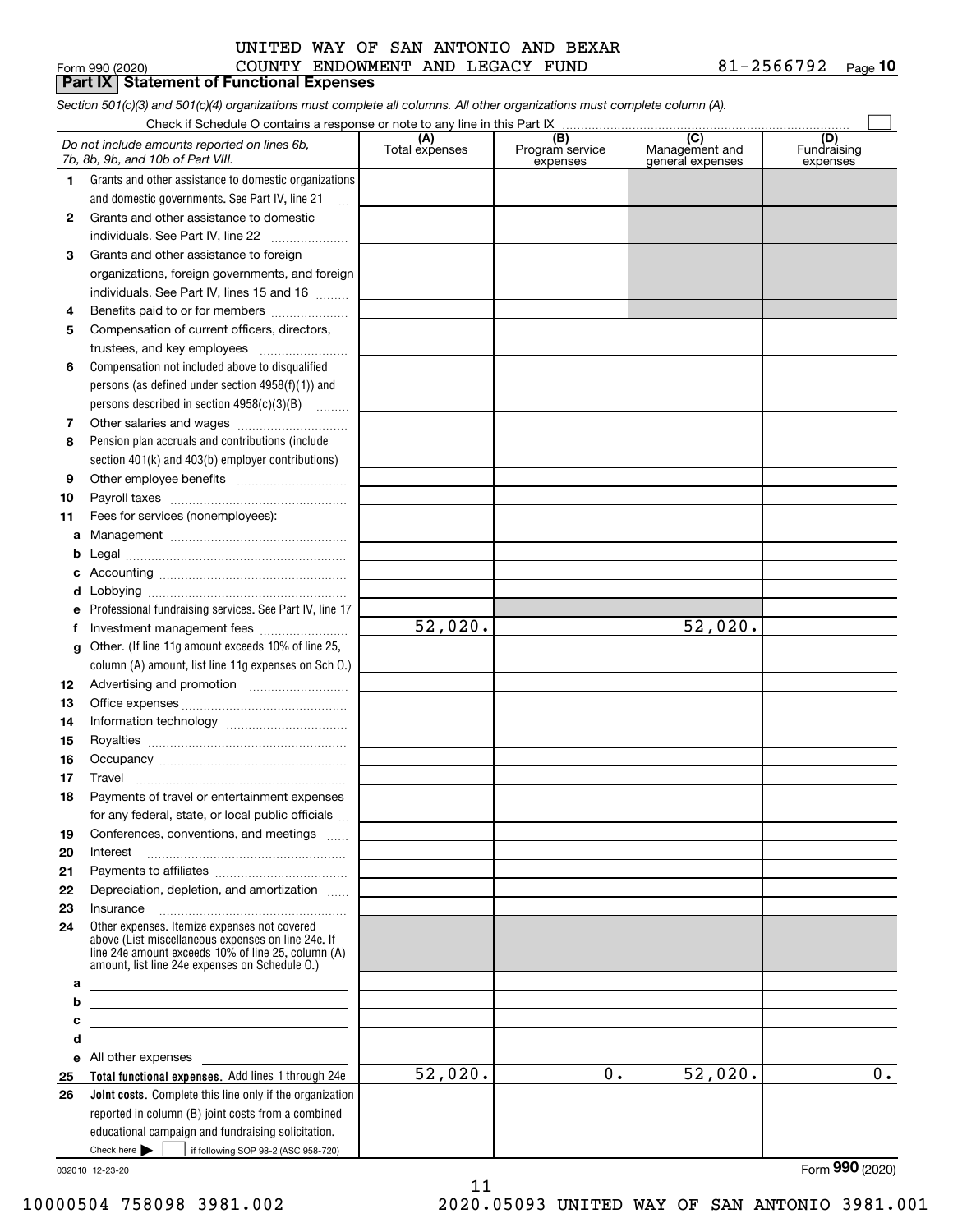#### $_{\rm Form}$   $_{990}$  (2020) COUNTY ENDOWMENT AND LEGACY FUND  $81$  –  $2566792$   $_{\rm Page}$ UNITED WAY OF SAN ANTONIO AND BEXAR

**11**

|                             | Part X | <b>Balance Sheet</b>                                                                                                                                                                                                           |                                                                               |                          |                 |                             |  |  |
|-----------------------------|--------|--------------------------------------------------------------------------------------------------------------------------------------------------------------------------------------------------------------------------------|-------------------------------------------------------------------------------|--------------------------|-----------------|-----------------------------|--|--|
|                             |        |                                                                                                                                                                                                                                |                                                                               |                          |                 |                             |  |  |
|                             |        |                                                                                                                                                                                                                                |                                                                               | (A)<br>Beginning of year |                 | (B)<br>End of year          |  |  |
|                             | 1      |                                                                                                                                                                                                                                |                                                                               | 3,000.                   | $\mathbf{1}$    | 0.                          |  |  |
|                             | 2      |                                                                                                                                                                                                                                |                                                                               |                          | $\mathbf{2}$    |                             |  |  |
|                             | 3      |                                                                                                                                                                                                                                |                                                                               | 330,000.                 | 3               | 240,000.                    |  |  |
|                             | 4      |                                                                                                                                                                                                                                |                                                                               |                          | 4               |                             |  |  |
|                             | 5      | Loans and other receivables from any current or former officer, director,                                                                                                                                                      |                                                                               |                          |                 |                             |  |  |
|                             |        | trustee, key employee, creator or founder, substantial contributor, or 35%                                                                                                                                                     |                                                                               |                          |                 |                             |  |  |
|                             |        | controlled entity or family member of any of these persons                                                                                                                                                                     |                                                                               |                          | 5               |                             |  |  |
|                             | 6      | Loans and other receivables from other disqualified persons (as defined                                                                                                                                                        |                                                                               |                          |                 |                             |  |  |
|                             |        |                                                                                                                                                                                                                                | under section $4958(f)(1)$ , and persons described in section $4958(c)(3)(B)$ |                          |                 |                             |  |  |
|                             | 7      |                                                                                                                                                                                                                                |                                                                               | $\overline{7}$           |                 |                             |  |  |
| Assets                      | 8      |                                                                                                                                                                                                                                |                                                                               | 8                        |                 |                             |  |  |
|                             | 9      | Prepaid expenses and deferred charges [11] [11] prepaid expenses and deferred charges [11] [11] presummation of the Prepaid expenses and deferred charges [11] and the Prepaid experiment of the Prepaid experiment of the Pre |                                                                               |                          | 9               |                             |  |  |
|                             |        | <b>10a</b> Land, buildings, and equipment: cost or other                                                                                                                                                                       |                                                                               |                          |                 |                             |  |  |
|                             |        | basis. Complete Part VI of Schedule D  10a                                                                                                                                                                                     |                                                                               |                          |                 |                             |  |  |
|                             |        |                                                                                                                                                                                                                                |                                                                               |                          | 10 <sub>c</sub> |                             |  |  |
|                             | 11     |                                                                                                                                                                                                                                |                                                                               | 12, 123, 648.            | 11              | 15,052,705.                 |  |  |
|                             | 12     |                                                                                                                                                                                                                                |                                                                               |                          | 12              |                             |  |  |
|                             | 13     |                                                                                                                                                                                                                                |                                                                               | 13                       |                 |                             |  |  |
|                             | 14     |                                                                                                                                                                                                                                |                                                                               | 14                       |                 |                             |  |  |
|                             | 15     |                                                                                                                                                                                                                                |                                                                               |                          | 15              |                             |  |  |
|                             | 16     |                                                                                                                                                                                                                                |                                                                               | 12,456,648.              | 16              | 15, 292, 705.               |  |  |
|                             | 17     |                                                                                                                                                                                                                                |                                                                               |                          | 17              |                             |  |  |
|                             | 18     |                                                                                                                                                                                                                                |                                                                               | 18                       |                 |                             |  |  |
|                             | 19     | Deferred revenue manual contracts and contracts are all the contracts and contracts are contracted and contracts are contracted and contract are contracted and contract are contracted and contract are contracted and contra |                                                                               |                          | 19              |                             |  |  |
|                             | 20     |                                                                                                                                                                                                                                |                                                                               |                          | 20              |                             |  |  |
|                             | 21     | Escrow or custodial account liability. Complete Part IV of Schedule D                                                                                                                                                          |                                                                               |                          | 21              |                             |  |  |
|                             | 22     | Loans and other payables to any current or former officer, director,                                                                                                                                                           |                                                                               |                          |                 |                             |  |  |
| Liabilities                 |        | trustee, key employee, creator or founder, substantial contributor, or 35%<br>controlled entity or family member of any of these persons                                                                                       |                                                                               |                          | 22              |                             |  |  |
|                             | 23     |                                                                                                                                                                                                                                |                                                                               |                          | 23              |                             |  |  |
|                             | 24     |                                                                                                                                                                                                                                |                                                                               |                          | 24              |                             |  |  |
|                             | 25     | Other liabilities (including federal income tax, payables to related third                                                                                                                                                     |                                                                               |                          |                 |                             |  |  |
|                             |        | parties, and other liabilities not included on lines 17-24). Complete Part X                                                                                                                                                   |                                                                               |                          |                 |                             |  |  |
|                             |        | of Schedule D                                                                                                                                                                                                                  |                                                                               |                          | 25              |                             |  |  |
|                             | 26     | Total liabilities. Add lines 17 through 25                                                                                                                                                                                     |                                                                               | 0.                       | 26              | 0.                          |  |  |
|                             |        | Organizations that follow FASB ASC 958, check here $\blacktriangleright \boxed{X}$                                                                                                                                             |                                                                               |                          |                 |                             |  |  |
|                             |        | and complete lines 27, 28, 32, and 33.                                                                                                                                                                                         |                                                                               |                          |                 |                             |  |  |
|                             | 27     | Net assets without donor restrictions                                                                                                                                                                                          |                                                                               |                          | 27              |                             |  |  |
|                             | 28     |                                                                                                                                                                                                                                |                                                                               | 12,456,648.              | 28              | 15, 292, 705.               |  |  |
|                             |        | Organizations that do not follow FASB ASC 958, check here ▶ │                                                                                                                                                                  |                                                                               |                          |                 |                             |  |  |
|                             |        | and complete lines 29 through 33.                                                                                                                                                                                              |                                                                               |                          |                 |                             |  |  |
|                             | 29     |                                                                                                                                                                                                                                |                                                                               |                          | 29              |                             |  |  |
|                             | 30     | Paid-in or capital surplus, or land, building, or equipment fund                                                                                                                                                               |                                                                               |                          | 30              |                             |  |  |
| Net Assets or Fund Balances | 31     | Retained earnings, endowment, accumulated income, or other funds                                                                                                                                                               | .                                                                             |                          | 31              |                             |  |  |
|                             | 32     |                                                                                                                                                                                                                                |                                                                               | 12,456,648.              | 32              | 15,292,705.                 |  |  |
|                             | 33     |                                                                                                                                                                                                                                |                                                                               | 12,456,648.              | 33              | 15,292,705.                 |  |  |
|                             |        |                                                                                                                                                                                                                                |                                                                               |                          |                 | $F_{\text{Orm}}$ 990 (2020) |  |  |

Form (2020) **990**

032011 12-23-20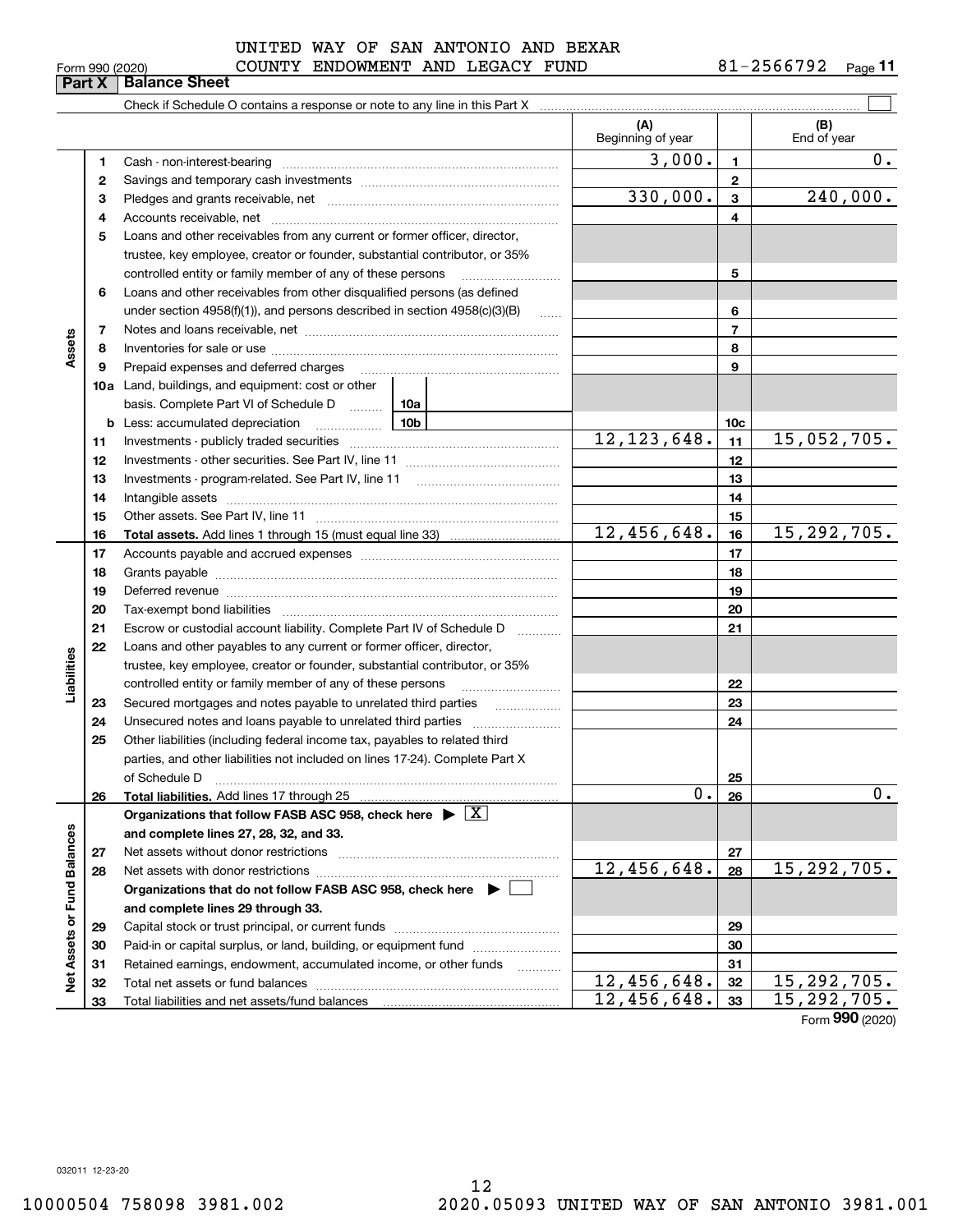|    | UNITED WAY OF SAN ANTONIO AND BEXAR                                                                                             |                         |                         |             |                  |
|----|---------------------------------------------------------------------------------------------------------------------------------|-------------------------|-------------------------|-------------|------------------|
|    | COUNTY ENDOWMENT AND LEGACY FUND<br>Form 990 (2020)                                                                             |                         | 81-2566792 $_{Page}$ 12 |             |                  |
|    | Part XI<br><b>Reconciliation of Net Assets</b>                                                                                  |                         |                         |             |                  |
|    |                                                                                                                                 |                         |                         |             |                  |
|    |                                                                                                                                 |                         |                         |             |                  |
| 1  | Total revenue (must equal Part VIII, column (A), line 12)                                                                       | $\mathbf 1$             |                         | 861,031.    |                  |
| 2  | Total expenses (must equal Part IX, column (A), line 25)                                                                        | $\mathbf{2}$            |                         |             | 52,020.          |
| з  | Revenue less expenses. Subtract line 2 from line 1                                                                              | 3                       |                         |             | 809,011.         |
| 4  |                                                                                                                                 | $\overline{\mathbf{4}}$ | 12,456,648.             |             |                  |
| 5  | Net unrealized gains (losses) on investments                                                                                    | 5                       | 2,027,046.              |             |                  |
| 6  |                                                                                                                                 | 6                       |                         |             |                  |
| 7  | Investment expenses www.communication.com/www.communication.com/www.communication.com/www.com                                   | $\overline{7}$          |                         |             |                  |
| 8  | Prior period adjustments                                                                                                        | 8                       |                         |             |                  |
| 9  | Other changes in net assets or fund balances (explain on Schedule O)                                                            | 9                       |                         |             | $\overline{0}$ . |
| 10 | Net assets or fund balances at end of year. Combine lines 3 through 9 (must equal Part X, line 32,                              |                         |                         |             |                  |
|    |                                                                                                                                 | 10                      | 15, 292, 705.           |             |                  |
|    | <b>Part XII</b> Financial Statements and Reporting                                                                              |                         |                         |             |                  |
|    |                                                                                                                                 |                         |                         |             |                  |
|    |                                                                                                                                 |                         |                         | Yes         | <b>No</b>        |
| 1. | $ X $ Accrual<br>Accounting method used to prepare the Form 990: [16] Cash<br>Other                                             |                         |                         |             |                  |
|    | If the organization changed its method of accounting from a prior year or checked "Other," explain in Schedule O.               |                         |                         |             |                  |
|    | 2a Were the organization's financial statements compiled or reviewed by an independent accountant?                              |                         | 2a                      |             | x                |
|    | If "Yes," check a box below to indicate whether the financial statements for the year were compiled or reviewed on a            |                         |                         |             |                  |
|    | separate basis, consolidated basis, or both:                                                                                    |                         |                         |             |                  |
|    | Separate basis<br>Consolidated basis<br>Both consolidated and separate basis                                                    |                         |                         |             |                  |
|    | <b>b</b> Were the organization's financial statements audited by an independent accountant?                                     |                         | 2 <sub>b</sub>          | $\mathbf X$ |                  |
|    | If "Yes," check a box below to indicate whether the financial statements for the year were audited on a separate basis,         |                         |                         |             |                  |
|    | consolidated basis, or both:                                                                                                    |                         |                         |             |                  |
|    | $ \mathbf{X} $ Consolidated basis<br>Separate basis<br>Both consolidated and separate basis                                     |                         |                         |             |                  |
|    | c If "Yes" to line 2a or 2b, does the organization have a committee that assumes responsibility for oversight of the audit,     |                         |                         |             |                  |
|    | review, or compilation of its financial statements and selection of an independent accountant?                                  |                         | 2c                      | x           |                  |
|    | If the organization changed either its oversight process or selection process during the tax year, explain on Schedule O.       |                         |                         |             |                  |
|    | 3a As a result of a federal award, was the organization required to undergo an audit or audits as set forth in the Single Audit |                         |                         |             |                  |
|    | Act and OMB Circular A-133?                                                                                                     |                         | 3a                      |             | х                |
|    | b If "Yes," did the organization undergo the required audit or audits? If the organization did not undergo the required audit   |                         |                         |             |                  |
|    |                                                                                                                                 |                         | 3b                      |             |                  |
|    |                                                                                                                                 |                         |                         |             | QQQ              |

Form (2020) **990**

032012 12-23-20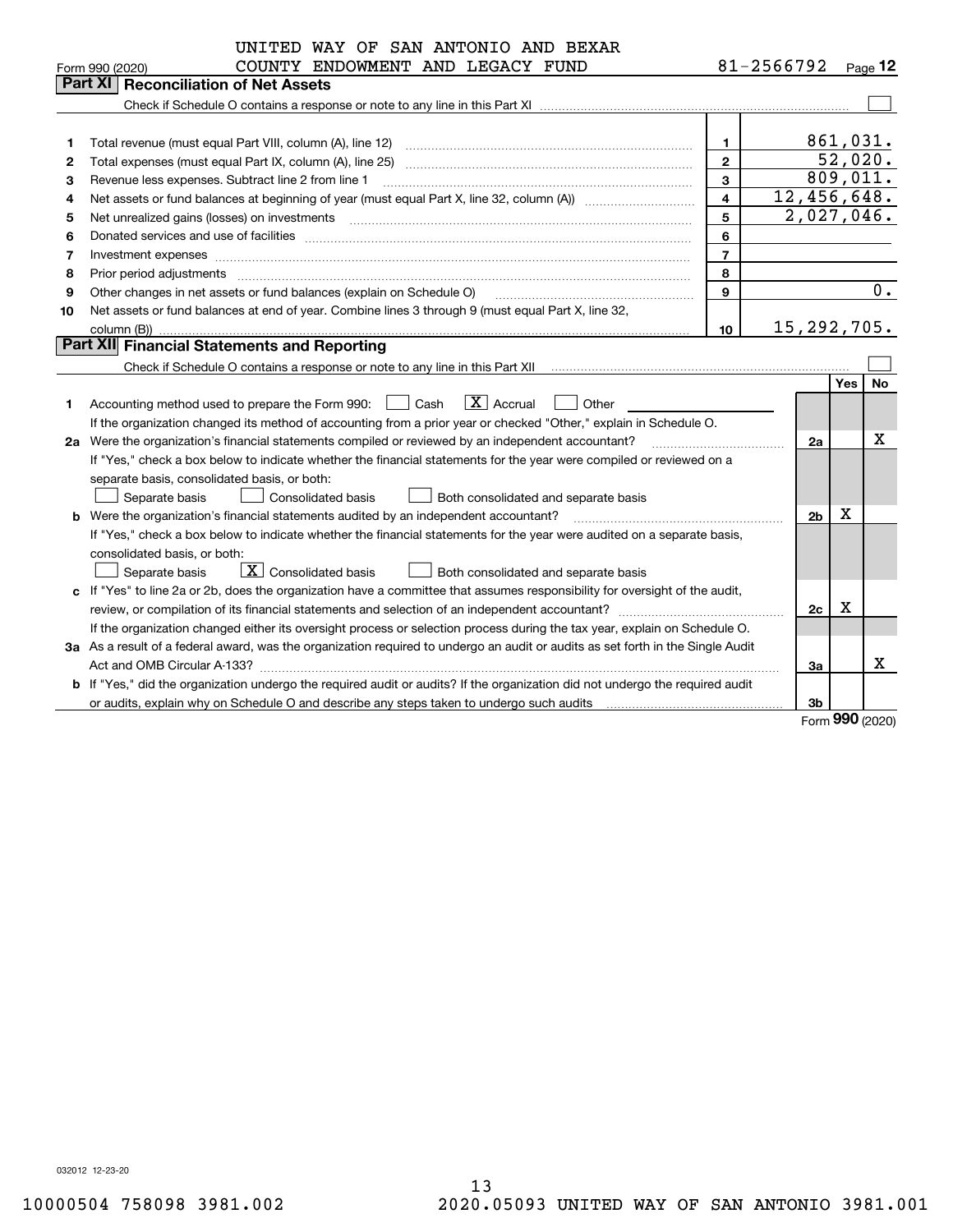| <b>SCHEDULE A</b>                                                                                         |                                                                        |                                                                                                                                                                                                                                                                                       |                             |                                 |                            |               | OMB No. 1545-0047                     |
|-----------------------------------------------------------------------------------------------------------|------------------------------------------------------------------------|---------------------------------------------------------------------------------------------------------------------------------------------------------------------------------------------------------------------------------------------------------------------------------------|-----------------------------|---------------------------------|----------------------------|---------------|---------------------------------------|
| (Form 990 or 990-EZ)                                                                                      |                                                                        | <b>Public Charity Status and Public Support</b><br>Complete if the organization is a section 501(c)(3) organization or a section                                                                                                                                                      |                             |                                 |                            |               |                                       |
|                                                                                                           |                                                                        | 4947(a)(1) nonexempt charitable trust.                                                                                                                                                                                                                                                |                             |                                 |                            |               |                                       |
| Department of the Treasury<br>Internal Revenue Service                                                    |                                                                        | Attach to Form 990 or Form 990-EZ.<br>$\triangleright$ Go to www.irs.gov/Form990 for instructions and the latest information.                                                                                                                                                         |                             |                                 |                            |               | <b>Open to Public</b><br>Inspection   |
| Name of the organization                                                                                  |                                                                        | UNITED WAY OF SAN ANTONIO AND BEXAR                                                                                                                                                                                                                                                   |                             |                                 |                            |               | <b>Employer identification number</b> |
|                                                                                                           |                                                                        | COUNTY ENDOWMENT AND LEGACY FUND                                                                                                                                                                                                                                                      |                             |                                 |                            |               | 81-2566792                            |
| Part I                                                                                                    |                                                                        | Reason for Public Charity Status. (All organizations must complete this part.) See instructions.                                                                                                                                                                                      |                             |                                 |                            |               |                                       |
| The organization is not a private foundation because it is: (For lines 1 through 12, check only one box.) |                                                                        |                                                                                                                                                                                                                                                                                       |                             |                                 |                            |               |                                       |
| 1                                                                                                         |                                                                        | A church, convention of churches, or association of churches described in section 170(b)(1)(A)(i).                                                                                                                                                                                    |                             |                                 |                            |               |                                       |
| 2<br>3                                                                                                    |                                                                        | A school described in section 170(b)(1)(A)(ii). (Attach Schedule E (Form 990 or 990-EZ).)                                                                                                                                                                                             |                             |                                 |                            |               |                                       |
| 4                                                                                                         |                                                                        | A hospital or a cooperative hospital service organization described in section $170(b)(1)(A)(iii)$ .<br>A medical research organization operated in conjunction with a hospital described in section 170(b)(1)(A)(iii). Enter the hospital's name,                                    |                             |                                 |                            |               |                                       |
| city, and state:                                                                                          |                                                                        |                                                                                                                                                                                                                                                                                       |                             |                                 |                            |               |                                       |
| 5                                                                                                         |                                                                        | An organization operated for the benefit of a college or university owned or operated by a governmental unit described in                                                                                                                                                             |                             |                                 |                            |               |                                       |
|                                                                                                           | section 170(b)(1)(A)(iv). (Complete Part II.)                          |                                                                                                                                                                                                                                                                                       |                             |                                 |                            |               |                                       |
| 6                                                                                                         |                                                                        | A federal, state, or local government or governmental unit described in section $170(b)(1)(A)(v)$ .                                                                                                                                                                                   |                             |                                 |                            |               |                                       |
| 7                                                                                                         |                                                                        | An organization that normally receives a substantial part of its support from a governmental unit or from the general public described in                                                                                                                                             |                             |                                 |                            |               |                                       |
| 8                                                                                                         | section 170(b)(1)(A)(vi). (Complete Part II.)                          | A community trust described in section 170(b)(1)(A)(vi). (Complete Part II.)                                                                                                                                                                                                          |                             |                                 |                            |               |                                       |
| 9                                                                                                         |                                                                        | An agricultural research organization described in section 170(b)(1)(A)(ix) operated in conjunction with a land-grant college                                                                                                                                                         |                             |                                 |                            |               |                                       |
|                                                                                                           |                                                                        | or university or a non-land-grant college of agriculture (see instructions). Enter the name, city, and state of the college or                                                                                                                                                        |                             |                                 |                            |               |                                       |
| university:                                                                                               |                                                                        |                                                                                                                                                                                                                                                                                       |                             |                                 |                            |               |                                       |
| 10                                                                                                        |                                                                        | An organization that normally receives (1) more than 33 1/3% of its support from contributions, membership fees, and gross receipts from                                                                                                                                              |                             |                                 |                            |               |                                       |
|                                                                                                           |                                                                        | activities related to its exempt functions, subject to certain exceptions; and (2) no more than 33 1/3% of its support from gross investment<br>income and unrelated business taxable income (less section 511 tax) from businesses acquired by the organization after June 30, 1975. |                             |                                 |                            |               |                                       |
|                                                                                                           | See section 509(a)(2). (Complete Part III.)                            |                                                                                                                                                                                                                                                                                       |                             |                                 |                            |               |                                       |
| 11                                                                                                        |                                                                        | An organization organized and operated exclusively to test for public safety. See section 509(a)(4).                                                                                                                                                                                  |                             |                                 |                            |               |                                       |
| $\boxed{\text{X}}$<br>12 <sub>2</sub>                                                                     |                                                                        | An organization organized and operated exclusively for the benefit of, to perform the functions of, or to carry out the purposes of one or                                                                                                                                            |                             |                                 |                            |               |                                       |
|                                                                                                           |                                                                        | more publicly supported organizations described in section 509(a)(1) or section 509(a)(2). See section 509(a)(3). Check the box in                                                                                                                                                    |                             |                                 |                            |               |                                       |
|                                                                                                           |                                                                        | lines 12a through 12d that describes the type of supporting organization and complete lines 12e, 12f, and 12g.                                                                                                                                                                        |                             |                                 |                            |               |                                       |
| X <br>a                                                                                                   |                                                                        | Type I. A supporting organization operated, supervised, or controlled by its supported organization(s), typically by giving<br>the supported organization(s) the power to regularly appoint or elect a majority of the directors or trustees of the supporting                        |                             |                                 |                            |               |                                       |
|                                                                                                           | organization. You must complete Part IV, Sections A and B.             |                                                                                                                                                                                                                                                                                       |                             |                                 |                            |               |                                       |
| b                                                                                                         |                                                                        | Type II. A supporting organization supervised or controlled in connection with its supported organization(s), by having                                                                                                                                                               |                             |                                 |                            |               |                                       |
|                                                                                                           |                                                                        | control or management of the supporting organization vested in the same persons that control or manage the supported                                                                                                                                                                  |                             |                                 |                            |               |                                       |
|                                                                                                           | organization(s). You must complete Part IV, Sections A and C.          |                                                                                                                                                                                                                                                                                       |                             |                                 |                            |               |                                       |
| с                                                                                                         |                                                                        | Type III functionally integrated. A supporting organization operated in connection with, and functionally integrated with,                                                                                                                                                            |                             |                                 |                            |               |                                       |
| d                                                                                                         |                                                                        | its supported organization(s) (see instructions). You must complete Part IV, Sections A, D, and E.<br>Type III non-functionally integrated. A supporting organization operated in connection with its supported organization(s)                                                       |                             |                                 |                            |               |                                       |
|                                                                                                           |                                                                        | that is not functionally integrated. The organization generally must satisfy a distribution requirement and an attentiveness                                                                                                                                                          |                             |                                 |                            |               |                                       |
|                                                                                                           |                                                                        | requirement (see instructions). You must complete Part IV, Sections A and D, and Part V.                                                                                                                                                                                              |                             |                                 |                            |               |                                       |
| X <br>е                                                                                                   |                                                                        | Check this box if the organization received a written determination from the IRS that it is a Type I, Type II, Type III                                                                                                                                                               |                             |                                 |                            |               |                                       |
|                                                                                                           |                                                                        | functionally integrated, or Type III non-functionally integrated supporting organization.                                                                                                                                                                                             |                             |                                 |                            |               | 1                                     |
| Enter the number of supported organizations<br>f.                                                         | Provide the following information about the supported organization(s). |                                                                                                                                                                                                                                                                                       |                             |                                 |                            |               |                                       |
| (i) Name of supported                                                                                     | (ii) EIN                                                               | (iii) Type of organization                                                                                                                                                                                                                                                            | in your governing document? | (iv) Is the organization listed | (v) Amount of monetary     |               | (vi) Amount of other                  |
| organization                                                                                              |                                                                        | (described on lines 1-10<br>above (see instructions))                                                                                                                                                                                                                                 | Yes                         | No                              | support (see instructions) |               | support (see instructions)            |
|                                                                                                           |                                                                        |                                                                                                                                                                                                                                                                                       |                             |                                 |                            |               |                                       |
| SEE PART VI                                                                                               | 74-1272381                                                             | 7                                                                                                                                                                                                                                                                                     | X                           |                                 |                            | $\mathbf 0$ . | 0.                                    |
|                                                                                                           |                                                                        |                                                                                                                                                                                                                                                                                       |                             |                                 |                            |               |                                       |
|                                                                                                           |                                                                        |                                                                                                                                                                                                                                                                                       |                             |                                 |                            |               |                                       |
|                                                                                                           |                                                                        |                                                                                                                                                                                                                                                                                       |                             |                                 |                            |               |                                       |
|                                                                                                           |                                                                        |                                                                                                                                                                                                                                                                                       |                             |                                 |                            |               |                                       |
|                                                                                                           |                                                                        |                                                                                                                                                                                                                                                                                       |                             |                                 |                            |               |                                       |
|                                                                                                           |                                                                        |                                                                                                                                                                                                                                                                                       |                             |                                 |                            |               |                                       |
| Total                                                                                                     |                                                                        |                                                                                                                                                                                                                                                                                       |                             |                                 |                            | 0.            | 0.                                    |
| LHA For Paperwork Reduction Act Notice, see the Instructions for Form 990 or 990-EZ. 032021 01-25-21      |                                                                        |                                                                                                                                                                                                                                                                                       |                             |                                 |                            |               | Schedule A (Form 990 or 990-EZ) 2020  |
|                                                                                                           |                                                                        | 14                                                                                                                                                                                                                                                                                    |                             |                                 |                            |               |                                       |

10000504 758098 3981.002 2020.05093 UNITED WAY OF SAN ANTONIO 3981.001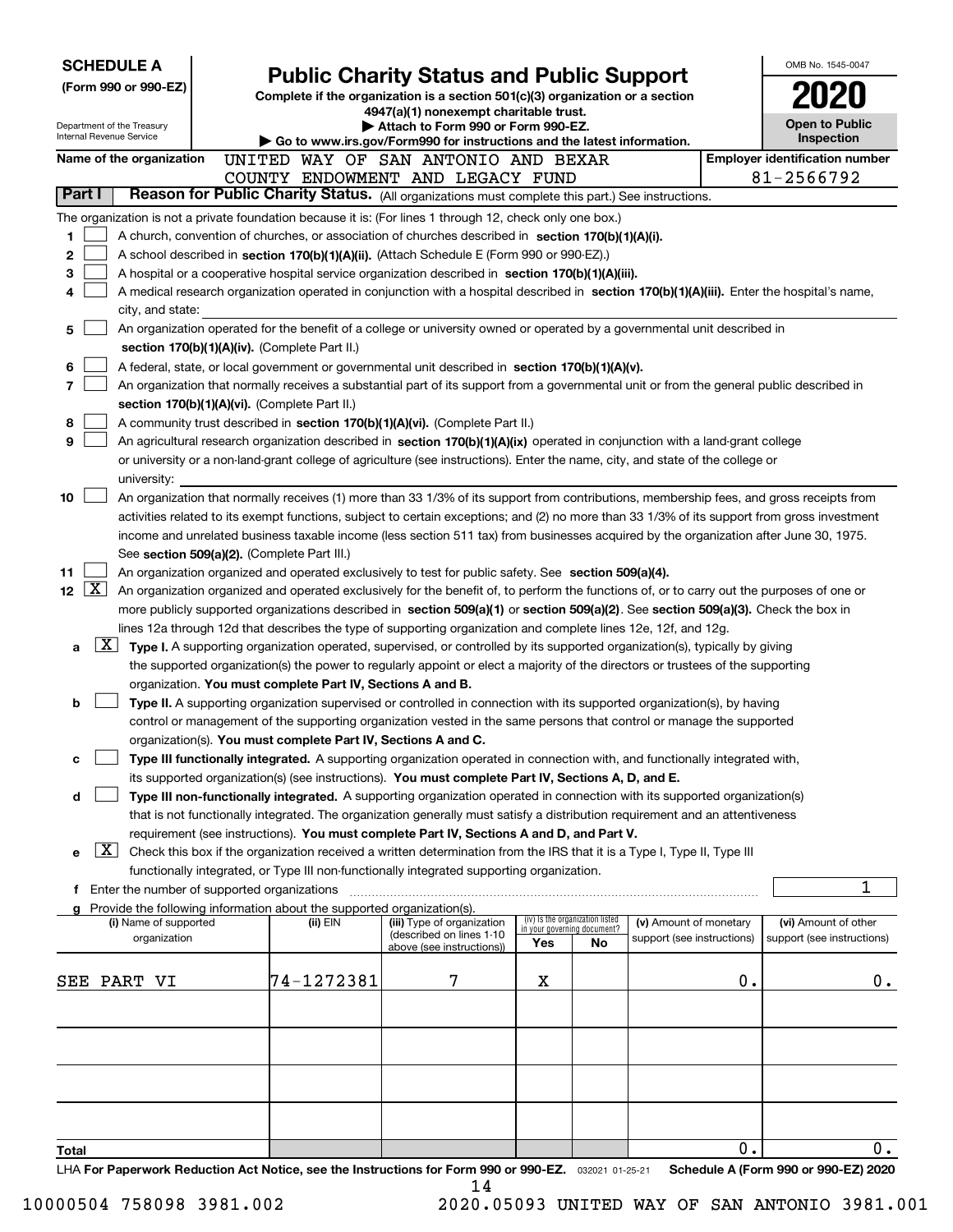| Schedule A (Form 990 or 990-EZ) 2020 COUNTY ENDOWMENT AND LEGACY FUND                                  |  |  | $81 - 2566792$ Page |  |
|--------------------------------------------------------------------------------------------------------|--|--|---------------------|--|
| Part II Support Schedule for Organizations Described in Sections 170(b)(1)(A)(iv) and 170(b)(1)(A)(vi) |  |  |                     |  |

(Complete only if you checked the box on line 5, 7, or 8 of Part I or if the organization failed to qualify under Part III. If the organization fails to qualify under the tests listed below, please complete Part III.)

|    | <b>Section A. Public Support</b>                                                                                                                                                                                              |          |            |            |            |                                      |           |
|----|-------------------------------------------------------------------------------------------------------------------------------------------------------------------------------------------------------------------------------|----------|------------|------------|------------|--------------------------------------|-----------|
|    | Calendar year (or fiscal year beginning in) $\blacktriangleright$                                                                                                                                                             | (a) 2016 | $(b)$ 2017 | $(c)$ 2018 | $(d)$ 2019 | (e) 2020                             | (f) Total |
|    | <b>1</b> Gifts, grants, contributions, and                                                                                                                                                                                    |          |            |            |            |                                      |           |
|    | membership fees received. (Do not                                                                                                                                                                                             |          |            |            |            |                                      |           |
|    | include any "unusual grants.")                                                                                                                                                                                                |          |            |            |            |                                      |           |
|    | 2 Tax revenues levied for the organ-                                                                                                                                                                                          |          |            |            |            |                                      |           |
|    | ization's benefit and either paid to                                                                                                                                                                                          |          |            |            |            |                                      |           |
|    | or expended on its behalf                                                                                                                                                                                                     |          |            |            |            |                                      |           |
|    | 3 The value of services or facilities                                                                                                                                                                                         |          |            |            |            |                                      |           |
|    | furnished by a governmental unit to                                                                                                                                                                                           |          |            |            |            |                                      |           |
|    | the organization without charge                                                                                                                                                                                               |          |            |            |            |                                      |           |
|    | <b>4 Total.</b> Add lines 1 through 3                                                                                                                                                                                         |          |            |            |            |                                      |           |
| 5. | The portion of total contributions                                                                                                                                                                                            |          |            |            |            |                                      |           |
|    | by each person (other than a                                                                                                                                                                                                  |          |            |            |            |                                      |           |
|    | governmental unit or publicly                                                                                                                                                                                                 |          |            |            |            |                                      |           |
|    | supported organization) included                                                                                                                                                                                              |          |            |            |            |                                      |           |
|    | on line 1 that exceeds 2% of the                                                                                                                                                                                              |          |            |            |            |                                      |           |
|    | amount shown on line 11,                                                                                                                                                                                                      |          |            |            |            |                                      |           |
|    | column (f)                                                                                                                                                                                                                    |          |            |            |            |                                      |           |
|    | 6 Public support. Subtract line 5 from line 4.                                                                                                                                                                                |          |            |            |            |                                      |           |
|    | <b>Section B. Total Support</b>                                                                                                                                                                                               |          |            |            |            |                                      |           |
|    | Calendar year (or fiscal year beginning in) $\blacktriangleright$                                                                                                                                                             | (a) 2016 | (b) 2017   | $(c)$ 2018 | $(d)$ 2019 | (e) 2020                             | (f) Total |
|    | 7 Amounts from line 4                                                                                                                                                                                                         |          |            |            |            |                                      |           |
| 8  | Gross income from interest,                                                                                                                                                                                                   |          |            |            |            |                                      |           |
|    | dividends, payments received on                                                                                                                                                                                               |          |            |            |            |                                      |           |
|    | securities loans, rents, royalties,                                                                                                                                                                                           |          |            |            |            |                                      |           |
|    | and income from similar sources                                                                                                                                                                                               |          |            |            |            |                                      |           |
| 9  | Net income from unrelated business                                                                                                                                                                                            |          |            |            |            |                                      |           |
|    | activities, whether or not the                                                                                                                                                                                                |          |            |            |            |                                      |           |
|    | business is regularly carried on                                                                                                                                                                                              |          |            |            |            |                                      |           |
|    | <b>10</b> Other income. Do not include gain                                                                                                                                                                                   |          |            |            |            |                                      |           |
|    | or loss from the sale of capital                                                                                                                                                                                              |          |            |            |            |                                      |           |
|    | assets (Explain in Part VI.)                                                                                                                                                                                                  |          |            |            |            |                                      |           |
|    | 11 Total support. Add lines 7 through 10                                                                                                                                                                                      |          |            |            |            |                                      |           |
|    | <b>12</b> Gross receipts from related activities, etc. (see instructions)                                                                                                                                                     |          |            |            |            | 12                                   |           |
|    | 13 First 5 years. If the Form 990 is for the organization's first, second, third, fourth, or fifth tax year as a section 501(c)(3)                                                                                            |          |            |            |            |                                      |           |
|    | organization, check this box and stop here manufactured and state and state and state and state and state and stop here and stop here are all and state and state and state and state and state and state and state and state |          |            |            |            |                                      |           |
|    | <b>Section C. Computation of Public Support Percentage</b>                                                                                                                                                                    |          |            |            |            |                                      |           |
|    |                                                                                                                                                                                                                               |          |            |            |            | 14                                   | %         |
|    |                                                                                                                                                                                                                               |          |            |            |            | 15                                   | %         |
|    | 16a 33 1/3% support test - 2020. If the organization did not check the box on line 13, and line 14 is 33 1/3% or more, check this box and                                                                                     |          |            |            |            |                                      |           |
|    | stop here. The organization qualifies as a publicly supported organization                                                                                                                                                    |          |            |            |            |                                      |           |
|    | b 33 1/3% support test - 2019. If the organization did not check a box on line 13 or 16a, and line 15 is 33 1/3% or more, check this box                                                                                      |          |            |            |            |                                      |           |
|    | and stop here. The organization qualifies as a publicly supported organization                                                                                                                                                |          |            |            |            |                                      |           |
|    | 17a 10% -facts-and-circumstances test - 2020. If the organization did not check a box on line 13, 16a, or 16b, and line 14 is 10% or more,                                                                                    |          |            |            |            |                                      |           |
|    | and if the organization meets the facts-and-circumstances test, check this box and stop here. Explain in Part VI how the organization                                                                                         |          |            |            |            |                                      |           |
|    | meets the facts-and-circumstances test. The organization qualifies as a publicly supported organization                                                                                                                       |          |            |            |            |                                      |           |
|    | <b>b 10% -facts-and-circumstances test - 2019.</b> If the organization did not check a box on line 13, 16a, 16b, or 17a, and line 15 is 10% or                                                                                |          |            |            |            |                                      |           |
|    | more, and if the organization meets the facts-and-circumstances test, check this box and stop here. Explain in Part VI how the                                                                                                |          |            |            |            |                                      |           |
|    | organization meets the facts-and-circumstances test. The organization qualifies as a publicly supported organization                                                                                                          |          |            |            |            |                                      |           |
|    | 18 Private foundation. If the organization did not check a box on line 13, 16a, 16b, 17a, or 17b, check this box and see instructions                                                                                         |          |            |            |            | Schodule A (Form 000 or 000 F7) 2020 |           |

**Schedule A (Form 990 or 990-EZ) 2020**

**2**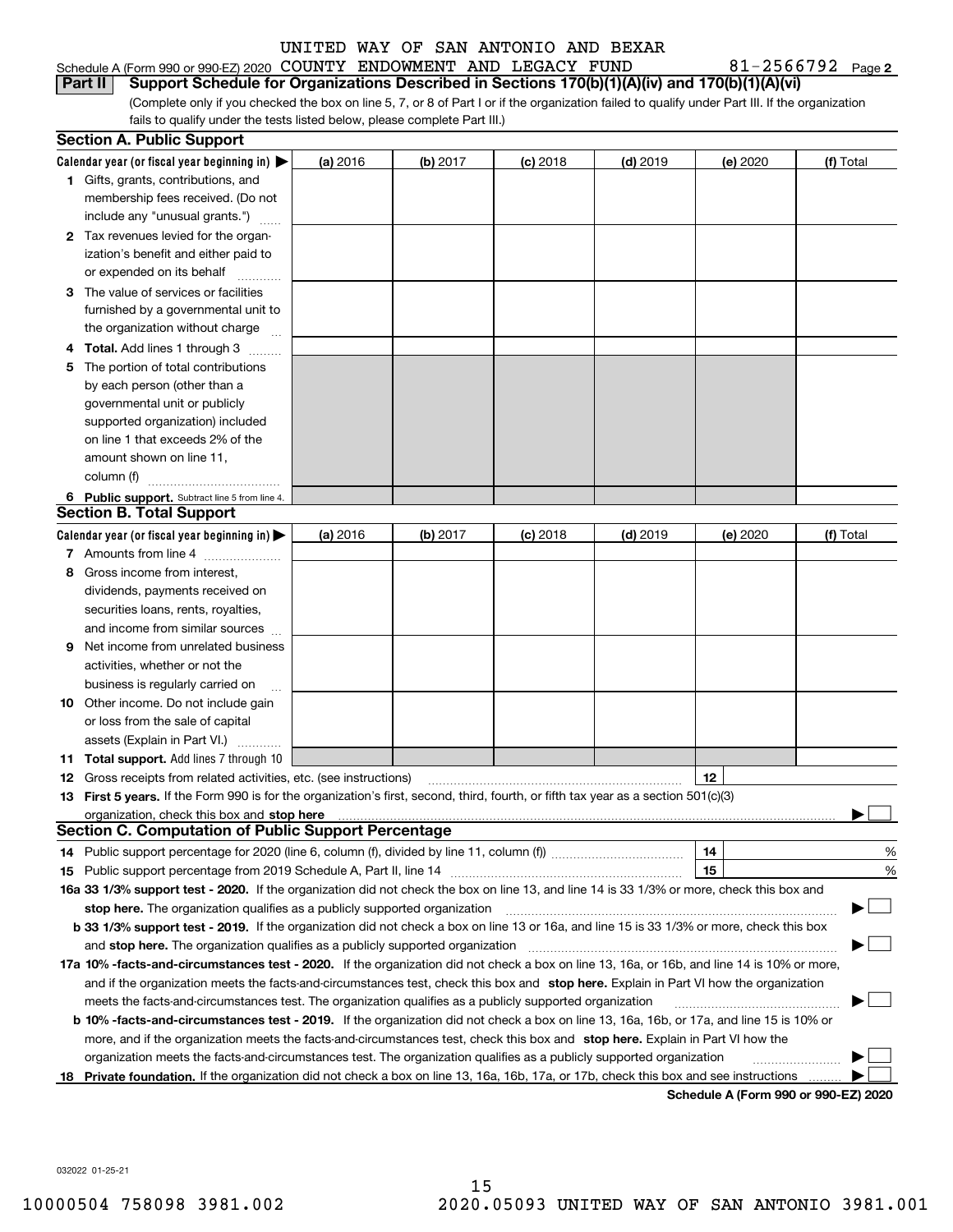#### Schedule A (Form 990 or 990-EZ) 2020 Page COUNTY ENDOWMENT AND LEGACY FUND 81-2566792 **Part III Support Schedule for Organizations Described in Section 509(a)(2)**

**3**

(Complete only if you checked the box on line 10 of Part I or if the organization failed to qualify under Part II. If the organization fails to qualify under the tests listed below, please complete Part II.)

|    | <b>Section A. Public Support</b>                                                                                                                                                                                              |          |          |            |            |          |                                      |
|----|-------------------------------------------------------------------------------------------------------------------------------------------------------------------------------------------------------------------------------|----------|----------|------------|------------|----------|--------------------------------------|
|    | Calendar year (or fiscal year beginning in) $\blacktriangleright$                                                                                                                                                             | (a) 2016 | (b) 2017 | $(c)$ 2018 | $(d)$ 2019 | (e) 2020 | (f) Total                            |
|    | 1 Gifts, grants, contributions, and                                                                                                                                                                                           |          |          |            |            |          |                                      |
|    | membership fees received. (Do not                                                                                                                                                                                             |          |          |            |            |          |                                      |
|    | include any "unusual grants.")                                                                                                                                                                                                |          |          |            |            |          |                                      |
|    | 2 Gross receipts from admissions,<br>merchandise sold or services per-<br>formed, or facilities furnished in<br>any activity that is related to the<br>organization's tax-exempt purpose                                      |          |          |            |            |          |                                      |
|    | 3 Gross receipts from activities that<br>are not an unrelated trade or bus-                                                                                                                                                   |          |          |            |            |          |                                      |
|    | iness under section 513                                                                                                                                                                                                       |          |          |            |            |          |                                      |
|    | 4 Tax revenues levied for the organ-                                                                                                                                                                                          |          |          |            |            |          |                                      |
|    | ization's benefit and either paid to<br>or expended on its behalf<br>.                                                                                                                                                        |          |          |            |            |          |                                      |
|    | 5 The value of services or facilities                                                                                                                                                                                         |          |          |            |            |          |                                      |
|    | furnished by a governmental unit to                                                                                                                                                                                           |          |          |            |            |          |                                      |
|    | the organization without charge                                                                                                                                                                                               |          |          |            |            |          |                                      |
|    | <b>6 Total.</b> Add lines 1 through 5                                                                                                                                                                                         |          |          |            |            |          |                                      |
|    | 7a Amounts included on lines 1, 2, and                                                                                                                                                                                        |          |          |            |            |          |                                      |
|    | 3 received from disqualified persons                                                                                                                                                                                          |          |          |            |            |          |                                      |
|    | <b>b</b> Amounts included on lines 2 and 3 received<br>from other than disqualified persons that<br>exceed the greater of \$5,000 or 1% of the<br>amount on line 13 for the year                                              |          |          |            |            |          |                                      |
|    | c Add lines 7a and 7b                                                                                                                                                                                                         |          |          |            |            |          |                                      |
|    | 8 Public support. (Subtract line 7c from line 6.)                                                                                                                                                                             |          |          |            |            |          |                                      |
|    | <b>Section B. Total Support</b>                                                                                                                                                                                               |          |          |            |            |          |                                      |
|    | Calendar year (or fiscal year beginning in) $\blacktriangleright$                                                                                                                                                             | (a) 2016 | (b) 2017 | $(c)$ 2018 | $(d)$ 2019 | (e) 2020 | (f) Total                            |
|    | 9 Amounts from line 6                                                                                                                                                                                                         |          |          |            |            |          |                                      |
|    | 10a Gross income from interest,<br>dividends, payments received on<br>securities loans, rents, royalties,<br>and income from similar sources                                                                                  |          |          |            |            |          |                                      |
|    | <b>b</b> Unrelated business taxable income<br>(less section 511 taxes) from businesses                                                                                                                                        |          |          |            |            |          |                                      |
|    | acquired after June 30, 1975                                                                                                                                                                                                  |          |          |            |            |          |                                      |
|    | c Add lines 10a and 10b<br>11 Net income from unrelated business<br>activities not included in line 10b,<br>whether or not the business is<br>regularly carried on                                                            |          |          |            |            |          |                                      |
|    | 12 Other income. Do not include gain<br>or loss from the sale of capital<br>assets (Explain in Part VI.)                                                                                                                      |          |          |            |            |          |                                      |
|    | <b>13</b> Total support. (Add lines 9, 10c, 11, and 12.)                                                                                                                                                                      |          |          |            |            |          |                                      |
|    | 14 First 5 years. If the Form 990 is for the organization's first, second, third, fourth, or fifth tax year as a section 501(c)(3) organization,                                                                              |          |          |            |            |          |                                      |
|    | check this box and stop here with the continuum control to the change of the state of the state of the change of the change of the change of the change of the change of the change of the change of the change of the change |          |          |            |            |          |                                      |
|    | Section C. Computation of Public Support Percentage                                                                                                                                                                           |          |          |            |            |          |                                      |
|    | 15 Public support percentage for 2020 (line 8, column (f), divided by line 13, column (f))                                                                                                                                    |          |          |            |            | 15       | %                                    |
|    | 16 Public support percentage from 2019 Schedule A, Part III, line 15                                                                                                                                                          |          |          |            |            | 16       | %                                    |
|    | <b>Section D. Computation of Investment Income Percentage</b>                                                                                                                                                                 |          |          |            |            |          |                                      |
|    | 17 Investment income percentage for 2020 (line 10c, column (f), divided by line 13, column (f))                                                                                                                               |          |          |            |            | 17       | %                                    |
|    | <b>18</b> Investment income percentage from <b>2019</b> Schedule A, Part III, line 17                                                                                                                                         |          |          |            |            | 18       | %                                    |
|    | 19a 33 1/3% support tests - 2020. If the organization did not check the box on line 14, and line 15 is more than 33 1/3%, and line 17 is not                                                                                  |          |          |            |            |          |                                      |
|    | more than 33 1/3%, check this box and stop here. The organization qualifies as a publicly supported organization                                                                                                              |          |          |            |            |          | ▶                                    |
|    | b 33 1/3% support tests - 2019. If the organization did not check a box on line 14 or line 19a, and line 16 is more than 33 1/3%, and                                                                                         |          |          |            |            |          |                                      |
|    | line 18 is not more than 33 1/3%, check this box and stop here. The organization qualifies as a publicly supported organization                                                                                               |          |          |            |            |          |                                      |
| 20 | <b>Private foundation.</b> If the organization did not check a box on line 14, 19a, or 19b, check this box and see instructions                                                                                               |          |          |            |            |          |                                      |
|    | 032023 01-25-21                                                                                                                                                                                                               |          | 16       |            |            |          | Schedule A (Form 990 or 990-EZ) 2020 |

10000504 758098 3981.002 2020.05093 UNITED WAY OF SAN ANTONIO 3981.001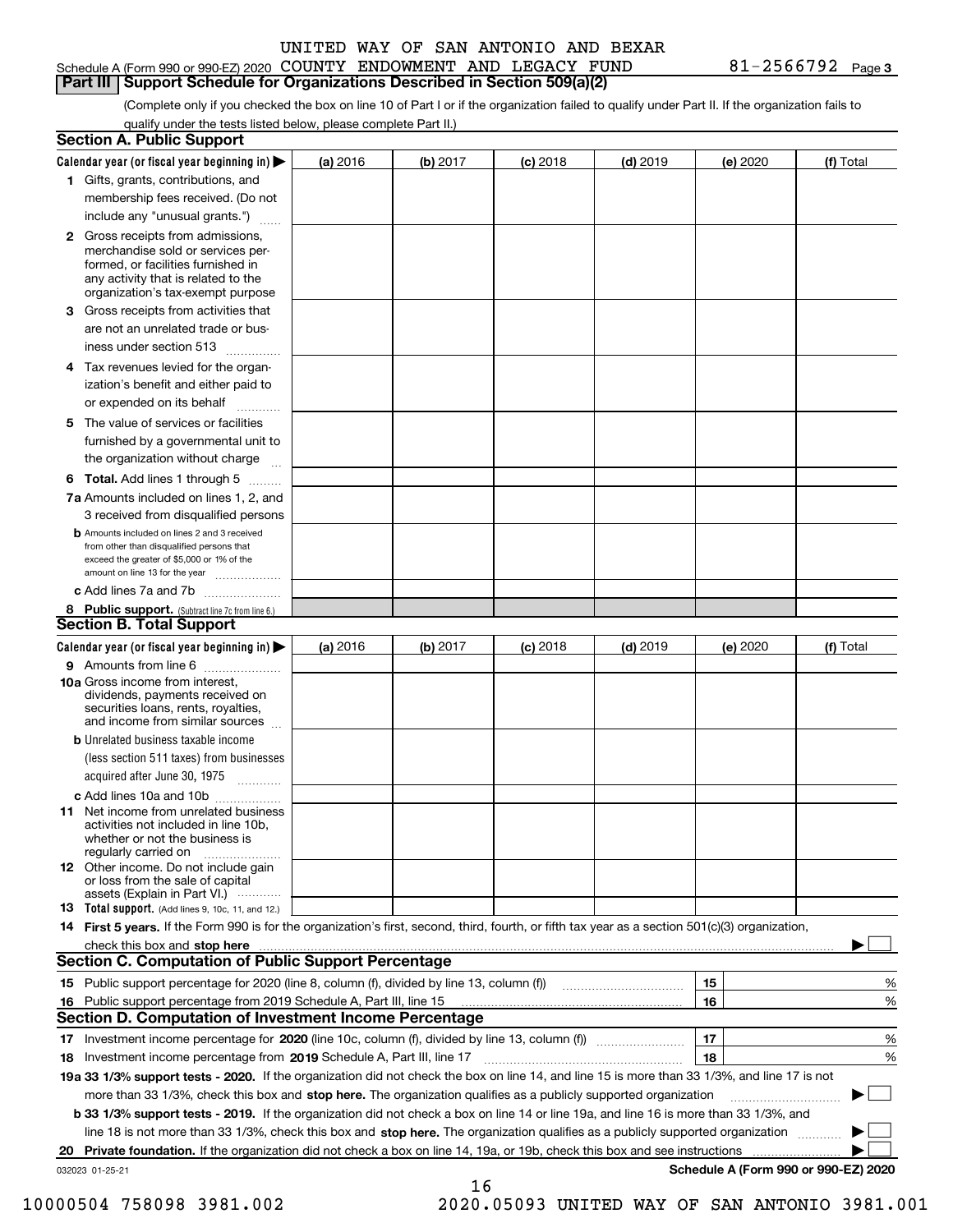## **Part IV Supporting Organizations**

(Complete only if you checked a box in line 12 on Part I. If you checked box 12a, Part I, complete Sections A and B. If you checked box 12b, Part I, complete Sections A and C. If you checked box 12c, Part I, complete Sections A, D, and E. If you checked box 12d, Part I, complete Sections A and D, and complete Part V.)

#### **Section A. All Supporting Organizations**

- **1** Are all of the organization's supported organizations listed by name in the organization's governing documents? If "No," describe in **Part VI** how the supported organizations are designated. If designated by *class or purpose, describe the designation. If historic and continuing relationship, explain.*
- **2** Did the organization have any supported organization that does not have an IRS determination of status under section 509(a)(1) or (2)? If "Yes," explain in Part VI how the organization determined that the supported *organization was described in section 509(a)(1) or (2).*
- **3a** Did the organization have a supported organization described in section 501(c)(4), (5), or (6)? If "Yes," answer *lines 3b and 3c below.*
- **b** Did the organization confirm that each supported organization qualified under section 501(c)(4), (5), or (6) and satisfied the public support tests under section 509(a)(2)? If "Yes," describe in **Part VI** when and how the *organization made the determination.*
- **c**Did the organization ensure that all support to such organizations was used exclusively for section 170(c)(2)(B) purposes? If "Yes," explain in **Part VI** what controls the organization put in place to ensure such use.
- **4a***If* Was any supported organization not organized in the United States ("foreign supported organization")? *"Yes," and if you checked box 12a or 12b in Part I, answer lines 4b and 4c below.*
- **b** Did the organization have ultimate control and discretion in deciding whether to make grants to the foreign supported organization? If "Yes," describe in **Part VI** how the organization had such control and discretion *despite being controlled or supervised by or in connection with its supported organizations.*
- **c** Did the organization support any foreign supported organization that does not have an IRS determination under sections 501(c)(3) and 509(a)(1) or (2)? If "Yes," explain in **Part VI** what controls the organization used *to ensure that all support to the foreign supported organization was used exclusively for section 170(c)(2)(B) purposes.*
- **5a** Did the organization add, substitute, or remove any supported organizations during the tax year? If "Yes," answer lines 5b and 5c below (if applicable). Also, provide detail in **Part VI,** including (i) the names and EIN *numbers of the supported organizations added, substituted, or removed; (ii) the reasons for each such action; (iii) the authority under the organization's organizing document authorizing such action; and (iv) how the action was accomplished (such as by amendment to the organizing document).*
- **b** Type I or Type II only. Was any added or substituted supported organization part of a class already designated in the organization's organizing document?
- **cSubstitutions only.**  Was the substitution the result of an event beyond the organization's control?
- **6** Did the organization provide support (whether in the form of grants or the provision of services or facilities) to **Part VI.** *If "Yes," provide detail in* support or benefit one or more of the filing organization's supported organizations? anyone other than (i) its supported organizations, (ii) individuals that are part of the charitable class benefited by one or more of its supported organizations, or (iii) other supporting organizations that also
- **7**Did the organization provide a grant, loan, compensation, or other similar payment to a substantial contributor *If "Yes," complete Part I of Schedule L (Form 990 or 990-EZ).* regard to a substantial contributor? (as defined in section 4958(c)(3)(C)), a family member of a substantial contributor, or a 35% controlled entity with
- **8** Did the organization make a loan to a disqualified person (as defined in section 4958) not described in line 7? *If "Yes," complete Part I of Schedule L (Form 990 or 990-EZ).*
- **9a** Was the organization controlled directly or indirectly at any time during the tax year by one or more in section 509(a)(1) or (2))? If "Yes," *provide detail in* <code>Part VI.</code> disqualified persons, as defined in section 4946 (other than foundation managers and organizations described
- **b**the supporting organization had an interest? If "Yes," provide detail in P**art VI**. Did one or more disqualified persons (as defined in line 9a) hold a controlling interest in any entity in which
- **c**Did a disqualified person (as defined in line 9a) have an ownership interest in, or derive any personal benefit from, assets in which the supporting organization also had an interest? If "Yes," provide detail in P**art VI.**
- **10a** Was the organization subject to the excess business holdings rules of section 4943 because of section supporting organizations)? If "Yes," answer line 10b below. 4943(f) (regarding certain Type II supporting organizations, and all Type III non-functionally integrated
- **b** Did the organization have any excess business holdings in the tax year? (Use Schedule C, Form 4720, to *determine whether the organization had excess business holdings.)*

032024 01-25-21

**3b3c4a4b4c5a 5b5c6789a 9b9c10a10b**X X X X X X X X X

**Schedule A (Form 990 or 990-EZ) 2020**

81-2566792 Page 4 Schedule A (Form 990 or 990-EZ) 2020 Page COUNTY ENDOWMENT AND LEGACY FUND 81-2566792

**Yes**

X

**1**

**2**

**3a**

**No**

X

X

10000504 758098 3981.002 2020.05093 UNITED WAY OF SAN ANTONIO 3981.001

17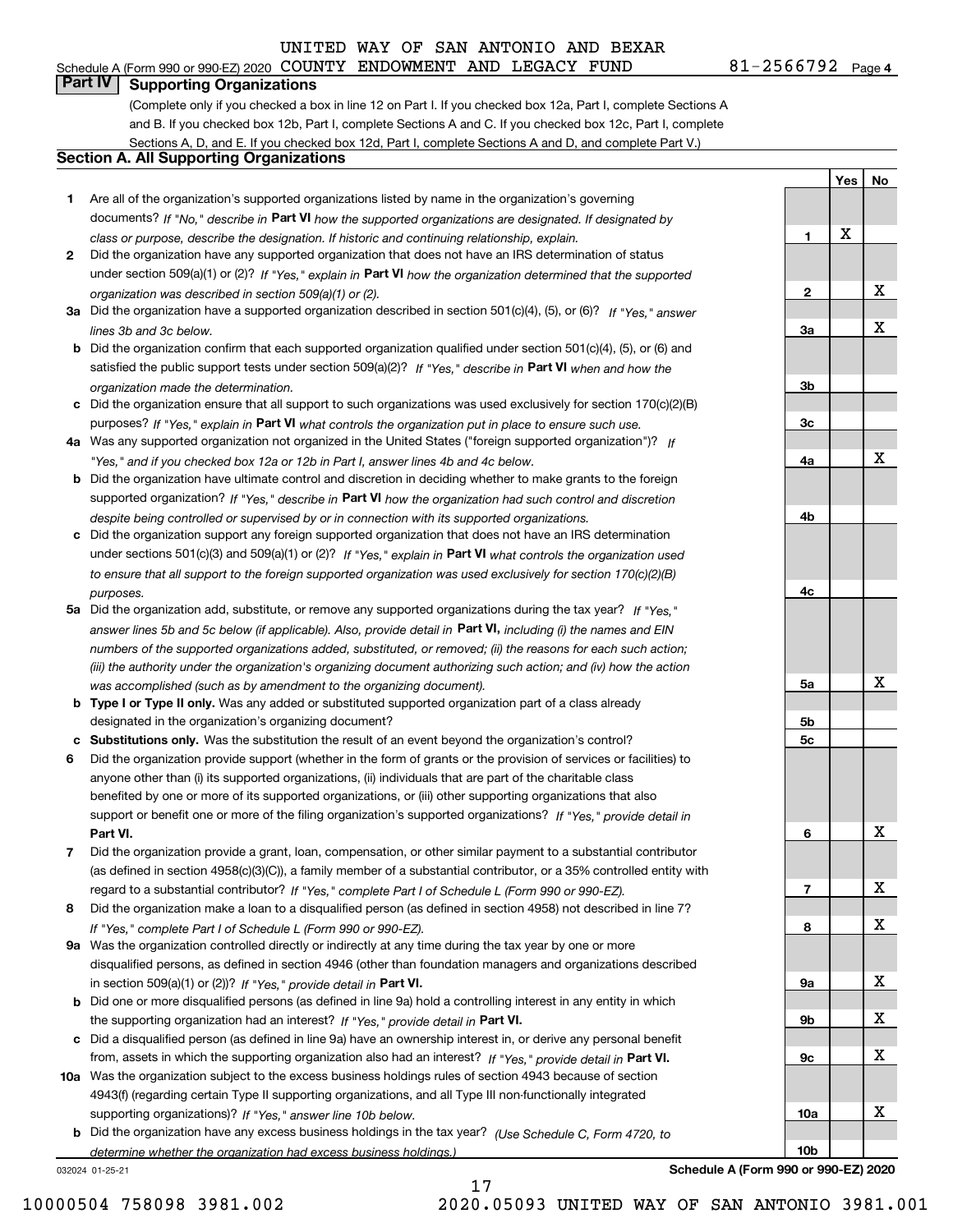#### **Yes No 11** Has the organization accepted a gift or contribution from any of the following persons? **a**A person who directly or indirectly controls, either alone or together with persons described in lines 11b and **b** A family member of a person described in line 11a above? **c** A 35% controlled entity of a person described in line 11a or 11b above? If "Yes" to line 11a, 11b, or 11c, provide **11a11bPart VI. 11c Yes No 12** Did the organization operate for the benefit of any supported organization other than the supported directors, or trustees at all times during the tax year? If "No," describe in **Part VI** how the supported organization(s) **12Part VI**  *how providing such benefit carried out the purposes of the supported organization(s) that operated,* **Yes No 1** Were a majority of the organization's directors or trustees during the tax year also a majority of the directors or trustees of each of the organization's supported organization(s)? If "No," describe in **Part VI** how control **1Yes No 1** Did the organization provide to each of its supported organizations, by the last day of the fifth month of the **2** Were any of the organization's officers, directors, or trustees either (i) appointed or elected by the supported **3123**organization(s) or (ii) serving on the governing body of a supported organization? If "No," explain in **Part VI** how income or assets at all times during the tax year? If "Yes," describe in **Part VI** the role the organization's **12Answer lines 2a and 2b below. Yes No** Activities Test. Check the box next to the method that the organization used to satisfy the Integral Part Test during the year (see instructions). **abclinupy** The organization satisfied the Activities Test. Complete line 2 below. The organization is the parent of each of its supported organizations. *Complete* line 3 *below.* The organization supported a governmental entity. *Describe in* Part **VI** *how you supported a governmental entity (see instruction<u>s).</u>* **a** Did substantially all of the organization's activities during the tax year directly further the exempt purposes of the supported organization(s) to which the organization was responsive? If "Yes," then in **Part VI identify those supported organizations and explain**  *how these activities directly furthered their exempt purposes,* **2a** *detail in effectively operated, supervised, or controlled the organization's activities. If the organization had more than one supported organization, describe how the powers to appoint and/or remove officers, directors, or trustees were allocated among the supported organizations and what conditions or restrictions, if any, applied to such powers during the tax year. If "Yes," explain in* organization(s) that operated, supervised, or controlled the supporting organization? *supervised, or controlled the supporting organization. or management of the supporting organization was vested in the same persons that controlled or managed the supported organization(s). the organization maintained a close and continuous working relationship with the supported organization(s). supported organizations played in this regard. how the organization was responsive to those supported organizations, and how the organization determined that these activities constituted substantially all of its activities.* Schedule A (Form 990 or 990-EZ) 2020 Page COUNTY ENDOWMENT AND LEGACY FUND 81-2566792 11c below, the governing body of a supported organization? Did the governing body, members of the governing body, officers acting in their official capacity, or membership of one or more supported organizations have the power to regularly appoint or elect at least a majority of the organization's officers, organization's tax year, (i) a written notice describing the type and amount of support provided during the prior tax year, (ii) a copy of the Form 990 that was most recently filed as of the date of notification, and (iii) copies of the organization's governing documents in effect on the date of notification, to the extent not previously provided? By reason of the relationship described in line 2, above, did the organization's supported organizations have a significant voice in the organization's investment policies and in directing the use of the organization's **Part IV Supporting Organizations** *(continued)* **Section B. Type I Supporting Organizations Section C. Type II Supporting Organizations Section D. All Type III Supporting Organizations Section E. Type III Functionally Integrated Supporting Organizations**  $\mathcal{L}^{\text{max}}$  $\mathcal{L}^{\text{max}}$ X X X X X

- **b** Did the activities described in line 2a, above, constitute activities that, but for the organization's involvement, **Part VI**  *the reasons for the organization's position that its supported organization(s) would have engaged in* one or more of the organization's supported organization(s) would have been engaged in? If "Yes," e*xplain in these activities but for the organization's involvement.*
- **3**Parent of Supported Organizations. Answer lines 3a and 3b below.

**a** Did the organization have the power to regularly appoint or elect a majority of the officers, directors, or trustees of each of the supported organizations? If "Yes" or "No" provide details in **Part VI.** 

**b** Did the organization exercise a substantial degree of direction over the policies, programs, and activities of each of its supported organizations? If "Yes," describe in Part VI the role played by the organization in this regard.

18

032025 01-25-21

**Schedule A (Form 990 or 990-EZ) 2020**

**2b**

**3a**

**3b**

10000504 758098 3981.002 2020.05093 UNITED WAY OF SAN ANTONIO 3981.001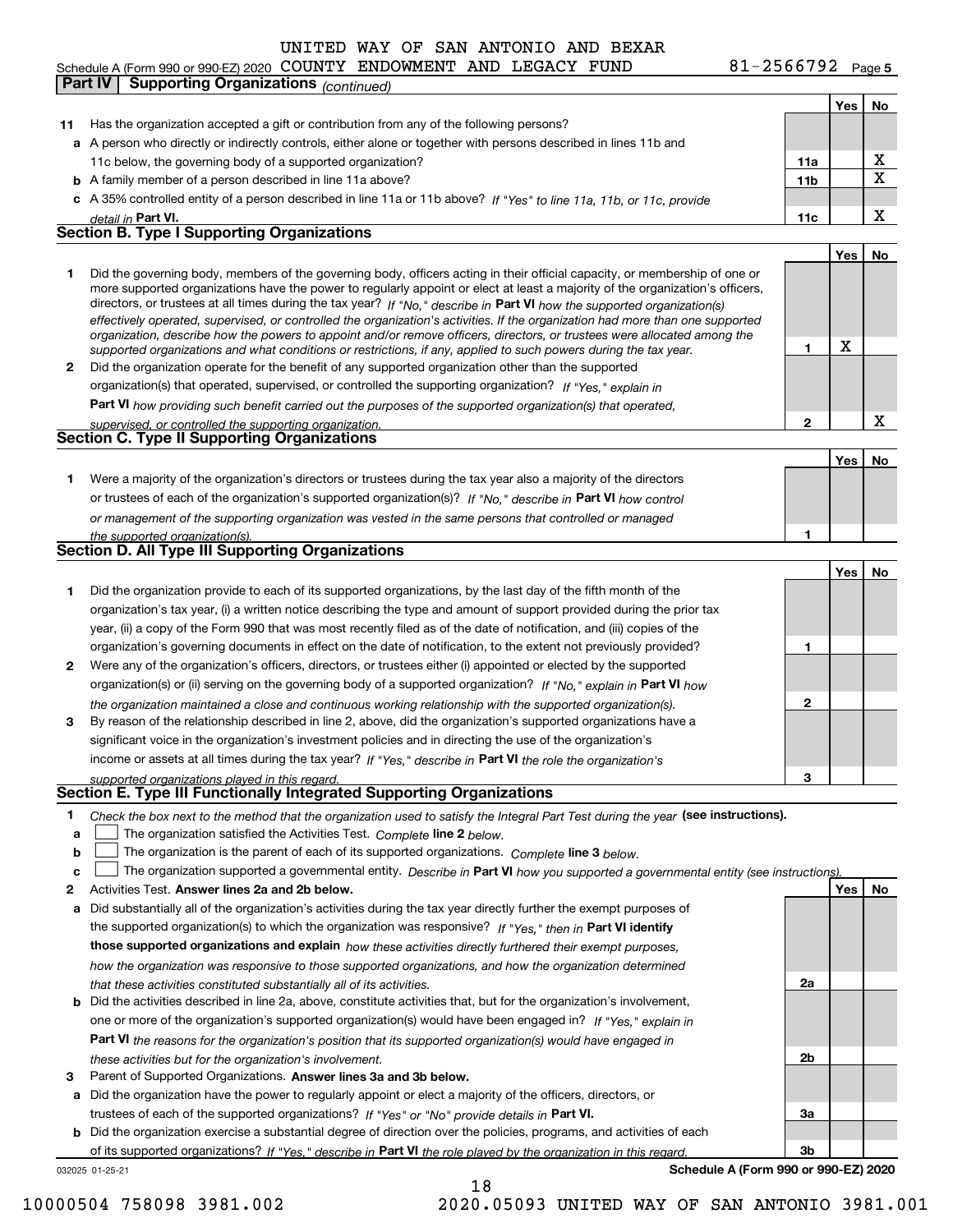## **Part V Type III Non-Functionally Integrated 509(a)(3) Supporting Organizations**

**1**1 Check here if the organization satisfied the Integral Part Test as a qualifying trust on Nov. 20, 1970 (explain in Part VI). See instructions. All other Type III non-functionally integrated supporting organizations must complete Sections A through E.

|              | Section A - Adjusted Net Income                                             |                | (A) Prior Year | (B) Current Year<br>(optional) |
|--------------|-----------------------------------------------------------------------------|----------------|----------------|--------------------------------|
| 1            | Net short-term capital gain                                                 | 1              |                |                                |
| 2            | Recoveries of prior-year distributions                                      | $\mathbf{2}$   |                |                                |
| 3            | Other gross income (see instructions)                                       | 3              |                |                                |
| 4            | Add lines 1 through 3.                                                      | 4              |                |                                |
| 5            | Depreciation and depletion                                                  | 5              |                |                                |
| 6            | Portion of operating expenses paid or incurred for production or            |                |                |                                |
|              | collection of gross income or for management, conservation, or              |                |                |                                |
|              | maintenance of property held for production of income (see instructions)    | 6              |                |                                |
| 7            | Other expenses (see instructions)                                           | $\overline{7}$ |                |                                |
| 8            | Adjusted Net Income (subtract lines 5, 6, and 7 from line 4)                | 8              |                |                                |
|              | <b>Section B - Minimum Asset Amount</b>                                     |                | (A) Prior Year | (B) Current Year<br>(optional) |
| 1            | Aggregate fair market value of all non-exempt-use assets (see               |                |                |                                |
|              | instructions for short tax year or assets held for part of year):           |                |                |                                |
|              | a Average monthly value of securities                                       | 1a             |                |                                |
|              | <b>b</b> Average monthly cash balances                                      | 1b             |                |                                |
|              | c Fair market value of other non-exempt-use assets                          | 1c             |                |                                |
|              | d Total (add lines 1a, 1b, and 1c)                                          | 1d             |                |                                |
|              | <b>e</b> Discount claimed for blockage or other factors                     |                |                |                                |
|              | (explain in detail in Part VI):                                             |                |                |                                |
| 2            | Acquisition indebtedness applicable to non-exempt-use assets                | $\mathbf{2}$   |                |                                |
| 3            | Subtract line 2 from line 1d.                                               | 3              |                |                                |
| 4            | Cash deemed held for exempt use. Enter 0.015 of line 3 (for greater amount, |                |                |                                |
|              | see instructions).                                                          | 4              |                |                                |
| 5.           | Net value of non-exempt-use assets (subtract line 4 from line 3)            | 5              |                |                                |
| 6            | Multiply line 5 by 0.035.                                                   | 6              |                |                                |
| 7            | Recoveries of prior-year distributions                                      | $\overline{7}$ |                |                                |
| 8            | Minimum Asset Amount (add line 7 to line 6)                                 | 8              |                |                                |
|              | <b>Section C - Distributable Amount</b>                                     |                |                | <b>Current Year</b>            |
| 1            | Adjusted net income for prior year (from Section A, line 8, column A)       | 1              |                |                                |
| $\mathbf{2}$ | Enter 0.85 of line 1.                                                       | $\mathbf{2}$   |                |                                |
| 3            | Minimum asset amount for prior year (from Section B, line 8, column A)      | 3              |                |                                |
| 4            | Enter greater of line 2 or line 3.                                          | 4              |                |                                |
| 5            | Income tax imposed in prior year                                            | 5              |                |                                |
| 6            | <b>Distributable Amount.</b> Subtract line 5 from line 4, unless subject to |                |                |                                |
|              | emergency temporary reduction (see instructions).                           | 6              |                |                                |
|              |                                                                             |                |                |                                |

**7**Check here if the current year is the organization's first as a non-functionally integrated Type III supporting organization (see instructions).

**Schedule A (Form 990 or 990-EZ) 2020**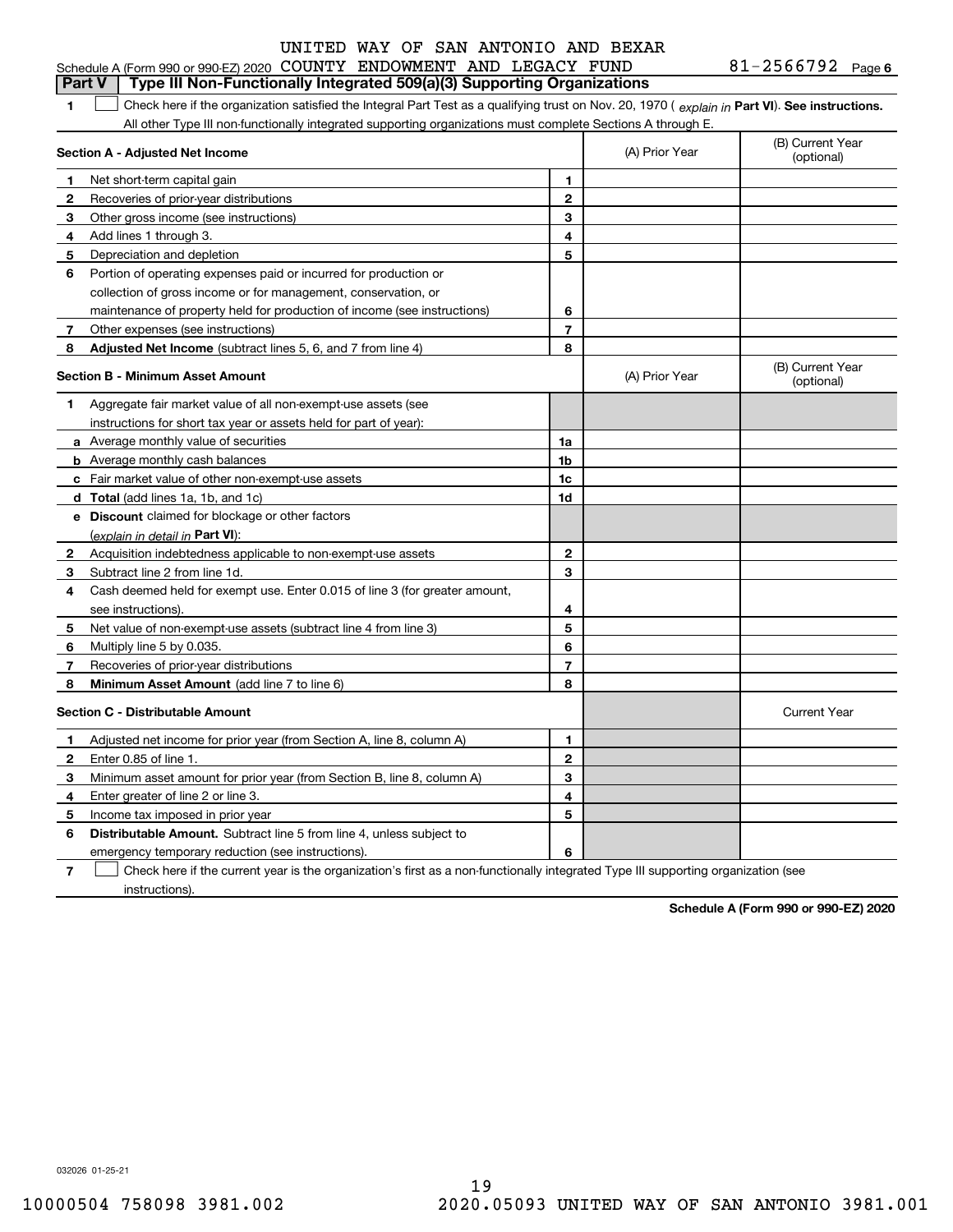$81 - 2566792$  Page 7

|                                                                                                                                                       | Schedule A (Form 990 or 990-EZ) 2020 COUNTY ENDOWMENT AND LEGACY FUND                         |   |             |                | 81-2566792 Page 7                                |
|-------------------------------------------------------------------------------------------------------------------------------------------------------|-----------------------------------------------------------------------------------------------|---|-------------|----------------|--------------------------------------------------|
| <b>Part V</b>                                                                                                                                         | Type III Non-Functionally Integrated 509(a)(3) Supporting Organizations                       |   | (continued) |                |                                                  |
|                                                                                                                                                       | Section D - Distributions                                                                     |   |             |                | <b>Current Year</b>                              |
| 1.                                                                                                                                                    | Amounts paid to supported organizations to accomplish exempt purposes                         |   |             | 1              |                                                  |
| 2                                                                                                                                                     | Amounts paid to perform activity that directly furthers exempt purposes of supported          |   |             |                |                                                  |
|                                                                                                                                                       | organizations, in excess of income from activity                                              | 2 |             |                |                                                  |
| 3                                                                                                                                                     | Administrative expenses paid to accomplish exempt purposes of supported organizations         |   |             | 3              |                                                  |
| 4                                                                                                                                                     | Amounts paid to acquire exempt-use assets                                                     |   |             | 4              |                                                  |
| 5                                                                                                                                                     | Qualified set-aside amounts (prior IRS approval required - <i>provide details in</i> Part VI) |   |             | 5              |                                                  |
| 6                                                                                                                                                     | Other distributions ( <i>describe in</i> Part VI). See instructions.                          |   |             | 6              |                                                  |
| 7                                                                                                                                                     | Total annual distributions. Add lines 1 through 6.                                            |   |             | $\overline{7}$ |                                                  |
| 8                                                                                                                                                     | Distributions to attentive supported organizations to which the organization is responsive    |   |             |                |                                                  |
|                                                                                                                                                       | (provide details in Part VI). See instructions.                                               |   |             | 8              |                                                  |
| 9                                                                                                                                                     | Distributable amount for 2020 from Section C, line 6                                          |   |             | 9              |                                                  |
| 10                                                                                                                                                    | Line 8 amount divided by line 9 amount                                                        |   |             | 10             |                                                  |
| (i)<br>(ii)<br><b>Underdistributions</b><br><b>Excess Distributions</b><br><b>Section E - Distribution Allocations</b> (see instructions)<br>Pre-2020 |                                                                                               |   |             |                | (iii)<br><b>Distributable</b><br>Amount for 2020 |
| 1.                                                                                                                                                    | Distributable amount for 2020 from Section C, line 6                                          |   |             |                |                                                  |
| 2                                                                                                                                                     | Underdistributions, if any, for years prior to 2020 (reason-                                  |   |             |                |                                                  |
|                                                                                                                                                       | able cause required - explain in Part VI). See instructions.                                  |   |             |                |                                                  |
| 3                                                                                                                                                     | Excess distributions carryover, if any, to 2020                                               |   |             |                |                                                  |
|                                                                                                                                                       | a From 2015                                                                                   |   |             |                |                                                  |
|                                                                                                                                                       | $b$ From 2016                                                                                 |   |             |                |                                                  |
|                                                                                                                                                       | $c$ From 2017                                                                                 |   |             |                |                                                  |
|                                                                                                                                                       | d From 2018                                                                                   |   |             |                |                                                  |
|                                                                                                                                                       | e From 2019                                                                                   |   |             |                |                                                  |
|                                                                                                                                                       | f Total of lines 3a through 3e                                                                |   |             |                |                                                  |
|                                                                                                                                                       | g Applied to underdistributions of prior years                                                |   |             |                |                                                  |
|                                                                                                                                                       | <b>h</b> Applied to 2020 distributable amount                                                 |   |             |                |                                                  |
|                                                                                                                                                       | i Carryover from 2015 not applied (see instructions)                                          |   |             |                |                                                  |
|                                                                                                                                                       | Remainder. Subtract lines 3g, 3h, and 3i from line 3f.                                        |   |             |                |                                                  |
| 4                                                                                                                                                     | Distributions for 2020 from Section D,                                                        |   |             |                |                                                  |
|                                                                                                                                                       | \$<br>line $7:$                                                                               |   |             |                |                                                  |
|                                                                                                                                                       | <b>a</b> Applied to underdistributions of prior years                                         |   |             |                |                                                  |
|                                                                                                                                                       | <b>b</b> Applied to 2020 distributable amount                                                 |   |             |                |                                                  |
|                                                                                                                                                       | <b>c</b> Remainder. Subtract lines 4a and 4b from line 4.                                     |   |             |                |                                                  |
|                                                                                                                                                       | Remaining underdistributions for years prior to 2020, if                                      |   |             |                |                                                  |
|                                                                                                                                                       | any. Subtract lines 3g and 4a from line 2. For result greater                                 |   |             |                |                                                  |
|                                                                                                                                                       | than zero, explain in Part VI. See instructions.                                              |   |             |                |                                                  |
| 6                                                                                                                                                     | Remaining underdistributions for 2020. Subtract lines 3h                                      |   |             |                |                                                  |
|                                                                                                                                                       | and 4b from line 1. For result greater than zero, explain in                                  |   |             |                |                                                  |
|                                                                                                                                                       | <b>Part VI.</b> See instructions.                                                             |   |             |                |                                                  |
| 7                                                                                                                                                     | Excess distributions carryover to 2021. Add lines 3j                                          |   |             |                |                                                  |
|                                                                                                                                                       | and 4c.                                                                                       |   |             |                |                                                  |
| 8                                                                                                                                                     | Breakdown of line 7:                                                                          |   |             |                |                                                  |
|                                                                                                                                                       | a Excess from 2016                                                                            |   |             |                |                                                  |
|                                                                                                                                                       | <b>b</b> Excess from 2017                                                                     |   |             |                |                                                  |
|                                                                                                                                                       | c Excess from 2018                                                                            |   |             |                |                                                  |
|                                                                                                                                                       | d Excess from 2019                                                                            |   |             |                |                                                  |
|                                                                                                                                                       | e Excess from 2020                                                                            |   |             |                |                                                  |

**Schedule A (Form 990 or 990-EZ) 2020**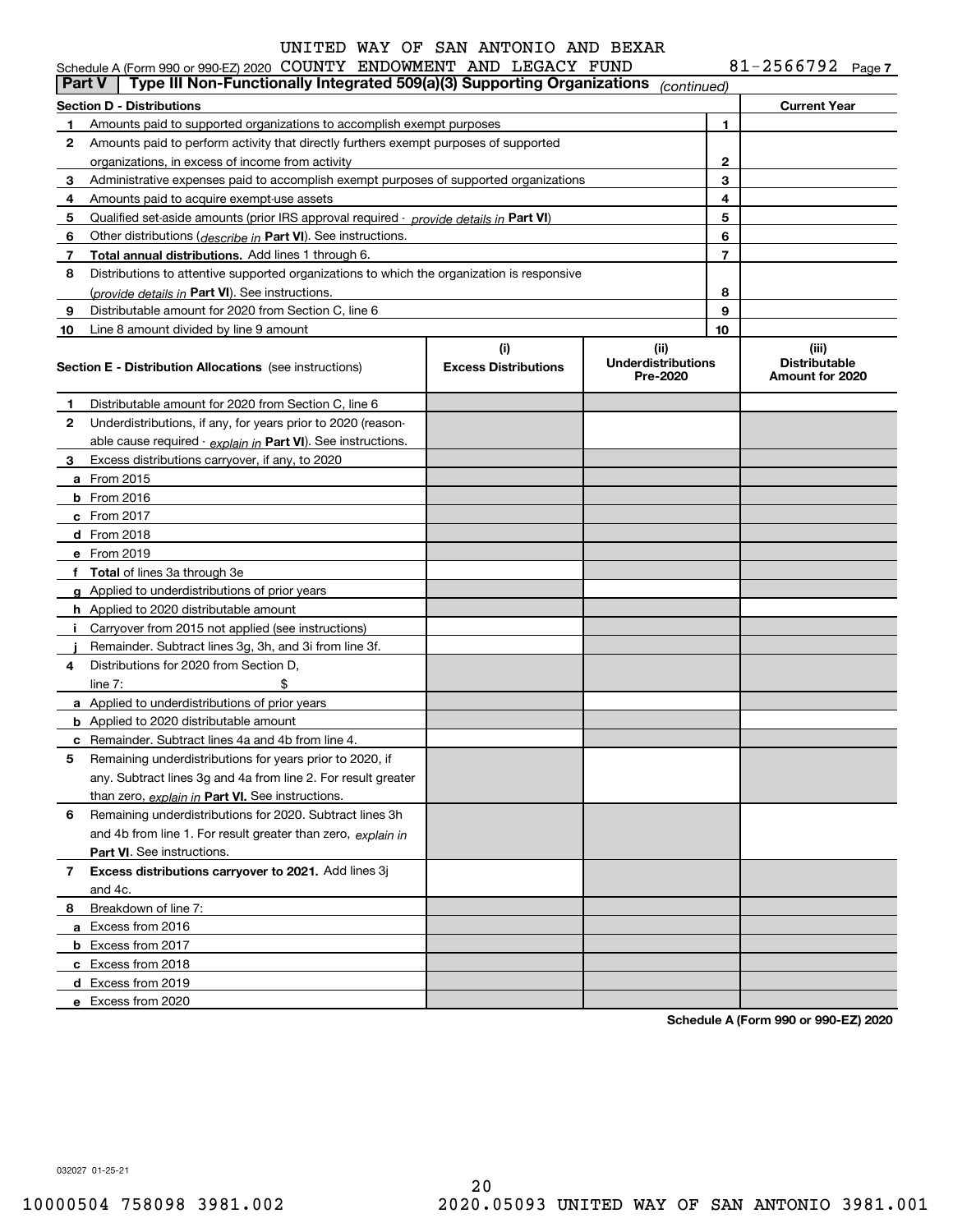#### Schedule A (Form 990 or 990-EZ) 2020 Page COUNTY ENDOWMENT AND LEGACY FUND UNITED WAY OF SAN ANTONIO AND BEXAR

**8**81-2566792

Part VI | Supplemental Information. Provide the explanations required by Part II, line 10; Part II, line 17a or 17b; Part III, line 12; Part IV, Section A, lines 1, 2, 3b, 3c, 4b, 4c, 5a, 6, 9a, 9b, 9c, 11a, 11b, and 11c; Part IV, Section B, lines 1 and 2; Part IV, Section C, line 1; Part IV, Section D, lines 2 and 3; Part IV, Section E, lines 1c, 2a, 2b, 3a, and 3b; Part V, line 1; Part V, Section B, line 1e; Part V, Section D, lines 5, 6, and 8; and Part V, Section E, lines 2, 5, and 6. Also complete this part for any additional information. (See instructions.)

#### SCHEDULE A, PART I, LINE 12G, COLUMN(I)

#### UNITED WAY OF SAN ANTONIO AND BEXAR COUNTY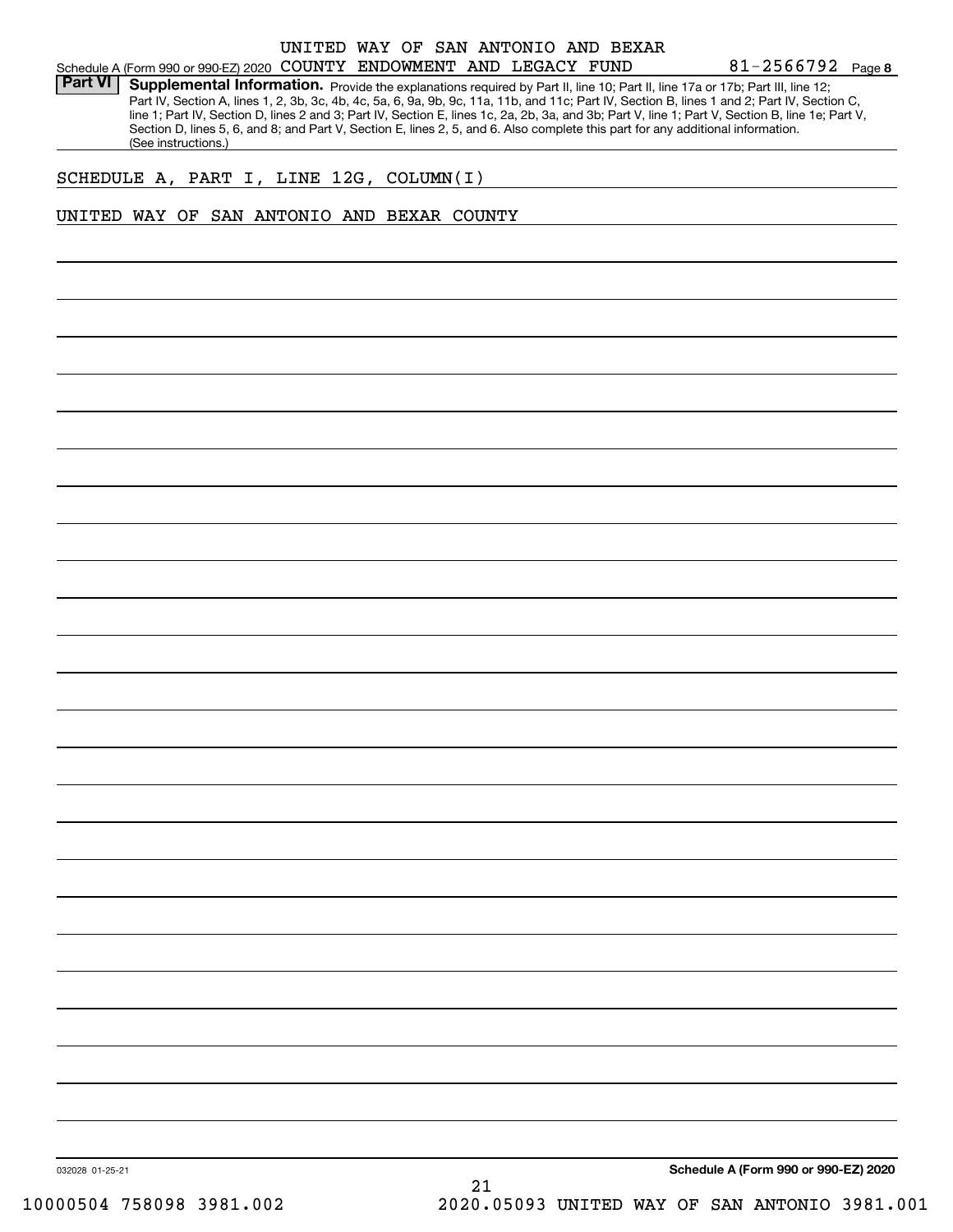|                                                                                                                                         | <b>SCHEDULE D</b>                                                                                                                                                                                                                                   |                                                                                                                                                                                                                  | <b>Supplemental Financial Statements</b>                               |                                                    |                          | OMB No. 1545-0047                     |           |  |
|-----------------------------------------------------------------------------------------------------------------------------------------|-----------------------------------------------------------------------------------------------------------------------------------------------------------------------------------------------------------------------------------------------------|------------------------------------------------------------------------------------------------------------------------------------------------------------------------------------------------------------------|------------------------------------------------------------------------|----------------------------------------------------|--------------------------|---------------------------------------|-----------|--|
|                                                                                                                                         | Complete if the organization answered "Yes" on Form 990,<br>(Form 990)<br>Part IV, line 6, 7, 8, 9, 10, 11a, 11b, 11c, 11d, 11e, 11f, 12a, or 12b.                                                                                                  |                                                                                                                                                                                                                  |                                                                        |                                                    |                          |                                       |           |  |
|                                                                                                                                         | Department of the Treasury                                                                                                                                                                                                                          |                                                                                                                                                                                                                  | Attach to Form 990.                                                    |                                                    |                          | Open to Public<br><b>Inspection</b>   |           |  |
|                                                                                                                                         | Internal Revenue Service<br>Name of the organization                                                                                                                                                                                                | UNITED WAY OF SAN ANTONIO AND BEXAR                                                                                                                                                                              | Go to www.irs.gov/Form990 for instructions and the latest information. |                                                    |                          | <b>Employer identification number</b> |           |  |
|                                                                                                                                         |                                                                                                                                                                                                                                                     | COUNTY ENDOWMENT AND LEGACY FUND                                                                                                                                                                                 |                                                                        |                                                    |                          | 81-2566792                            |           |  |
| Part I                                                                                                                                  |                                                                                                                                                                                                                                                     | Organizations Maintaining Donor Advised Funds or Other Similar Funds or Accounts. Complete if the                                                                                                                |                                                                        |                                                    |                          |                                       |           |  |
|                                                                                                                                         |                                                                                                                                                                                                                                                     | organization answered "Yes" on Form 990, Part IV, line 6.                                                                                                                                                        |                                                                        |                                                    |                          |                                       |           |  |
|                                                                                                                                         |                                                                                                                                                                                                                                                     |                                                                                                                                                                                                                  | (a) Donor advised funds                                                |                                                    |                          | (b) Funds and other accounts          |           |  |
| 1                                                                                                                                       |                                                                                                                                                                                                                                                     |                                                                                                                                                                                                                  |                                                                        |                                                    |                          |                                       |           |  |
| 2                                                                                                                                       |                                                                                                                                                                                                                                                     | Aggregate value of contributions to (during year)                                                                                                                                                                |                                                                        |                                                    |                          |                                       |           |  |
| з                                                                                                                                       |                                                                                                                                                                                                                                                     | Aggregate value of grants from (during year) <i>mimimimimial</i>                                                                                                                                                 |                                                                        |                                                    |                          |                                       |           |  |
| 4                                                                                                                                       |                                                                                                                                                                                                                                                     |                                                                                                                                                                                                                  |                                                                        |                                                    |                          |                                       |           |  |
| 5                                                                                                                                       |                                                                                                                                                                                                                                                     | Did the organization inform all donors and donor advisors in writing that the assets held in donor advised funds                                                                                                 |                                                                        |                                                    |                          | Yes                                   | No        |  |
| 6                                                                                                                                       |                                                                                                                                                                                                                                                     | Did the organization inform all grantees, donors, and donor advisors in writing that grant funds can be used only                                                                                                |                                                                        |                                                    |                          |                                       |           |  |
|                                                                                                                                         |                                                                                                                                                                                                                                                     | for charitable purposes and not for the benefit of the donor or donor advisor, or for any other purpose conferring                                                                                               |                                                                        |                                                    |                          |                                       |           |  |
|                                                                                                                                         | impermissible private benefit?                                                                                                                                                                                                                      |                                                                                                                                                                                                                  |                                                                        |                                                    |                          | <b>Yes</b>                            | No.       |  |
| Part II                                                                                                                                 |                                                                                                                                                                                                                                                     | <b>Conservation Easements.</b> Complete if the organization answered "Yes" on Form 990, Part IV, line 7.                                                                                                         |                                                                        |                                                    |                          |                                       |           |  |
| 1                                                                                                                                       |                                                                                                                                                                                                                                                     | Purpose(s) of conservation easements held by the organization (check all that apply).                                                                                                                            |                                                                        |                                                    |                          |                                       |           |  |
|                                                                                                                                         |                                                                                                                                                                                                                                                     | Preservation of land for public use (for example, recreation or education)                                                                                                                                       |                                                                        | Preservation of a historically important land area |                          |                                       |           |  |
|                                                                                                                                         |                                                                                                                                                                                                                                                     | Protection of natural habitat                                                                                                                                                                                    |                                                                        | Preservation of a certified historic structure     |                          |                                       |           |  |
|                                                                                                                                         |                                                                                                                                                                                                                                                     | Preservation of open space                                                                                                                                                                                       |                                                                        |                                                    |                          |                                       |           |  |
| 2                                                                                                                                       |                                                                                                                                                                                                                                                     | Complete lines 2a through 2d if the organization held a qualified conservation contribution in the form of a conservation easement on the last                                                                   |                                                                        |                                                    |                          |                                       |           |  |
|                                                                                                                                         | day of the tax year.                                                                                                                                                                                                                                |                                                                                                                                                                                                                  |                                                                        |                                                    | 2a                       | Held at the End of the Tax Year       |           |  |
| а                                                                                                                                       |                                                                                                                                                                                                                                                     |                                                                                                                                                                                                                  |                                                                        |                                                    | 2 <sub>b</sub>           |                                       |           |  |
| c                                                                                                                                       | Total acreage restricted by conservation easements<br>b<br>2c                                                                                                                                                                                       |                                                                                                                                                                                                                  |                                                                        |                                                    |                          |                                       |           |  |
|                                                                                                                                         |                                                                                                                                                                                                                                                     | d Number of conservation easements included in (c) acquired after 7/25/06, and not on a historic structure                                                                                                       |                                                                        |                                                    |                          |                                       |           |  |
|                                                                                                                                         |                                                                                                                                                                                                                                                     |                                                                                                                                                                                                                  |                                                                        |                                                    | 2d                       |                                       |           |  |
| 3                                                                                                                                       |                                                                                                                                                                                                                                                     | Number of conservation easements modified, transferred, released, extinguished, or terminated by the organization during the tax                                                                                 |                                                                        |                                                    |                          |                                       |           |  |
|                                                                                                                                         | $year \blacktriangleright$                                                                                                                                                                                                                          |                                                                                                                                                                                                                  |                                                                        |                                                    |                          |                                       |           |  |
| 4                                                                                                                                       |                                                                                                                                                                                                                                                     | Number of states where property subject to conservation easement is located $\blacktriangleright$                                                                                                                |                                                                        |                                                    |                          |                                       |           |  |
| 5                                                                                                                                       |                                                                                                                                                                                                                                                     | Does the organization have a written policy regarding the periodic monitoring, inspection, handling of                                                                                                           |                                                                        |                                                    |                          |                                       |           |  |
|                                                                                                                                         |                                                                                                                                                                                                                                                     | violations, and enforcement of the conservation easements it holds?<br>Staff and volunteer hours devoted to monitoring, inspecting, handling of violations, and enforcing conservation easements during the year |                                                                        |                                                    |                          | <b>Yes</b>                            | <b>No</b> |  |
| 6                                                                                                                                       |                                                                                                                                                                                                                                                     |                                                                                                                                                                                                                  |                                                                        |                                                    |                          |                                       |           |  |
| 7                                                                                                                                       |                                                                                                                                                                                                                                                     | Amount of expenses incurred in monitoring, inspecting, handling of violations, and enforcing conservation easements during the year                                                                              |                                                                        |                                                    |                          |                                       |           |  |
|                                                                                                                                         | ▶ \$                                                                                                                                                                                                                                                |                                                                                                                                                                                                                  |                                                                        |                                                    |                          |                                       |           |  |
| 8                                                                                                                                       |                                                                                                                                                                                                                                                     | Does each conservation easement reported on line 2(d) above satisfy the requirements of section 170(h)(4)(B)(i)                                                                                                  |                                                                        |                                                    |                          |                                       |           |  |
|                                                                                                                                         |                                                                                                                                                                                                                                                     |                                                                                                                                                                                                                  |                                                                        |                                                    |                          | Yes                                   | No        |  |
| 9                                                                                                                                       |                                                                                                                                                                                                                                                     | In Part XIII, describe how the organization reports conservation easements in its revenue and expense statement and                                                                                              |                                                                        |                                                    |                          |                                       |           |  |
|                                                                                                                                         |                                                                                                                                                                                                                                                     | balance sheet, and include, if applicable, the text of the footnote to the organization's financial statements that describes the                                                                                |                                                                        |                                                    |                          |                                       |           |  |
|                                                                                                                                         |                                                                                                                                                                                                                                                     | organization's accounting for conservation easements.<br>Organizations Maintaining Collections of Art, Historical Treasures, or Other Similar Assets.                                                            |                                                                        |                                                    |                          |                                       |           |  |
|                                                                                                                                         | Part III                                                                                                                                                                                                                                            |                                                                                                                                                                                                                  |                                                                        |                                                    |                          |                                       |           |  |
|                                                                                                                                         |                                                                                                                                                                                                                                                     | Complete if the organization answered "Yes" on Form 990, Part IV, line 8.<br>1a If the organization elected, as permitted under FASB ASC 958, not to report in its revenue statement and balance sheet works     |                                                                        |                                                    |                          |                                       |           |  |
|                                                                                                                                         |                                                                                                                                                                                                                                                     |                                                                                                                                                                                                                  |                                                                        |                                                    |                          |                                       |           |  |
|                                                                                                                                         | of art, historical treasures, or other similar assets held for public exhibition, education, or research in furtherance of public<br>service, provide in Part XIII the text of the footnote to its financial statements that describes these items. |                                                                                                                                                                                                                  |                                                                        |                                                    |                          |                                       |           |  |
|                                                                                                                                         | <b>b</b> If the organization elected, as permitted under FASB ASC 958, to report in its revenue statement and balance sheet works of                                                                                                                |                                                                                                                                                                                                                  |                                                                        |                                                    |                          |                                       |           |  |
| art, historical treasures, or other similar assets held for public exhibition, education, or research in furtherance of public service, |                                                                                                                                                                                                                                                     |                                                                                                                                                                                                                  |                                                                        |                                                    |                          |                                       |           |  |
|                                                                                                                                         |                                                                                                                                                                                                                                                     | provide the following amounts relating to these items:                                                                                                                                                           |                                                                        |                                                    |                          |                                       |           |  |
|                                                                                                                                         |                                                                                                                                                                                                                                                     |                                                                                                                                                                                                                  |                                                                        |                                                    | $\blacktriangleright$ \$ |                                       |           |  |
|                                                                                                                                         |                                                                                                                                                                                                                                                     | (ii) Assets included in Form 990, Part X                                                                                                                                                                         |                                                                        |                                                    | $\blacktriangleright$ \$ |                                       |           |  |
| 2                                                                                                                                       | If the organization received or held works of art, historical treasures, or other similar assets for financial gain, provide                                                                                                                        |                                                                                                                                                                                                                  |                                                                        |                                                    |                          |                                       |           |  |
|                                                                                                                                         |                                                                                                                                                                                                                                                     | the following amounts required to be reported under FASB ASC 958 relating to these items:                                                                                                                        |                                                                        |                                                    |                          |                                       |           |  |
|                                                                                                                                         |                                                                                                                                                                                                                                                     |                                                                                                                                                                                                                  |                                                                        |                                                    | - \$                     |                                       |           |  |
|                                                                                                                                         |                                                                                                                                                                                                                                                     | LHA For Paperwork Reduction Act Notice, see the Instructions for Form 990.                                                                                                                                       |                                                                        |                                                    | $\blacktriangleright$ \$ | Schedule D (Form 990) 2020            |           |  |
|                                                                                                                                         | 032051 12-01-20                                                                                                                                                                                                                                     |                                                                                                                                                                                                                  |                                                                        |                                                    |                          |                                       |           |  |
|                                                                                                                                         |                                                                                                                                                                                                                                                     |                                                                                                                                                                                                                  | 22                                                                     |                                                    |                          |                                       |           |  |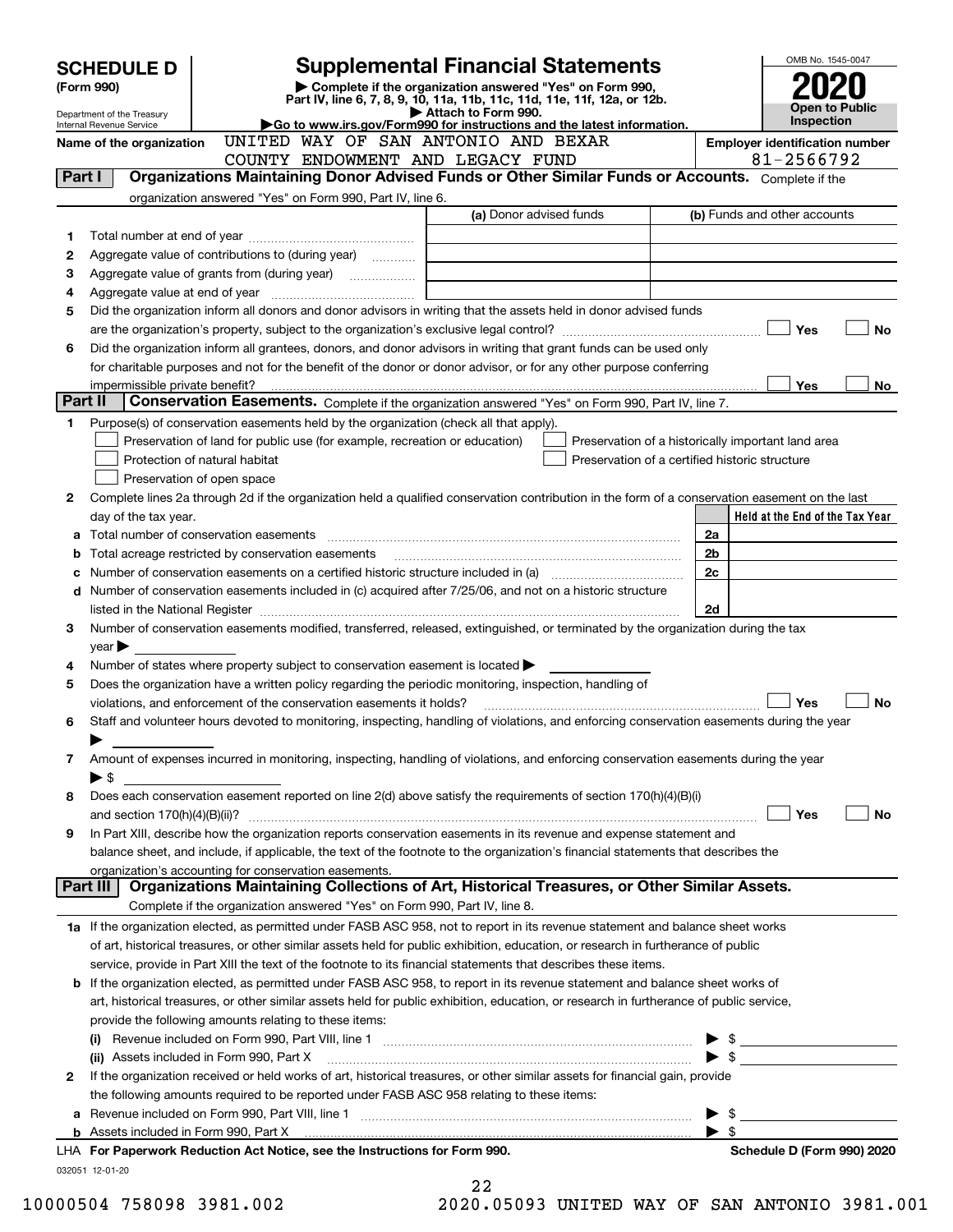|                |                                                                                                                                                                                                                                | UNITED WAY OF SAN ANTONIO AND BEXAR |                                                                                                                                                                                                                                 |                          |          |                 |                            |                     |     |            |
|----------------|--------------------------------------------------------------------------------------------------------------------------------------------------------------------------------------------------------------------------------|-------------------------------------|---------------------------------------------------------------------------------------------------------------------------------------------------------------------------------------------------------------------------------|--------------------------|----------|-----------------|----------------------------|---------------------|-----|------------|
|                | Schedule D (Form 990) 2020                                                                                                                                                                                                     | COUNTY ENDOWMENT AND LEGACY FUND    |                                                                                                                                                                                                                                 |                          |          |                 | 81-2566792 $_{Page}$ 2     |                     |     |            |
|                | Organizations Maintaining Collections of Art, Historical Treasures, or Other Similar Assets (continued)<br>Part III                                                                                                            |                                     |                                                                                                                                                                                                                                 |                          |          |                 |                            |                     |     |            |
| 3              | Using the organization's acquisition, accession, and other records, check any of the following that make significant use of its                                                                                                |                                     |                                                                                                                                                                                                                                 |                          |          |                 |                            |                     |     |            |
|                | collection items (check all that apply):                                                                                                                                                                                       |                                     |                                                                                                                                                                                                                                 |                          |          |                 |                            |                     |     |            |
| a              | Public exhibition                                                                                                                                                                                                              | d                                   |                                                                                                                                                                                                                                 | Loan or exchange program |          |                 |                            |                     |     |            |
| b              | Scholarly research                                                                                                                                                                                                             | е                                   | Other and the control of the control of the control of the control of the control of the control of the control of the control of the control of the control of the control of the control of the control of the control of the |                          |          |                 |                            |                     |     |            |
| c              | Preservation for future generations                                                                                                                                                                                            |                                     |                                                                                                                                                                                                                                 |                          |          |                 |                            |                     |     |            |
| 4              | Provide a description of the organization's collections and explain how they further the organization's exempt purpose in Part XIII.                                                                                           |                                     |                                                                                                                                                                                                                                 |                          |          |                 |                            |                     |     |            |
| 5              | During the year, did the organization solicit or receive donations of art, historical treasures, or other similar assets                                                                                                       |                                     |                                                                                                                                                                                                                                 |                          |          |                 |                            |                     |     |            |
|                |                                                                                                                                                                                                                                |                                     |                                                                                                                                                                                                                                 |                          |          |                 |                            | Yes                 |     | No         |
|                | <b>Part IV</b><br>Escrow and Custodial Arrangements. Complete if the organization answered "Yes" on Form 990, Part IV, line 9, or                                                                                              |                                     |                                                                                                                                                                                                                                 |                          |          |                 |                            |                     |     |            |
|                | reported an amount on Form 990, Part X, line 21.                                                                                                                                                                               |                                     |                                                                                                                                                                                                                                 |                          |          |                 |                            |                     |     |            |
|                | 1a Is the organization an agent, trustee, custodian or other intermediary for contributions or other assets not included                                                                                                       |                                     |                                                                                                                                                                                                                                 |                          |          |                 |                            |                     |     |            |
|                | on Form 990, Part X? [11] matter and the contract of the contract of the contract of the contract of the contract of the contract of the contract of the contract of the contract of the contract of the contract of the contr |                                     |                                                                                                                                                                                                                                 |                          |          |                 |                            | Yes                 |     | <b>No</b>  |
|                | b If "Yes," explain the arrangement in Part XIII and complete the following table:                                                                                                                                             |                                     |                                                                                                                                                                                                                                 |                          |          |                 |                            |                     |     |            |
|                |                                                                                                                                                                                                                                |                                     |                                                                                                                                                                                                                                 |                          |          |                 |                            | Amount              |     |            |
|                | c Beginning balance                                                                                                                                                                                                            |                                     |                                                                                                                                                                                                                                 |                          |          | 1c              |                            |                     |     |            |
|                |                                                                                                                                                                                                                                |                                     |                                                                                                                                                                                                                                 |                          |          | 1d              |                            |                     |     |            |
| е              | Distributions during the year manufactured and continuum and contact the year manufactured and the year manufactured and the year manufactured and the year manufactured and the year manufactured and the year manufactured a |                                     |                                                                                                                                                                                                                                 |                          |          | 1e              |                            |                     |     |            |
| f              |                                                                                                                                                                                                                                |                                     |                                                                                                                                                                                                                                 |                          |          | 1f              |                            |                     |     |            |
|                | 2a Did the organization include an amount on Form 990, Part X, line 21, for escrow or custodial account liability?                                                                                                             |                                     |                                                                                                                                                                                                                                 |                          |          |                 |                            | Yes                 |     | No         |
|                | b If "Yes," explain the arrangement in Part XIII. Check here if the explanation has been provided on Part XIII                                                                                                                 |                                     |                                                                                                                                                                                                                                 |                          |          |                 |                            |                     |     |            |
| <b>Part V</b>  | Endowment Funds. Complete if the organization answered "Yes" on Form 990, Part IV, line 10.                                                                                                                                    |                                     |                                                                                                                                                                                                                                 |                          |          |                 |                            |                     |     |            |
|                |                                                                                                                                                                                                                                | (a) Current year                    | (b) Prior year                                                                                                                                                                                                                  | (c) Two years back       |          |                 | (d) Three years back       | (e) Four years back |     |            |
|                | 1a Beginning of year balance                                                                                                                                                                                                   | 12,456,648.                         | 11,982,359.                                                                                                                                                                                                                     | 11, 316, 415.            |          |                 | 9,441,155.                 |                     |     | 5,114,980. |
| b              |                                                                                                                                                                                                                                | 0.                                  | 3,000.                                                                                                                                                                                                                          | 5,847.                   |          |                 | 1,465,000.                 |                     |     | 3,917,500. |
| с              | Net investment earnings, gains, and losses                                                                                                                                                                                     | 2,836,057.                          | 471,289.                                                                                                                                                                                                                        | 660,097.                 | 410,260. |                 |                            | 408,675.            |     |            |
| d              |                                                                                                                                                                                                                                |                                     |                                                                                                                                                                                                                                 |                          |          |                 |                            |                     |     |            |
|                | <b>e</b> Other expenditures for facilities                                                                                                                                                                                     |                                     |                                                                                                                                                                                                                                 |                          |          |                 |                            |                     |     |            |
|                |                                                                                                                                                                                                                                |                                     |                                                                                                                                                                                                                                 |                          |          |                 |                            |                     |     |            |
|                | and programs                                                                                                                                                                                                                   |                                     |                                                                                                                                                                                                                                 |                          |          |                 |                            |                     |     |            |
| Ť.             |                                                                                                                                                                                                                                | 15,292,705.                         | 12,456,648.                                                                                                                                                                                                                     | 11,982,359.              |          |                 | 11, 316, 415.              |                     |     | 9,441,155. |
| g              | End of year balance                                                                                                                                                                                                            |                                     |                                                                                                                                                                                                                                 |                          |          |                 |                            |                     |     |            |
| 2              | Provide the estimated percentage of the current year end balance (line 1g, column (a)) held as:                                                                                                                                |                                     |                                                                                                                                                                                                                                 |                          |          |                 |                            |                     |     |            |
|                | a Board designated or quasi-endowment ><br>100                                                                                                                                                                                 |                                     | %                                                                                                                                                                                                                               |                          |          |                 |                            |                     |     |            |
| b              | Permanent endowment >                                                                                                                                                                                                          | %                                   |                                                                                                                                                                                                                                 |                          |          |                 |                            |                     |     |            |
| c              |                                                                                                                                                                                                                                | %                                   |                                                                                                                                                                                                                                 |                          |          |                 |                            |                     |     |            |
|                | The percentages on lines 2a, 2b, and 2c should equal 100%.                                                                                                                                                                     |                                     |                                                                                                                                                                                                                                 |                          |          |                 |                            |                     |     |            |
|                | 3a Are there endowment funds not in the possession of the organization that are held and administered for the organization                                                                                                     |                                     |                                                                                                                                                                                                                                 |                          |          |                 |                            |                     |     |            |
|                | by:                                                                                                                                                                                                                            |                                     |                                                                                                                                                                                                                                 |                          |          |                 |                            |                     | Yes | No         |
|                | (i)                                                                                                                                                                                                                            |                                     |                                                                                                                                                                                                                                 |                          |          |                 |                            | 3a(i)               |     | X          |
|                |                                                                                                                                                                                                                                |                                     |                                                                                                                                                                                                                                 |                          |          |                 |                            | 3a(ii)              |     | X          |
|                |                                                                                                                                                                                                                                |                                     |                                                                                                                                                                                                                                 |                          |          |                 |                            | 3b                  |     |            |
| 4              | Describe in Part XIII the intended uses of the organization's endowment funds.                                                                                                                                                 |                                     |                                                                                                                                                                                                                                 |                          |          |                 |                            |                     |     |            |
| <b>Part VI</b> | Land, Buildings, and Equipment.                                                                                                                                                                                                |                                     |                                                                                                                                                                                                                                 |                          |          |                 |                            |                     |     |            |
|                | Complete if the organization answered "Yes" on Form 990, Part IV, line 11a. See Form 990, Part X, line 10.                                                                                                                     |                                     |                                                                                                                                                                                                                                 |                          |          |                 |                            |                     |     |            |
|                | Description of property                                                                                                                                                                                                        | (a) Cost or other                   |                                                                                                                                                                                                                                 | (b) Cost or other        |          | (c) Accumulated |                            | (d) Book value      |     |            |
|                |                                                                                                                                                                                                                                | basis (investment)                  |                                                                                                                                                                                                                                 | basis (other)            |          | depreciation    |                            |                     |     |            |
|                |                                                                                                                                                                                                                                |                                     |                                                                                                                                                                                                                                 |                          |          |                 |                            |                     |     |            |
|                |                                                                                                                                                                                                                                |                                     |                                                                                                                                                                                                                                 |                          |          |                 |                            |                     |     |            |
|                |                                                                                                                                                                                                                                |                                     |                                                                                                                                                                                                                                 |                          |          |                 |                            |                     |     |            |
|                |                                                                                                                                                                                                                                |                                     |                                                                                                                                                                                                                                 |                          |          |                 |                            |                     |     |            |
|                |                                                                                                                                                                                                                                |                                     |                                                                                                                                                                                                                                 |                          |          |                 |                            |                     |     |            |
|                |                                                                                                                                                                                                                                |                                     |                                                                                                                                                                                                                                 |                          |          |                 |                            |                     |     | 0.         |
|                |                                                                                                                                                                                                                                |                                     |                                                                                                                                                                                                                                 |                          |          |                 | Schedule D (Form 990) 2020 |                     |     |            |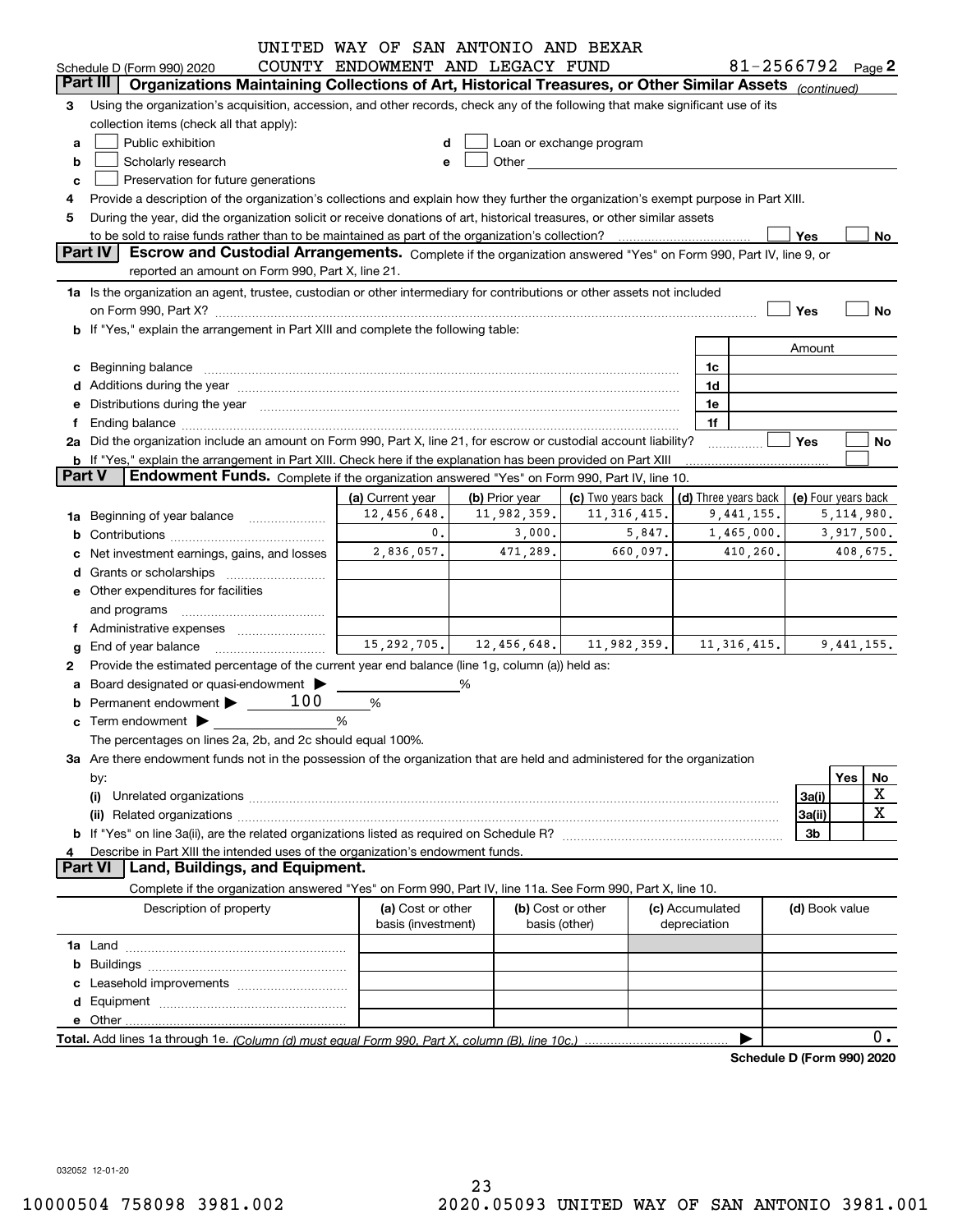## Schedule D (Form 990) 2020 COUNTY ENDOWMENT AND LEGACY FUND 8 1-2 5 6 6 7 9 2 <sub>Page</sub> 3<br>| **Part VII** | Investments - Other Securities. UNITED WAY OF SAN ANTONIO AND BEXAR

Complete if the organization answered "Yes" on Form 990, Part IV, line 11b. See Form 990, Part X, line 12.

| (a) Description of security or category (including name of security)                          | (b) Book value | (c) Method of valuation: Cost or end-of-year market value |
|-----------------------------------------------------------------------------------------------|----------------|-----------------------------------------------------------|
| (1) Financial derivatives                                                                     |                |                                                           |
| (2) Closely held equity interests                                                             |                |                                                           |
| $(3)$ Other                                                                                   |                |                                                           |
| (A)                                                                                           |                |                                                           |
| (B)                                                                                           |                |                                                           |
| (C)                                                                                           |                |                                                           |
| (D)                                                                                           |                |                                                           |
| (E)                                                                                           |                |                                                           |
| (F)                                                                                           |                |                                                           |
| (G)                                                                                           |                |                                                           |
| (H)                                                                                           |                |                                                           |
| <b>Total.</b> (Col. (b) must equal Form 990, Part X, col. (B) line 12.) $\blacktriangleright$ |                |                                                           |

#### **Part VIII Investments - Program Related.**

Complete if the organization answered "Yes" on Form 990, Part IV, line 11c. See Form 990, Part X, line 13.

| (a) Description of investment                                    | (b) Book value | (c) Method of valuation: Cost or end-of-year market value |
|------------------------------------------------------------------|----------------|-----------------------------------------------------------|
| (1)                                                              |                |                                                           |
| (2)                                                              |                |                                                           |
| $\frac{1}{2}$                                                    |                |                                                           |
| (4)                                                              |                |                                                           |
| $\frac{1}{2}$                                                    |                |                                                           |
| (6)                                                              |                |                                                           |
| $\sqrt{(7)}$                                                     |                |                                                           |
| (8)                                                              |                |                                                           |
| (9)                                                              |                |                                                           |
| Total. (Col. (b) must equal Form 990, Part X, col. (B) line 13.) |                |                                                           |

#### **Part IX Other Assets.**

Complete if the organization answered "Yes" on Form 990, Part IV, line 11d. See Form 990, Part X, line 15.

| (a) Description                                                                                                   | (b) Book value |
|-------------------------------------------------------------------------------------------------------------------|----------------|
| (1)                                                                                                               |                |
| (2)                                                                                                               |                |
| (3)                                                                                                               |                |
| (4)                                                                                                               |                |
| (5)                                                                                                               |                |
| (6)                                                                                                               |                |
| (7)                                                                                                               |                |
| (8)                                                                                                               |                |
| (9)                                                                                                               |                |
|                                                                                                                   |                |
| <b>Part X</b> Other Liabilities.                                                                                  |                |
| Complete if the organization answered "Yes" on Form 990, Part IV, line 11e or 11f. See Form 990, Part X, line 25. |                |

| 1.  | (a) Description of liability | (b) Book value |
|-----|------------------------------|----------------|
|     | (1) Federal income taxes     |                |
| (2) |                              |                |
| (3) |                              |                |
| (4) |                              |                |
| (5) |                              |                |
| (6) |                              |                |
| (7) |                              |                |
| (8) |                              |                |
| (9) |                              |                |
|     |                              |                |

*(Column (b) must equal Form 990, Part X, col. (B) line 25.)* 

**2.**Liability for uncertain tax positions. In Part XIII, provide the text of the footnote to the organization's financial statements that reports the organization's liability for uncertain tax positions under FASB ASC 740. Check here if the text of the footnote has been provided in Part XIII

 $\boxed{\text{X}}$ 

**Schedule D (Form 990) 2020**

032053 12-01-20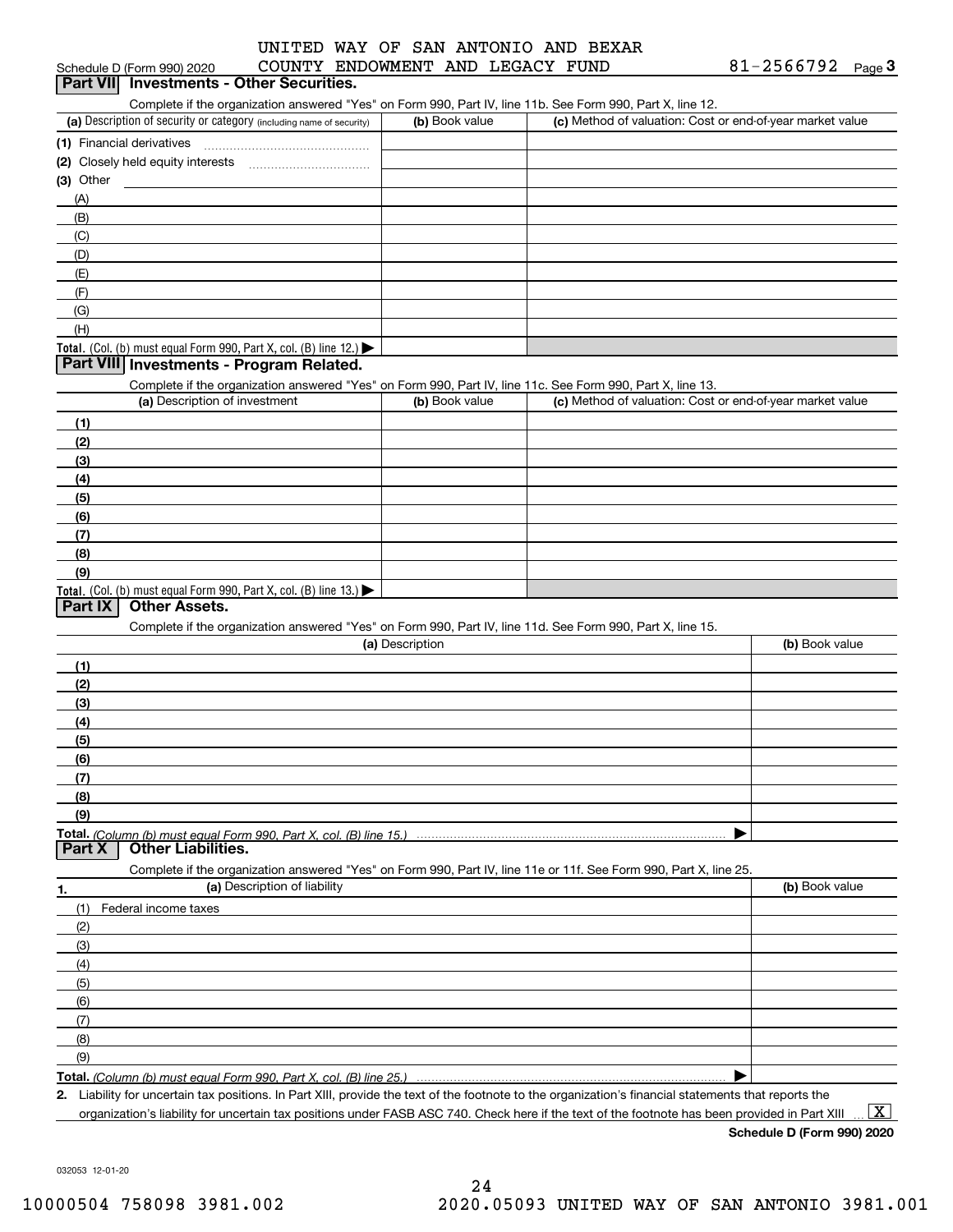|   | UNITED WAY OF SAN ANTONIO AND BEXAR                                                                                                                                                                                                 |                        |                |
|---|-------------------------------------------------------------------------------------------------------------------------------------------------------------------------------------------------------------------------------------|------------------------|----------------|
|   | COUNTY ENDOWMENT AND LEGACY FUND<br>Schedule D (Form 990) 2020                                                                                                                                                                      | 81-2566792 $_{Page}$ 4 |                |
|   | <b>Part XI</b><br>Reconciliation of Revenue per Audited Financial Statements With Revenue per Return.                                                                                                                               |                        |                |
|   | Complete if the organization answered "Yes" on Form 990, Part IV, line 12a.                                                                                                                                                         |                        |                |
| 1 | Total revenue, gains, and other support per audited financial statements                                                                                                                                                            |                        | $\blacksquare$ |
| 2 | Amounts included on line 1 but not on Form 990, Part VIII, line 12:                                                                                                                                                                 |                        |                |
| a | Net unrealized gains (losses) on investments [11] matter contracts and the unrealized gains (losses) on investments                                                                                                                 | 2a                     |                |
| b |                                                                                                                                                                                                                                     | 2 <sub>b</sub>         |                |
| c | Recoveries of prior year grants [11] matter contracts and prior year grants [11] matter contracts and prior year grants and prior year of the contracts and prior year of the contracts and prior year of the contracts and pr      | 2c                     |                |
| d | Other (Describe in Part XIII.) <b>Construction Contract Construction</b> Chemical Construction Chemical Chemical Chemical Chemical Chemical Chemical Chemical Chemical Chemical Chemical Chemical Chemical Chemical Chemical Chemic | 2d                     |                |
| е | Add lines 2a through 2d                                                                                                                                                                                                             |                        | <b>2e</b>      |
| 3 |                                                                                                                                                                                                                                     |                        | 3              |
| 4 | Amounts included on Form 990, Part VIII, line 12, but not on line 1:                                                                                                                                                                |                        |                |
| a | Investment expenses not included on Form 990, Part VIII, line 7b                                                                                                                                                                    | 4a                     |                |
|   |                                                                                                                                                                                                                                     |                        |                |
|   | c Add lines 4a and 4b                                                                                                                                                                                                               | 4c                     |                |
|   |                                                                                                                                                                                                                                     |                        | 5              |
|   | Part XII   Reconciliation of Expenses per Audited Financial Statements With Expenses per Return.                                                                                                                                    |                        |                |
|   | Complete if the organization answered "Yes" on Form 990, Part IV, line 12a.                                                                                                                                                         |                        |                |
| 1 |                                                                                                                                                                                                                                     |                        | $\mathbf{1}$   |
| 2 | Amounts included on line 1 but not on Form 990, Part IX, line 25:                                                                                                                                                                   |                        |                |
|   |                                                                                                                                                                                                                                     | 2a                     |                |
| b |                                                                                                                                                                                                                                     | 2 <sub>b</sub>         |                |
| c |                                                                                                                                                                                                                                     | 2c                     |                |
| d |                                                                                                                                                                                                                                     |                        |                |
|   |                                                                                                                                                                                                                                     |                        | 2e             |
| з |                                                                                                                                                                                                                                     |                        | 3              |
| 4 | Amounts included on Form 990, Part IX, line 25, but not on line 1:                                                                                                                                                                  |                        |                |
|   | Investment expenses not included on Form 990, Part VIII, line 7b [100] [100] [100] [100] [100] [100] [100] [10                                                                                                                      | 4a                     |                |
| b | Other (Describe in Part XIII.)                                                                                                                                                                                                      | 4 <sub>b</sub>         |                |
|   | c Add lines 4a and 4b                                                                                                                                                                                                               |                        | 4с             |
|   |                                                                                                                                                                                                                                     |                        | 5              |
|   | Part XIII Supplemental Information.                                                                                                                                                                                                 |                        |                |

Provide the descriptions required for Part II, lines 3, 5, and 9; Part III, lines 1a and 4; Part IV, lines 1b and 2b; Part V, line 4; Part X, line 2; Part XI, lines 2d and 4b; and Part XII, lines 2d and 4b. Also complete this part to provide any additional information.

#### PART X, LINE 2:

| ENDOWMENT ARE EXEMPT FROM FEDERAL INCOME TAXES UNDER SECTION<br>UWSA AND THE  |
|-------------------------------------------------------------------------------|
| 501(C)(3)<br>OF THE INTERNAL REVENUE CODE (IRC); THEREFORE, NO PROVISION FOR  |
| INCOME TAXES HAS BEEN MADE IN THESE CONSOLIDATED FINANCIAL STATEMENTS.        |
| GAAP REQUIRES RECOGNITION AND DISCLOSURE OF UNCERTAIN TAX POSITIONS<br>IN THE |
| FINANCIAL STATEMENTS. MANAGEMENT BELIEVES THAT IT HAS APPROPRIATE SUPPORT     |
| FOR ANY TAX POSITIONS TAKEN AND THAT IT HAS NO MATERIAL UNCERTAIN TAX         |
| POSITIONS. ACCORDINGLY, IT HAS NOT RECOGNIZED ANY LIABILITY FOR UNCERTAIN     |
| TAX POSITIONS. FOR THE YEARS ENDED JUNE 30, 2021 AND 2020, UWSA DID NOT       |
| RECOGNIZE ANY TAX RELATED INTEREST OR PENALTIES<br>IN THE FINANCIAL           |
| STATEMENTS. TAX YEARS 2020-2018 REMAIN OPEN TO EXAMINATION<br>BY THE TAXING   |
| JURSIDICTIONS THAT THE ORGANIZATION IS SUBJECT TO, AND THESE<br>PERIODS HAVE  |
| Schedule D (Form 990) 2020<br>032054 12-01-20<br>25                           |
| 10000504 758098 3981.002<br>2020.05093 UNITED WAY OF SAN ANTONIO 3981.001     |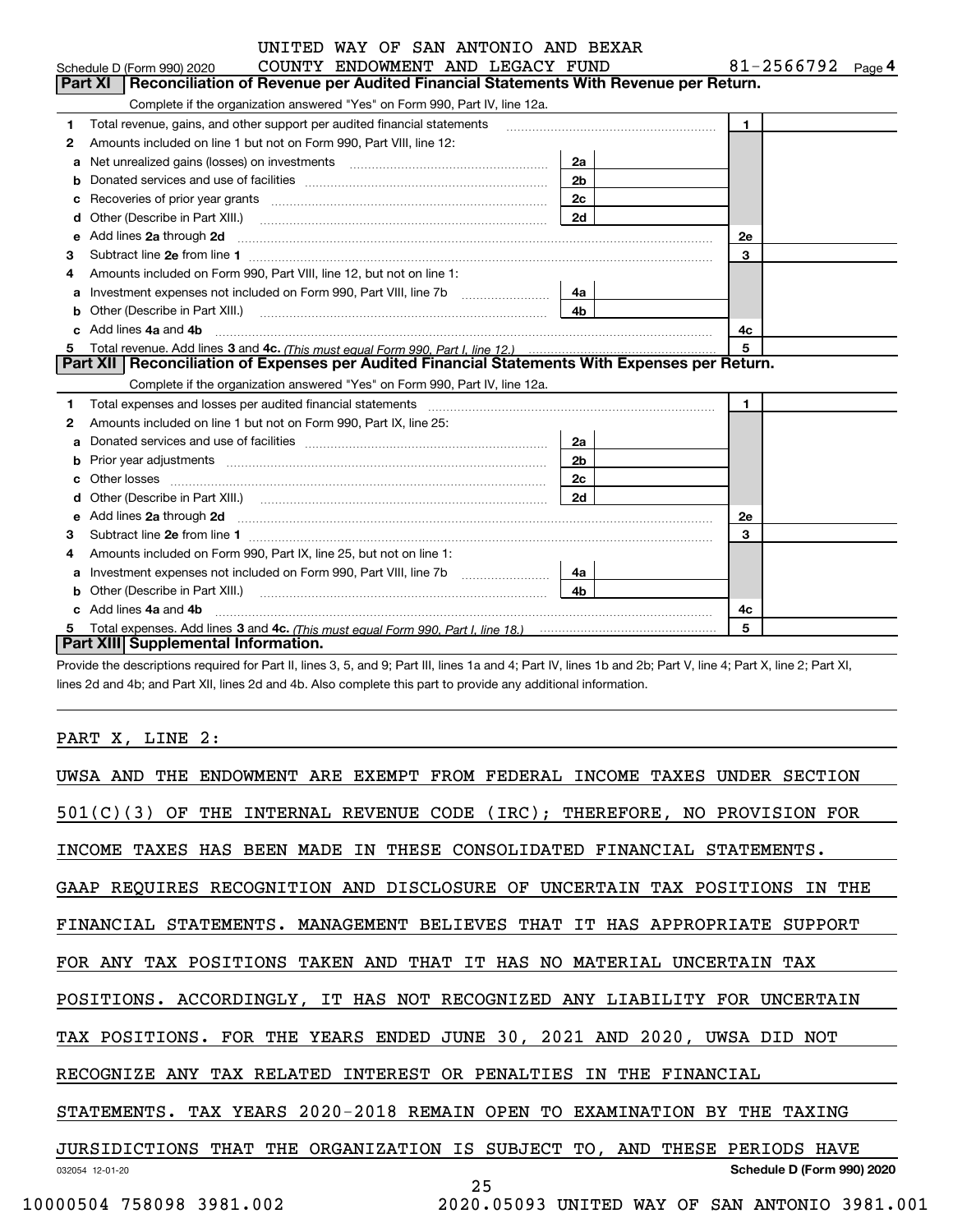*(continued)* **Part XIII Supplemental Information** 

NOT BEEN EXTENDED BEYOND THE APPLICABLE STATUE OF LIMITATIONS.

FORM 990, SCHEDULE D, PART V, LINE 4:

MAKING DISTRIBUTIONS EXCLUSIVELY TO UNITED WAY OF SAN ANTONIO AND BEXAR

COUNTY TO BE USED FOR ALLOCATIONS TO UNITED WAY PROGRAMS AND AGENCIES.

**Schedule D (Form 990) 2020**

032055 12-01-20

26 10000504 758098 3981.002 2020.05093 UNITED WAY OF SAN ANTONIO 3981.001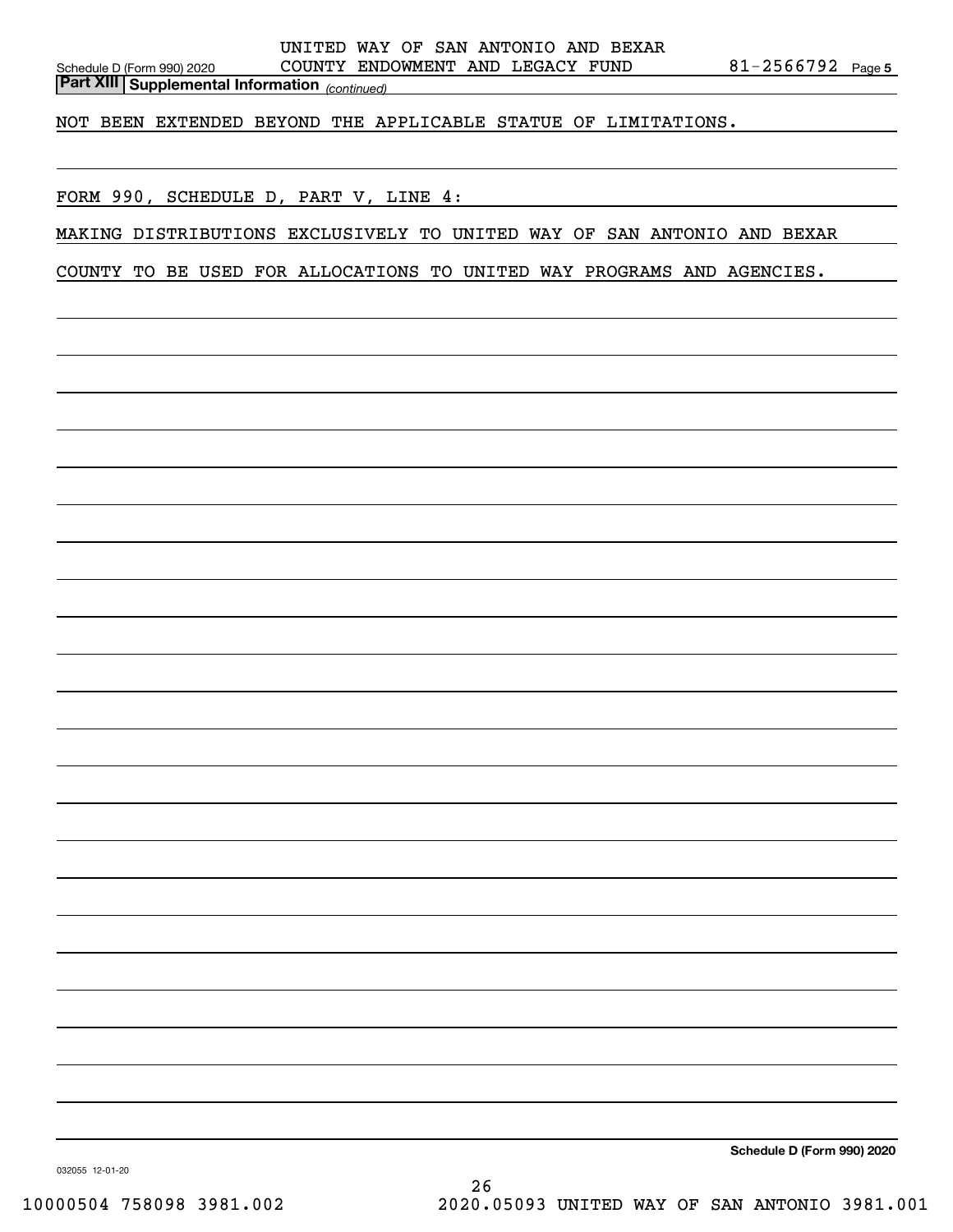|        | <b>Compensation Information</b><br><b>SCHEDULE J</b>                                                                             |                                       | OMB No. 1545-0047          |            |                         |  |  |
|--------|----------------------------------------------------------------------------------------------------------------------------------|---------------------------------------|----------------------------|------------|-------------------------|--|--|
|        | (Form 990)<br>For certain Officers, Directors, Trustees, Key Employees, and Highest                                              |                                       |                            |            |                         |  |  |
|        | <b>Compensated Employees</b>                                                                                                     |                                       | 2020                       |            |                         |  |  |
|        | Complete if the organization answered "Yes" on Form 990, Part IV, line 23.<br>Attach to Form 990.                                |                                       | <b>Open to Public</b>      |            |                         |  |  |
|        | Department of the Treasury<br>Go to www.irs.gov/Form990 for instructions and the latest information.<br>Internal Revenue Service |                                       | Inspection                 |            |                         |  |  |
|        | Name of the organization<br>UNITED WAY OF SAN ANTONIO AND BEXAR                                                                  | <b>Employer identification number</b> |                            |            |                         |  |  |
|        | COUNTY ENDOWMENT AND LEGACY FUND                                                                                                 |                                       | 81-2566792                 |            |                         |  |  |
|        | <b>Questions Regarding Compensation</b><br>Part I                                                                                |                                       |                            |            |                         |  |  |
|        |                                                                                                                                  |                                       |                            | <b>Yes</b> | No                      |  |  |
|        | <b>1a</b> Check the appropriate box(es) if the organization provided any of the following to or for a person listed on Form 990, |                                       |                            |            |                         |  |  |
|        | Part VII, Section A, line 1a. Complete Part III to provide any relevant information regarding these items.                       |                                       |                            |            |                         |  |  |
|        | First-class or charter travel<br>Housing allowance or residence for personal use                                                 |                                       |                            |            |                         |  |  |
|        | Payments for business use of personal residence<br>Travel for companions                                                         |                                       |                            |            |                         |  |  |
|        | Health or social club dues or initiation fees<br>Tax indemnification and gross-up payments                                       |                                       |                            |            |                         |  |  |
|        | Discretionary spending account<br>Personal services (such as maid, chauffeur, chef)                                              |                                       |                            |            |                         |  |  |
|        |                                                                                                                                  |                                       |                            |            |                         |  |  |
|        | <b>b</b> If any of the boxes on line 1a are checked, did the organization follow a written policy regarding payment or           |                                       |                            |            |                         |  |  |
|        | reimbursement or provision of all of the expenses described above? If "No," complete Part III to explain                         |                                       | 1b                         |            |                         |  |  |
| 2      | Did the organization require substantiation prior to reimbursing or allowing expenses incurred by all directors,                 |                                       |                            |            |                         |  |  |
|        |                                                                                                                                  |                                       | $\mathbf{2}$               |            |                         |  |  |
|        |                                                                                                                                  |                                       |                            |            |                         |  |  |
| З      | Indicate which, if any, of the following the organization used to establish the compensation of the organization's               |                                       |                            |            |                         |  |  |
|        | CEO/Executive Director. Check all that apply. Do not check any boxes for methods used by a related organization to               |                                       |                            |            |                         |  |  |
|        | establish compensation of the CEO/Executive Director, but explain in Part III.                                                   |                                       |                            |            |                         |  |  |
|        | Compensation committee<br>Written employment contract                                                                            |                                       |                            |            |                         |  |  |
|        | Compensation survey or study<br>Independent compensation consultant                                                              |                                       |                            |            |                         |  |  |
|        | Form 990 of other organizations<br>Approval by the board or compensation committee                                               |                                       |                            |            |                         |  |  |
|        |                                                                                                                                  |                                       |                            |            |                         |  |  |
|        | During the year, did any person listed on Form 990, Part VII, Section A, line 1a, with respect to the filing                     |                                       |                            |            |                         |  |  |
|        | organization or a related organization:<br>Receive a severance payment or change-of-control payment?                             |                                       | 4a                         |            | х                       |  |  |
| а<br>b | Participate in or receive payment from a supplemental nonqualified retirement plan?                                              |                                       | 4b                         |            | $\overline{\mathbf{x}}$ |  |  |
| c      | Participate in or receive payment from an equity-based compensation arrangement?                                                 |                                       | 4с                         |            | $\overline{\mathbf{x}}$ |  |  |
|        | If "Yes" to any of lines 4a-c, list the persons and provide the applicable amounts for each item in Part III.                    |                                       |                            |            |                         |  |  |
|        |                                                                                                                                  |                                       |                            |            |                         |  |  |
|        | Only section 501(c)(3), 501(c)(4), and 501(c)(29) organizations must complete lines 5-9.                                         |                                       |                            |            |                         |  |  |
|        | For persons listed on Form 990, Part VII, Section A, line 1a, did the organization pay or accrue any compensation                |                                       |                            |            |                         |  |  |
|        | contingent on the revenues of:                                                                                                   |                                       |                            |            |                         |  |  |
|        | a The organization? <b>Entitation</b> and the organization?                                                                      |                                       | 5a                         |            | x                       |  |  |
|        |                                                                                                                                  |                                       | 5b                         |            | $\mathbf x$             |  |  |
|        | If "Yes" on line 5a or 5b, describe in Part III.                                                                                 |                                       |                            |            |                         |  |  |
| 6.     | For persons listed on Form 990, Part VII, Section A, line 1a, did the organization pay or accrue any compensation                |                                       |                            |            |                         |  |  |
|        | contingent on the net earnings of:                                                                                               |                                       |                            |            |                         |  |  |
| a      |                                                                                                                                  |                                       | 6a                         |            | х                       |  |  |
|        |                                                                                                                                  |                                       | 6b                         |            | $\mathbf x$             |  |  |
|        | If "Yes" on line 6a or 6b, describe in Part III.                                                                                 |                                       |                            |            |                         |  |  |
|        | 7 For persons listed on Form 990, Part VII, Section A, line 1a, did the organization provide any nonfixed payments               |                                       |                            |            |                         |  |  |
|        |                                                                                                                                  |                                       | 7                          |            | х                       |  |  |
| 8      | Were any amounts reported on Form 990, Part VII, paid or accrued pursuant to a contract that was subject to the                  |                                       |                            |            |                         |  |  |
|        | initial contract exception described in Regulations section 53.4958-4(a)(3)? If "Yes," describe in Part III                      |                                       | 8                          |            | х                       |  |  |
| 9      | If "Yes" on line 8, did the organization also follow the rebuttable presumption procedure described in                           |                                       |                            |            |                         |  |  |
|        | Regulations section 53.4958-6(c)?                                                                                                |                                       | 9                          |            |                         |  |  |
|        | LHA For Paperwork Reduction Act Notice, see the Instructions for Form 990.                                                       |                                       | Schedule J (Form 990) 2020 |            |                         |  |  |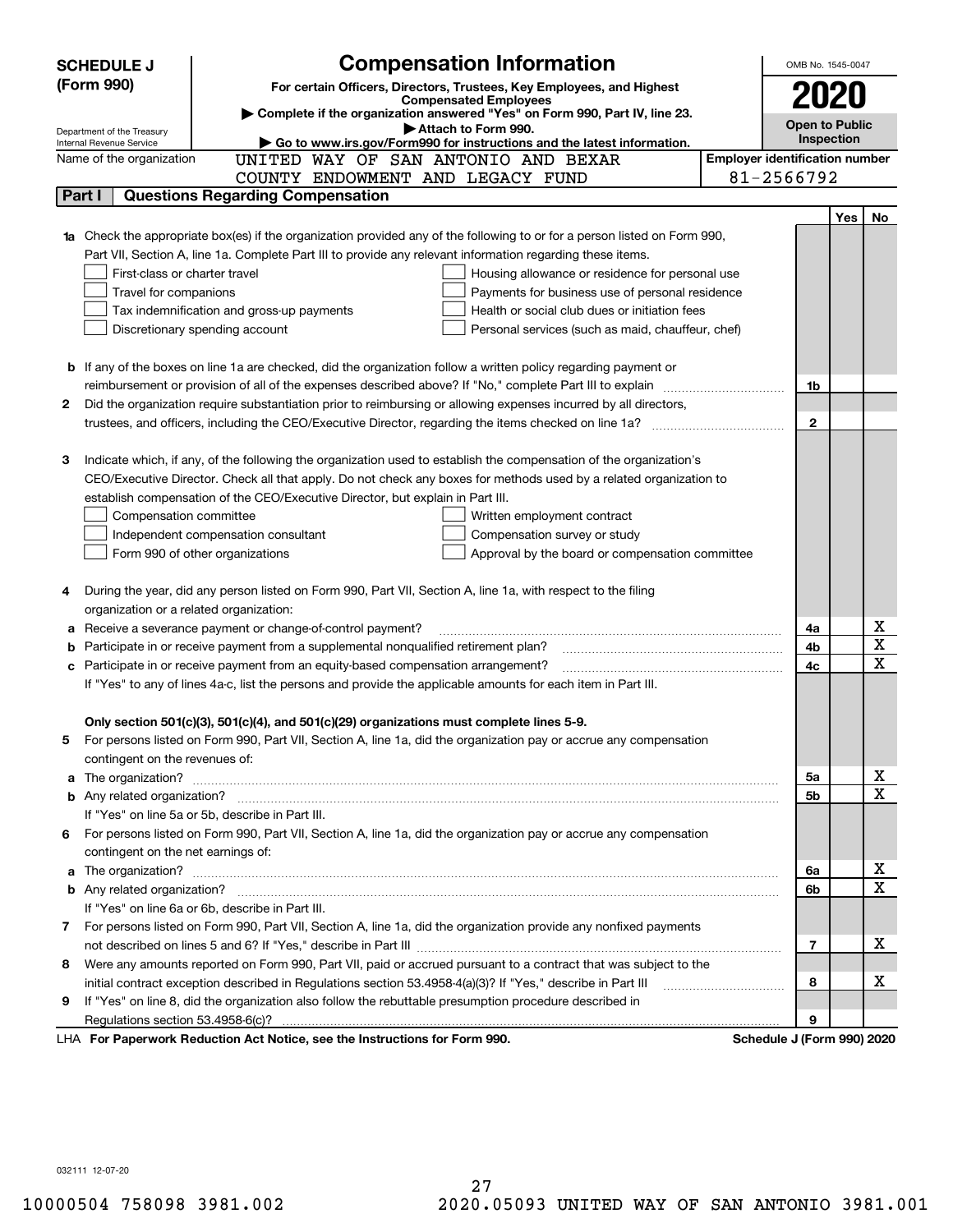#### COUNTY ENDOWMENT AND LEGACY FUND

81-2566792

**2**

# **Part II Officers, Directors, Trustees, Key Employees, and Highest Compensated Employees.**  Schedule J (Form 990) 2020 Page Use duplicate copies if additional space is needed.

For each individual whose compensation must be reported on Schedule J, report compensation from the organization on row (i) and from related organizations, described in the instructions, on row (ii). Do not list any individuals that aren't listed on Form 990, Part VII.

**Note:**  The sum of columns (B)(i)-(iii) for each listed individual must equal the total amount of Form 990, Part VII, Section A, line 1a, applicable column (D) and (E) amounts for that individual.

| (A) Name and Title                   |      | (B) Breakdown of W-2 and/or 1099-MISC compensation |                                           |                                           | (C) Retirement and<br>other deferred | (D) Nontaxable<br>benefits | (E) Total of columns<br>$(B)(i)-(D)$ | (F) Compensation<br>in column (B)         |
|--------------------------------------|------|----------------------------------------------------|-------------------------------------------|-------------------------------------------|--------------------------------------|----------------------------|--------------------------------------|-------------------------------------------|
|                                      |      | (i) Base<br>compensation                           | (ii) Bonus &<br>incentive<br>compensation | (iii) Other<br>reportable<br>compensation | compensation                         |                            |                                      | reported as deferred<br>on prior Form 990 |
|                                      |      |                                                    |                                           |                                           |                                      |                            |                                      |                                           |
| MR. LYNDON HERRIDGE<br>(1)           | (i)  | 0.                                                 | 0.                                        | 0.                                        | $\mathbf 0$ .                        | 0.                         | $\mathbf 0$ .                        | 0.                                        |
| VICE CHAIR                           | (ii) | 421,828.                                           | 0.                                        | 0.                                        | 25,650.                              | 7,309.                     | 454,787.                             | 0.                                        |
| MR. CHRISTOPHER MARTIN<br>(2)        | (i)  | 0.                                                 | 0.                                        | 0.                                        | 0.                                   | $\mathbf 0$ .              | $\mathbf 0$ .                        | 0.                                        |
| PRESIDENT & CEO                      | (ii) | 321, 279.                                          | 0.                                        | 0.                                        | 25,650.                              | 23,543.                    | 370, 472.                            | 0.                                        |
| MR. GLENN LUCADOU<br>(3)             | (i)  | 0.                                                 | $\overline{0}$ .                          | 0.                                        | $\mathbf{0}$ .                       | 0.                         | $\mathbf 0$ .                        | $\overline{0}$ .                          |
| CHIEF DEVELOPMENT OFFICER            | (ii) | 181,862.                                           | $\mathbf 0$ .                             | 0.                                        | 17,280.                              | 20,844.                    | 219,986.                             | $\overline{0}$ .                          |
| MR. EDWARD H. GUERRA<br>(4)          | (i)  | 0.                                                 | $\mathbf 0$ .                             | 0.                                        | 0.                                   | 0.                         | $\mathbf{0}$                         | $\overline{0}$ .                          |
| EVP, CFO                             | (ii) | 179,383.                                           | $\mathbf 0$ .                             | 0.                                        | 16,065.                              | 15,833.                    | 211,281                              | $\overline{0}$ .                          |
| MS. MARY ELLEN BURNS<br>(5)          | (i)  | 0.                                                 | $\mathbf 0$ .                             | 0.                                        | 0.                                   | 0.                         | $\mathbf{0}$                         | $\overline{0}$ .                          |
| SVP, GRANT IMPLEMENTATION            | (ii) | 159,812.                                           | $\mathbf 0$ .                             | 0.                                        | 15, 131.                             | 22, 237.                   | 197,180                              | $\overline{0}$ .                          |
| MS. LINDA GARZA<br>(6)               | (i)  | 0.                                                 | $\mathbf 0$ .                             | 0.                                        | $\mathbf 0$ .                        | $\mathbf 0$ .              | $\mathbf 0$                          | $\overline{0}$ .                          |
| SVP, CORPORATE CAMPAIGNS             | (ii) | 166,346.                                           | $\mathbf 0$ .                             | 0.                                        | 15, 134.                             | 14,218.                    | 195,698.                             | $\mathbf 0$ .                             |
| MS. LADY ROMANO<br>(7)               | (i)  | 0.                                                 | $\mathbf 0$ .                             | 0.                                        | 0.                                   | 0.                         | $\mathbf 0$ .                        | 0.                                        |
| SVP COMMUNITY IMPACT                 | (ii) | 140,339.                                           | $\mathbf 0$ .                             | 0.                                        | 12,600.                              | 17,028.                    | 169, 967.                            | 0.                                        |
| MS. RHONDA DAHLKE<br>(8)             | (i)  | $\overline{0}$ .                                   | $\overline{0}$ .                          | 0.                                        | $\overline{0}$ .                     | 0.                         | 0.                                   | $\overline{0}$ .                          |
| VP, CORPORATE CAMPAIGNS & LEADRSHP E | (ii) | 126,948.                                           | $\overline{0}$ .                          | 0.                                        | 11,703.                              | 13,928.                    | 152, 579.                            | $\overline{0}$ .                          |
|                                      | (i)  |                                                    |                                           |                                           |                                      |                            |                                      |                                           |
|                                      | (ii) |                                                    |                                           |                                           |                                      |                            |                                      |                                           |
|                                      | (i)  |                                                    |                                           |                                           |                                      |                            |                                      |                                           |
|                                      | (ii) |                                                    |                                           |                                           |                                      |                            |                                      |                                           |
|                                      | (i)  |                                                    |                                           |                                           |                                      |                            |                                      |                                           |
|                                      | (ii) |                                                    |                                           |                                           |                                      |                            |                                      |                                           |
|                                      | (i)  |                                                    |                                           |                                           |                                      |                            |                                      |                                           |
|                                      | (ii) |                                                    |                                           |                                           |                                      |                            |                                      |                                           |
|                                      | (i)  |                                                    |                                           |                                           |                                      |                            |                                      |                                           |
|                                      | (ii) |                                                    |                                           |                                           |                                      |                            |                                      |                                           |
|                                      | (i)  |                                                    |                                           |                                           |                                      |                            |                                      |                                           |
|                                      | (ii) |                                                    |                                           |                                           |                                      |                            |                                      |                                           |
|                                      | (i)  |                                                    |                                           |                                           |                                      |                            |                                      |                                           |
|                                      | (ii) |                                                    |                                           |                                           |                                      |                            |                                      |                                           |
|                                      | (i)  |                                                    |                                           |                                           |                                      |                            |                                      |                                           |
|                                      | (ii) |                                                    |                                           |                                           |                                      |                            |                                      |                                           |

**Schedule J (Form 990) 2020**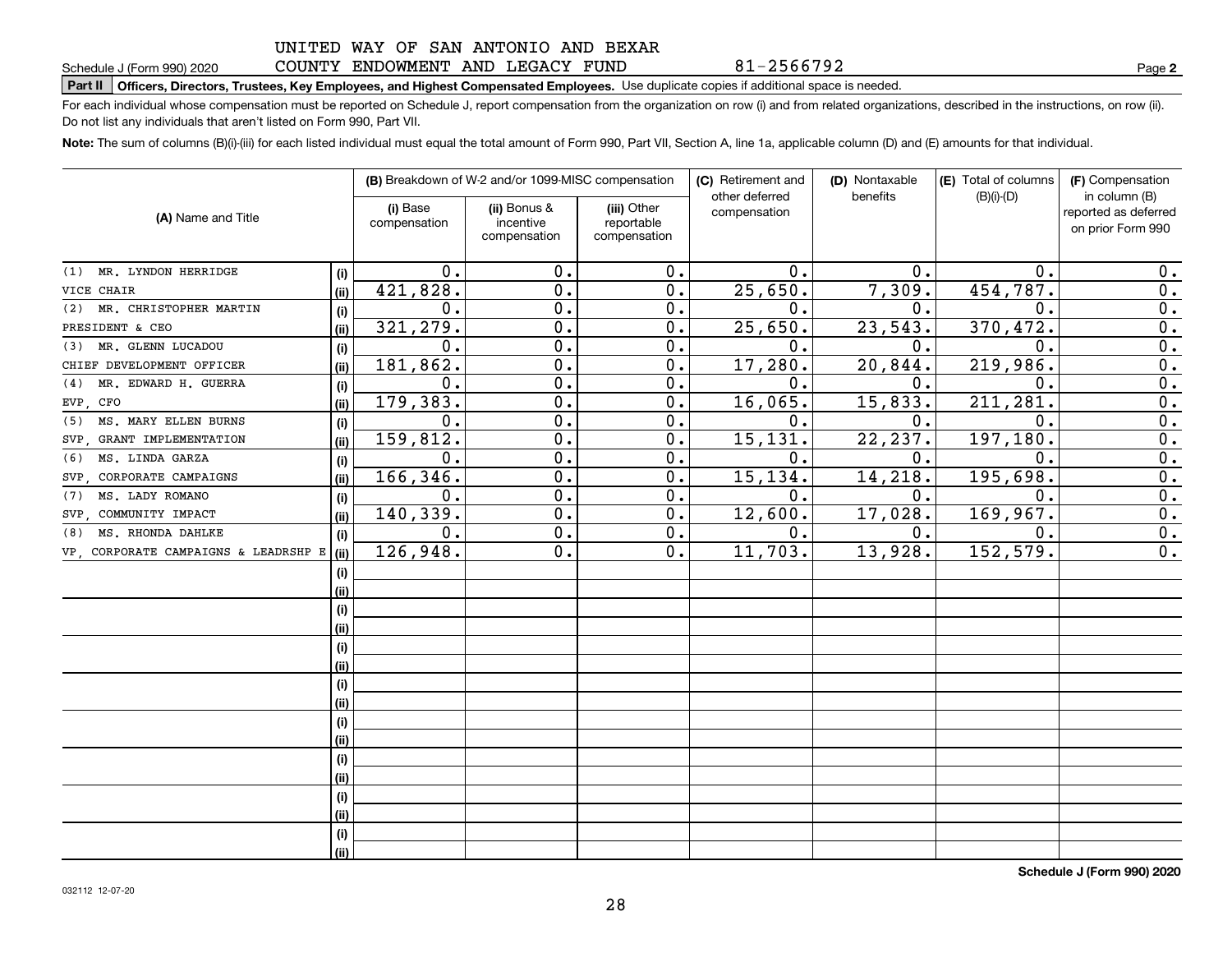**Part III Supplemental Information**

Schedule J (Form 990) 2020 COUNTY ENDOWMENT AND LEGACY FUND<br>Part III Supplemental Information<br>Provide the information, explanation, or descriptions required for Part I, lines 1a, 1b, 3, 4a, 4b, 4c, 5a, 5b, 6a, 6b, 7, and 8

FORM 990, SCHEDULE J, PART I, LINE 3

THE COMPENSATION SALARY RANGE FOR THE PRESIDENT & CEO IS DETERMINED BY

AN OUTSIDE VOLUNTEER COMMITTEE COMPOSED OF HUMAN RESOURCE PROFESSIONALS

FROM A LOCAL MAJOR CORPORATION. THE VOLUNTEER COMMITTEE SECURES

COMPARABLE SALARY DATA FROM LOCAL AND NATIONAL SOURCES TO ESTABLISH THE

GRADE AND SALARY RANGE. THIS GRADE AND SALARY RANGE IS APPROVED

ANNUALLY BY THE PERSONNEL COMMITTEE AND SUBSEQUENTLY THE GOVERNING BODY

OF VOLUNTEERS. THIS PROCESS WAS LAST PERFORMED IN NOVEMBER 2020.

ALL COMPENSATION REPORTED ON FORM 990, PART VII AND SCHEDULE J, PART II

IS FROM THE RELATED ORGANIZATION.

**Schedule J (Form 990) 2020**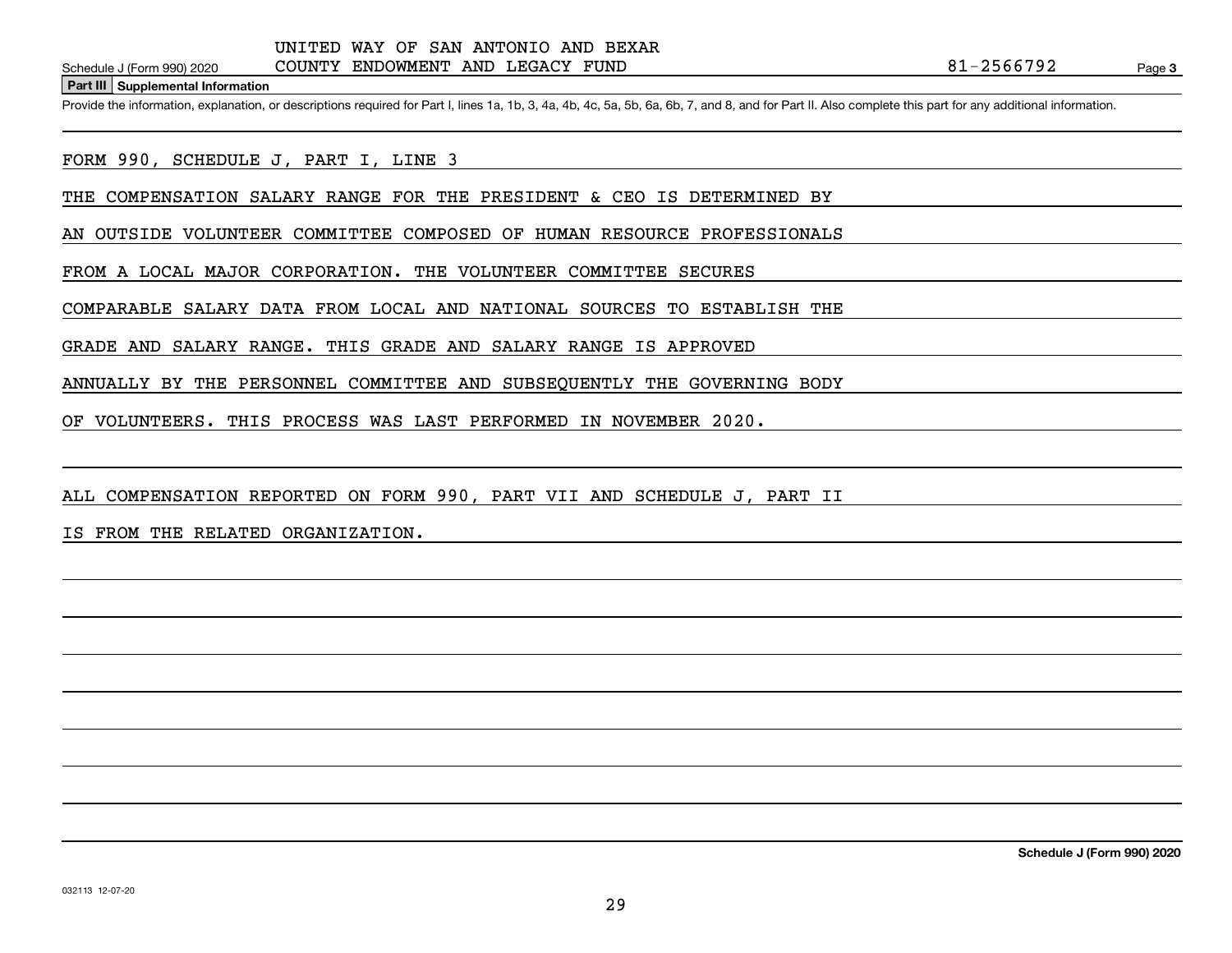Internal Revenue Service

Department of the Treasury **(Form 990 or 990-EZ)**

Name of the organization

**SCHEDULE O Supplemental Information to Form 990 or 990-EZ**

**Complete to provide information for responses to specific questions on Form 990 or 990-EZ or to provide any additional information. | Attach to Form 990 or 990-EZ. | Go to www.irs.gov/Form990 for the latest information.**

UNITED WAY OF SAN ANTONIO AND BEXAR



COUNTY ENDOWMENT AND LEGACY FUND  $\begin{array}{|l|}\n\hline\n\end{array}$  81-2566792

FORM 990, PART I, LINE 1, DESCRIPTION OF ORGANIZATION MISSION:

ENDOWMENT AND LEGACY FUND TO BE USED FOR THE BENEFIT AND FURTHERANCE OF

THE STRATEGIC WORK OF UWSA.

FORM 990, PART III, LINE 4A, PROGRAM SERVICE ACCOMPLISHMENTS:

THE ENDOWMENT AND LEGACY FUND'S ROLE IS TO SUPPORT UWSA IN

STRATEGICALLY BRINGING TOGETHER THE TIME, TALENT AND TREASURE OF THE

PEOPLE OF OUR COMMUNITY TO ADDRESS COMPLEX SOCIAL ISSUES SO WE CAN ALL

LIVE UNITED.

FORM 990, PART VI, SECTION B, LINE 11B:

THE 990 IS REVIEWED BY THE AUDIT COMMITTEE WITH MANAGEMENT. UPON APPROVAL

OF THE RETURN BY THE AUDIT COMMITTEE, IT IS PRESENTED TO THE BOARD BEFORE BEING FILED.

FORM 990, PART VI, SECTION B, LINE 12C:

032211 11-20-20 LHA For Paperwork Reduction Act Notice, see the Instructions for Form 990 or 990-EZ. Schedule O (Form 990 or 990-EZ) 2020 IN CONNECTION WITH ANY ACTUAL OR POSSIBLE CONFLICT OF INTEREST, A COVERED INDIVIDUAL MUST DISCLOSE THE EXISTENCE OF THE CONFLICT OF INTEREST TO THE CHAIR OF THE AUDIT COMMITTEE OF UNITED WAY OF SAN ANTONIO AND BEXAR COUNTY. THE CHAIR OF THE AUDIT COMMITTEE SHALL REVIEW THE CIRCUMSTANCES SURROUNDING THE CONFLICT OF INTEREST AND SHALL MAKE A RECOMMENDATION TO THE EXECUTIVE COMMITTEE OF THE UNITED WAY OF SAN ANTONIO AND BEXAR COUNTY ABOUT HOW THE CONFLICT OF INTEREST SHOULD BE RESOLVED OR ADDRESSED. THE EXECUTIVE COMMITTEE SHALL CONSIDER THE CIRCUMSTANCES SURROUNDING THE CONFLICT OF INTEREST AND THE CHAIR OF THE AUDIT COMMITTEE'S RECOMMENDATION AND SHALL INSTRUCT THE FUND ON HOW TO RESOLVE OR ADDRESS THE CONFLICT OF INTEREST.

30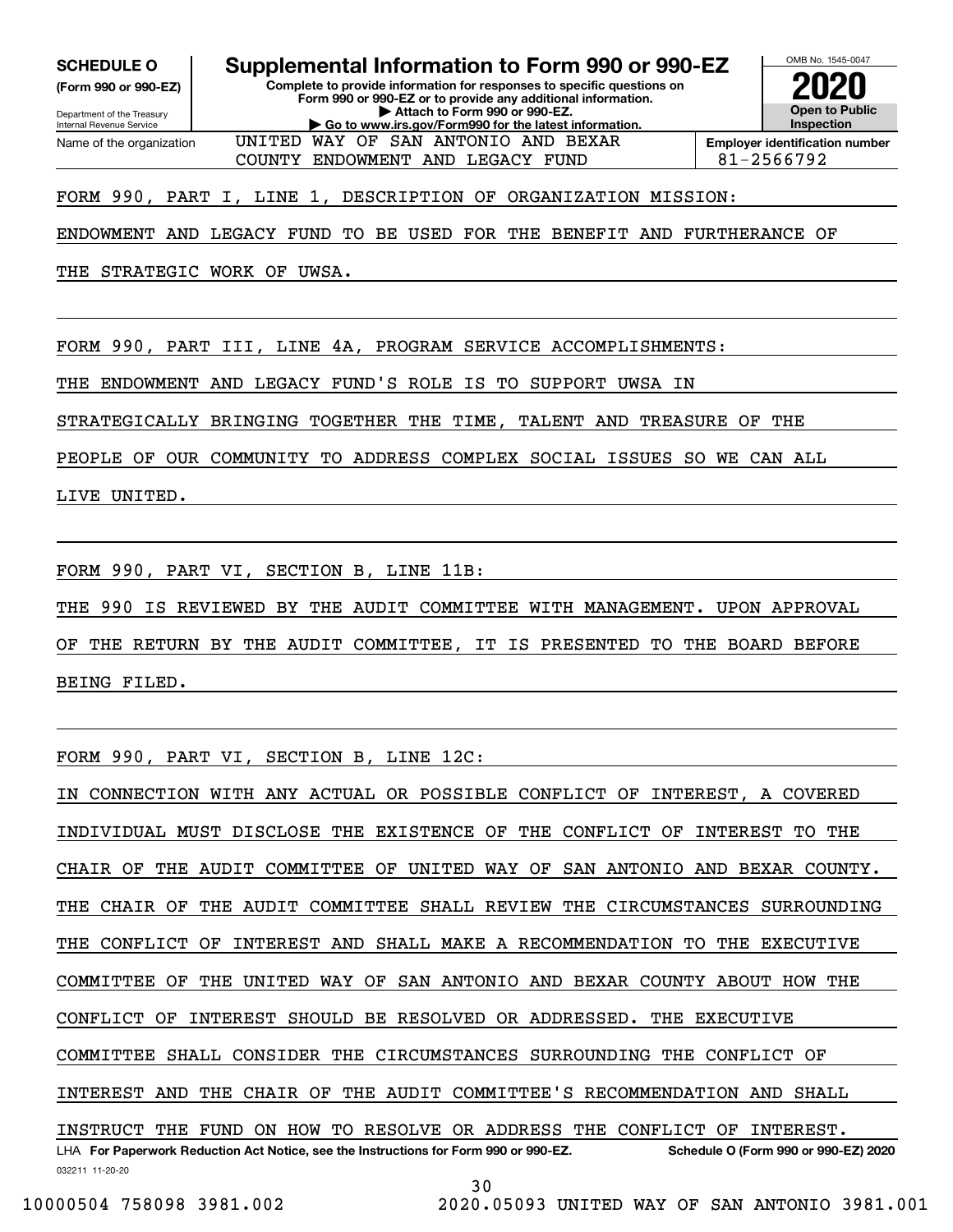| Schedule O (Form 990 or 990-EZ) 2020<br>Page <sub>►</sub> |  |  |                                     |  |  |                                       |  |
|-----------------------------------------------------------|--|--|-------------------------------------|--|--|---------------------------------------|--|
| Name of the organization                                  |  |  | UNITED WAY OF SAN ANTONIO AND BEXAR |  |  | <b>Employer identification number</b> |  |
|                                                           |  |  | COUNTY ENDOWMENT AND LEGACY FUND    |  |  | 81-2566792                            |  |

FORM 990, PART VI, SECTION C, LINE 18:

UWSA ENDOWMENT AND LEGACY FUND FORM 990 IS AVAILABLE UPON REQUEST AND IS

ALSO ON GUIDESTAR WEBSITE.

FORM 990, PART VI, SECTION C, LINE 19:

THE GOVERNING DOCUMENTS, CONFLICT OF INTEREST POLICY, FINANCIAL STATMENTS,

AND FORM 990 ARE AVAILABLE UPON REQUEST.

FORM 990, PART VI, SECTION B, LINE 13:

THE ORGANIZATION IS IN THE PROCESS OF ADOPTING AND IMPLEMENTING A

WRITTEN WHISTLEBLOWER POLICY DURING THE FISCAL YEAR ENDED JUNE 30,

2021.

FORM 990, PART VI, SECTION B, LINE 14:

THE ORGANIZATION IS IN THE PROCESS OF ADOPTING AND IMPLEMENTING A

WRITTEN DOCUMENT RETENTION AND DESTRUCTION POLICY DURING THE FISCAL

YEAR ENDED JUNE 30, 2021.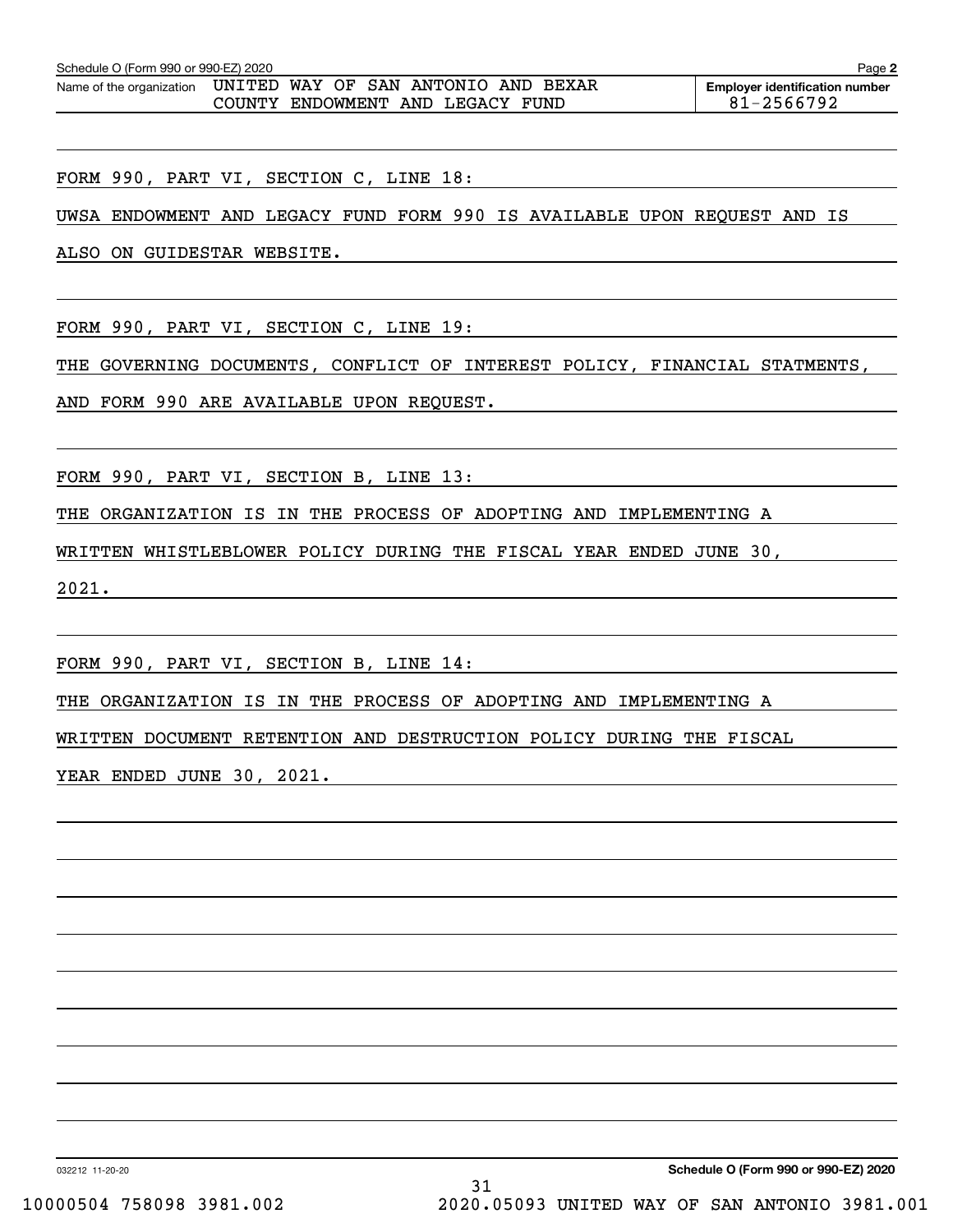| <b>SCHEDULE R</b>                                    |                                                                                                                                                                                                                    | <b>Related Organizations and Unrelated Partnerships</b>                                                                            |                                                     | OMB No. 1545-0047                    |                                             |                                       |            |                                                      |                    |
|------------------------------------------------------|--------------------------------------------------------------------------------------------------------------------------------------------------------------------------------------------------------------------|------------------------------------------------------------------------------------------------------------------------------------|-----------------------------------------------------|--------------------------------------|---------------------------------------------|---------------------------------------|------------|------------------------------------------------------|--------------------|
| (Form 990)<br>Department of the Treasury             |                                                                                                                                                                                                                    | Complete if the organization answered "Yes" on Form 990, Part IV, line 33, 34, 35b, 36, or 37.                                     | Attach to Form 990.                                 |                                      |                                             |                                       |            | 2020<br><b>Open to Public</b>                        |                    |
| Internal Revenue Service<br>Name of the organization |                                                                                                                                                                                                                    | Go to www.irs.gov/Form990 for instructions and the latest information.<br>UNITED WAY OF SAN ANTONIO AND BEXAR                      |                                                     |                                      |                                             | <b>Employer identification number</b> |            | Inspection                                           |                    |
|                                                      |                                                                                                                                                                                                                    | COUNTY ENDOWMENT AND LEGACY FUND                                                                                                   |                                                     |                                      |                                             |                                       | 81-2566792 |                                                      |                    |
| Part I                                               | Identification of Disregarded Entities. Complete if the organization answered "Yes" on Form 990, Part IV, line 33.                                                                                                 |                                                                                                                                    |                                                     |                                      |                                             |                                       |            |                                                      |                    |
|                                                      | (a)<br>Name, address, and EIN (if applicable)<br>of disregarded entity                                                                                                                                             | (b)<br>(c)<br>(d)<br>(e)<br>Primary activity<br>Legal domicile (state or<br>Total income<br>End-of-year assets<br>foreign country) |                                                     |                                      |                                             |                                       |            |                                                      | Direct controlling |
|                                                      |                                                                                                                                                                                                                    |                                                                                                                                    |                                                     |                                      |                                             |                                       | entity     |                                                      |                    |
|                                                      |                                                                                                                                                                                                                    |                                                                                                                                    |                                                     |                                      |                                             |                                       |            |                                                      |                    |
|                                                      |                                                                                                                                                                                                                    |                                                                                                                                    |                                                     |                                      |                                             |                                       |            |                                                      |                    |
|                                                      |                                                                                                                                                                                                                    |                                                                                                                                    |                                                     |                                      |                                             |                                       |            |                                                      |                    |
| Part II                                              | Identification of Related Tax-Exempt Organizations. Complete if the organization answered "Yes" on Form 990, Part IV, line 34, because it had one or more related tax-exempt<br>organizations during the tax year. |                                                                                                                                    |                                                     |                                      |                                             |                                       |            |                                                      |                    |
|                                                      | (a)<br>Name, address, and EIN<br>of related organization                                                                                                                                                           | (b)<br>Primary activity                                                                                                            | (c)<br>Legal domicile (state or<br>foreign country) | (d)<br><b>Exempt Code</b><br>section | (e)<br>Public charity<br>status (if section | (f)<br>Direct controlling<br>entity   |            | $(g)$<br>Section 512(b)(13)<br>controlled<br>entity? |                    |
|                                                      | UNITED WAY OF SAN ANTONIO & BEXAR COUNTY -                                                                                                                                                                         |                                                                                                                                    |                                                     |                                      | 501(c)(3)                                   |                                       |            | Yes                                                  | No                 |
| 78205                                                | 74-1272381, 700 SOUTH ALAMO, SAN ANTONIO, TX                                                                                                                                                                       | SEE PART VII                                                                                                                       | TEXAS                                               | 501(C)(3)                            | LINE 7                                      | N/A                                   |            |                                                      | X                  |
|                                                      |                                                                                                                                                                                                                    |                                                                                                                                    |                                                     |                                      |                                             |                                       |            |                                                      |                    |
|                                                      |                                                                                                                                                                                                                    |                                                                                                                                    |                                                     |                                      |                                             |                                       |            |                                                      |                    |
|                                                      |                                                                                                                                                                                                                    |                                                                                                                                    |                                                     |                                      |                                             |                                       |            |                                                      |                    |
|                                                      |                                                                                                                                                                                                                    |                                                                                                                                    |                                                     |                                      |                                             |                                       |            |                                                      |                    |

**For Paperwork Reduction Act Notice, see the Instructions for Form 990. Schedule R (Form 990) 2020**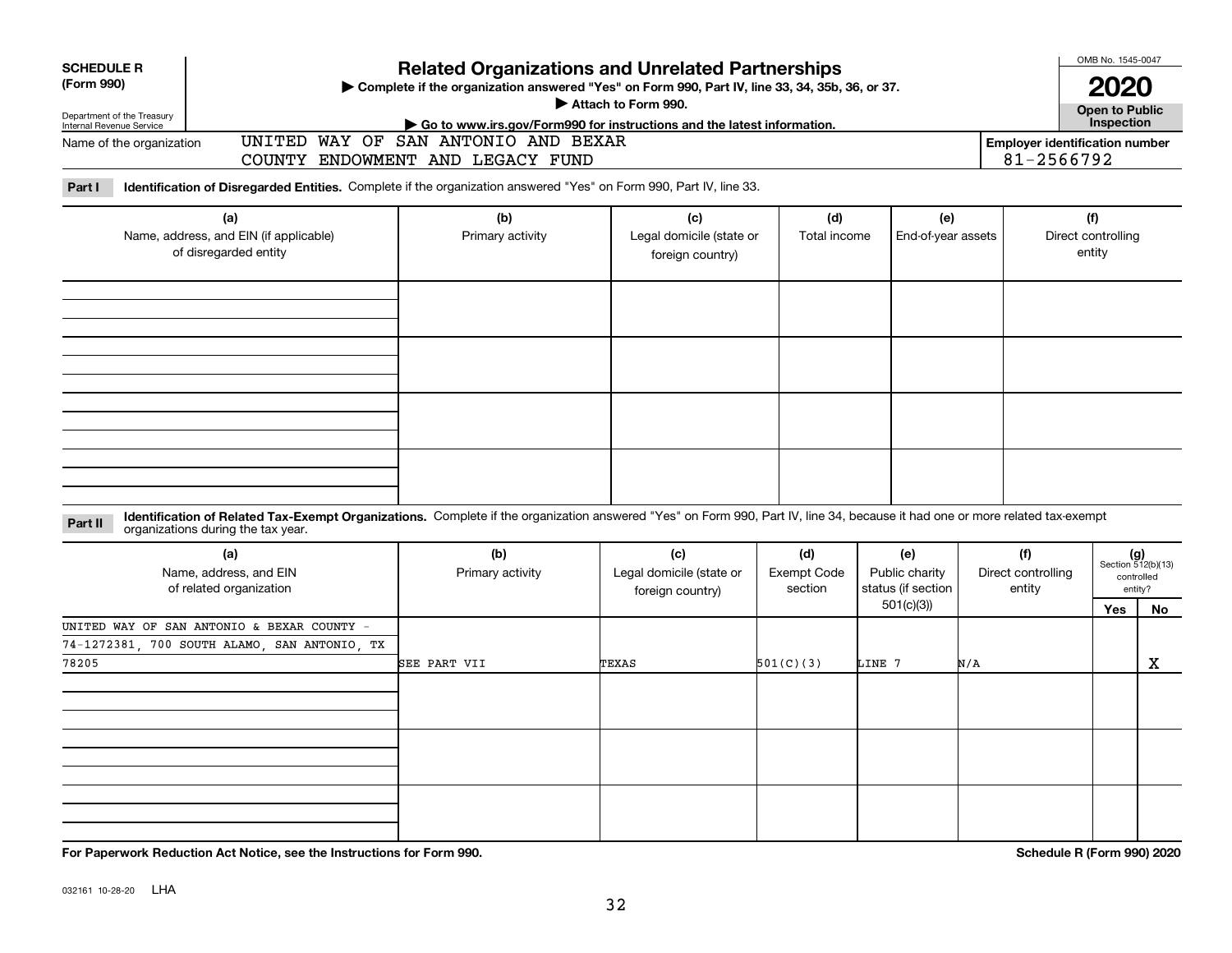#### Schedule R (Form 990) 2020 COUNTY ENDOWMENT AND LEGACY FUND 8 $1\text{--}2\text{566792}$  Page

**2**

**Identification of Related Organizations Taxable as a Partnership.** Complete if the organization answered "Yes" on Form 990, Part IV, line 34, because it had one or more related **Part III** organizations treated as a partnership during the tax year.

| ◡<br>ັ<br>$\overline{\phantom{a}}$                |                  |                      |                              |                                                                                            |                          |                                   |                                  |               |                                                           |     |                                                           |  |
|---------------------------------------------------|------------------|----------------------|------------------------------|--------------------------------------------------------------------------------------------|--------------------------|-----------------------------------|----------------------------------|---------------|-----------------------------------------------------------|-----|-----------------------------------------------------------|--|
| (a)                                               | (b)              | (c)                  | (d)                          | (e)                                                                                        | (f)                      | (g)                               |                                  | (h)           | (i)                                                       | (j) | (k)                                                       |  |
| Name, address, and EIN<br>of related organization | Primary activity | Legal<br>domicile    | Direct controlling<br>entity | Predominant income<br>(related, unrelated,<br>excluded from tax under<br>sections 512-514) | Share of total<br>income | Share of<br>end-of-year<br>assets | Disproportionate<br>allocations? |               | Code V-UBI                                                |     | General or Percentage<br>managing<br>partner?<br>partner? |  |
|                                                   |                  | (state or<br>foreign |                              |                                                                                            |                          |                                   |                                  |               | amount in box<br>20 of Schedule<br>K-1 (Form 1065) Yes No |     |                                                           |  |
|                                                   |                  | country)             |                              |                                                                                            |                          |                                   |                                  | $Yes \mid No$ |                                                           |     |                                                           |  |
|                                                   |                  |                      |                              |                                                                                            |                          |                                   |                                  |               |                                                           |     |                                                           |  |
|                                                   |                  |                      |                              |                                                                                            |                          |                                   |                                  |               |                                                           |     |                                                           |  |
|                                                   |                  |                      |                              |                                                                                            |                          |                                   |                                  |               |                                                           |     |                                                           |  |
|                                                   |                  |                      |                              |                                                                                            |                          |                                   |                                  |               |                                                           |     |                                                           |  |
|                                                   |                  |                      |                              |                                                                                            |                          |                                   |                                  |               |                                                           |     |                                                           |  |
|                                                   |                  |                      |                              |                                                                                            |                          |                                   |                                  |               |                                                           |     |                                                           |  |
|                                                   |                  |                      |                              |                                                                                            |                          |                                   |                                  |               |                                                           |     |                                                           |  |
|                                                   |                  |                      |                              |                                                                                            |                          |                                   |                                  |               |                                                           |     |                                                           |  |
|                                                   |                  |                      |                              |                                                                                            |                          |                                   |                                  |               |                                                           |     |                                                           |  |
|                                                   |                  |                      |                              |                                                                                            |                          |                                   |                                  |               |                                                           |     |                                                           |  |
|                                                   |                  |                      |                              |                                                                                            |                          |                                   |                                  |               |                                                           |     |                                                           |  |
|                                                   |                  |                      |                              |                                                                                            |                          |                                   |                                  |               |                                                           |     |                                                           |  |
|                                                   |                  |                      |                              |                                                                                            |                          |                                   |                                  |               |                                                           |     |                                                           |  |
|                                                   |                  |                      |                              |                                                                                            |                          |                                   |                                  |               |                                                           |     |                                                           |  |
|                                                   |                  |                      |                              |                                                                                            |                          |                                   |                                  |               |                                                           |     |                                                           |  |
|                                                   |                  |                      |                              |                                                                                            |                          |                                   |                                  |               |                                                           |     |                                                           |  |
|                                                   |                  |                      |                              |                                                                                            |                          |                                   |                                  |               |                                                           |     |                                                           |  |

**Identification of Related Organizations Taxable as a Corporation or Trust.** Complete if the organization answered "Yes" on Form 990, Part IV, line 34, because it had one or more related **Part IV** organizations treated as a corporation or trust during the tax year.

| (a)<br>Name, address, and EIN<br>of related organization | (b)<br>Primary activity | (c)<br>Legal domicile<br>state or<br>foreign | (d)<br>Direct controlling<br>entity | (e)<br>Type of entity<br>(C corp, S corp,<br>or trust) | (f)<br>Share of total<br>income | (g)<br>Share of<br>end-of-year<br>assets | (h)<br>Percentage<br>ownership | $(i)$ Section<br>512(b)(13)<br>controlled<br>entity? |        |
|----------------------------------------------------------|-------------------------|----------------------------------------------|-------------------------------------|--------------------------------------------------------|---------------------------------|------------------------------------------|--------------------------------|------------------------------------------------------|--------|
|                                                          |                         | country)                                     |                                     |                                                        |                                 |                                          |                                |                                                      | Yes No |
|                                                          |                         |                                              |                                     |                                                        |                                 |                                          |                                |                                                      |        |
|                                                          |                         |                                              |                                     |                                                        |                                 |                                          |                                |                                                      |        |
|                                                          |                         |                                              |                                     |                                                        |                                 |                                          |                                |                                                      |        |
|                                                          |                         |                                              |                                     |                                                        |                                 |                                          |                                |                                                      |        |
|                                                          |                         |                                              |                                     |                                                        |                                 |                                          |                                |                                                      |        |
|                                                          |                         |                                              |                                     |                                                        |                                 |                                          |                                |                                                      |        |
|                                                          |                         |                                              |                                     |                                                        |                                 |                                          |                                |                                                      |        |
|                                                          |                         |                                              |                                     |                                                        |                                 |                                          |                                |                                                      |        |
|                                                          |                         |                                              |                                     |                                                        |                                 |                                          |                                |                                                      |        |
|                                                          |                         |                                              |                                     |                                                        |                                 |                                          |                                |                                                      |        |
|                                                          |                         |                                              |                                     |                                                        |                                 |                                          |                                |                                                      |        |
|                                                          |                         |                                              |                                     |                                                        |                                 |                                          |                                |                                                      |        |
|                                                          |                         |                                              |                                     |                                                        |                                 |                                          |                                |                                                      |        |
|                                                          |                         |                                              |                                     |                                                        |                                 |                                          |                                |                                                      |        |
|                                                          |                         |                                              |                                     |                                                        |                                 |                                          |                                |                                                      |        |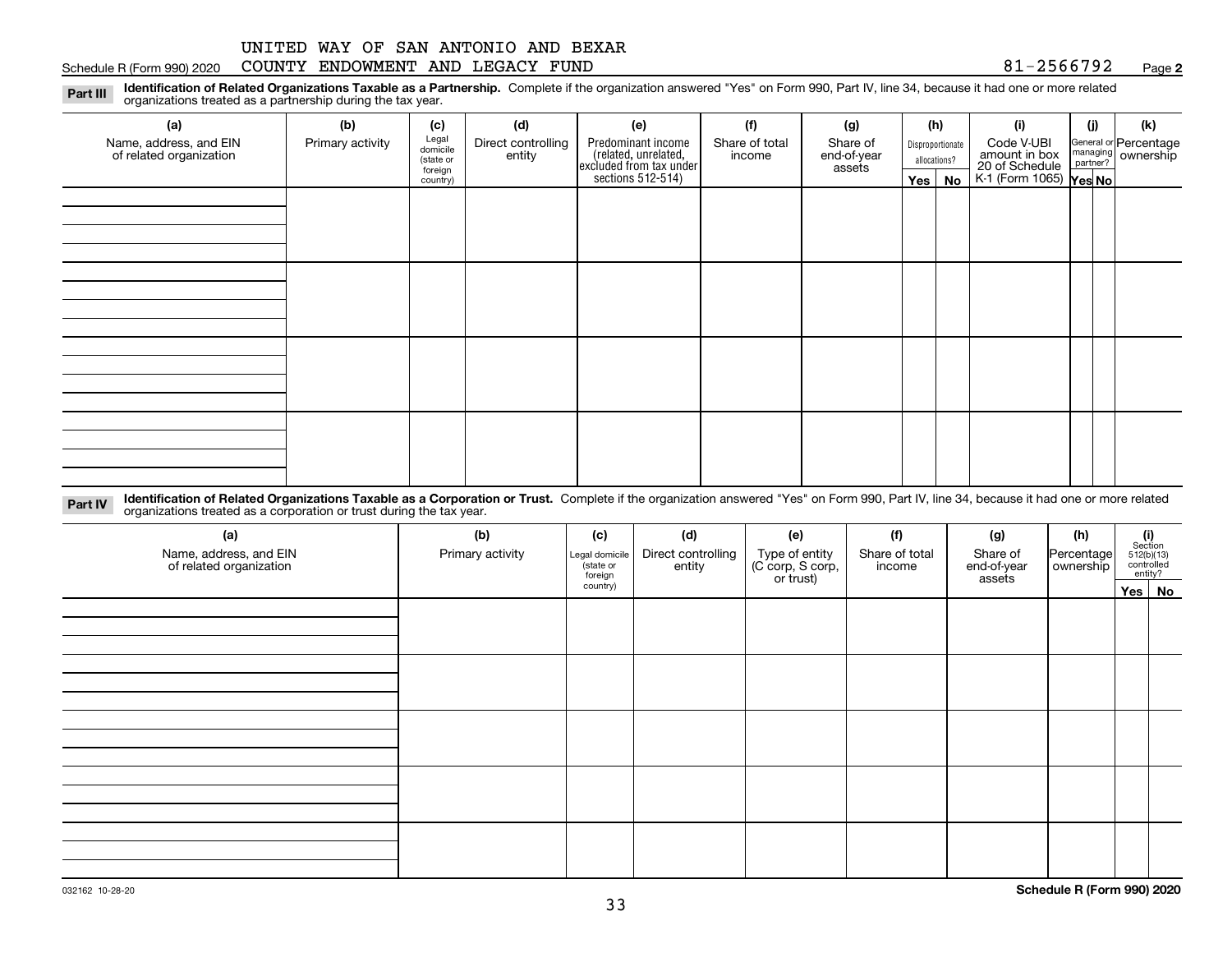#### Schedule R (Form 990) 2020 COUNTY ENDOWMENT AND LEGACY FUND 8 $1\text{--}2\text{566792}$  Page

| Part V Transactions With Related Organizations. Complete if the organization answered "Yes" on Form 990, Part IV, line 34, 35b, or 36 |  |
|---------------------------------------------------------------------------------------------------------------------------------------|--|
|                                                                                                                                       |  |

| Note: Complete line 1 if any entity is listed in Parts II, III, or IV of this schedule.                                                                                                                                        |                | Yes         | No                      |
|--------------------------------------------------------------------------------------------------------------------------------------------------------------------------------------------------------------------------------|----------------|-------------|-------------------------|
| During the tax year, did the organization engage in any of the following transactions with one or more related organizations listed in Parts II-IV?                                                                            |                |             |                         |
|                                                                                                                                                                                                                                | 1a             |             | x                       |
| <b>b</b> Gift, grant, or capital contribution to related organization(s)                                                                                                                                                       | 1b             |             | х                       |
| c Gift, grant, or capital contribution from related organization(s) manufaction content to content and contribution from related organization(s) manufaction content and contribution from related organization(s) manufaction | 1c             |             | X                       |
| d Loans or loan guarantees to or for related organization(s) committion contains and contains and contains a control or contained and contains a contained and contains a contact of the contact of the contact or contact or  | 1 <sub>d</sub> |             | X                       |
| e Loans or loan quarantees by related organization(s)                                                                                                                                                                          | 1e             |             | X                       |
|                                                                                                                                                                                                                                |                |             |                         |
| Dividends from related organization(s) manufactured and contract and contract or produced and contract and contract and contract and contract and contract and contract and contract and contract and contract and contract an | 1f             |             | х                       |
|                                                                                                                                                                                                                                | 1g             |             | X                       |
| h Purchase of assets from related organization(s) manufactured and content to content and content and content and content and content and content and content and content and content and content and content and content and  | 1h             |             | X                       |
|                                                                                                                                                                                                                                | 1i             |             | X                       |
| Lease of facilities, equipment, or other assets to related organization(s) [11] manufactured manufactured manufactured manufactured manufactured manufactured manufactured manufactured manufactured manufactured manufactured | 1i.            |             | $\overline{\mathbf{X}}$ |
|                                                                                                                                                                                                                                |                |             |                         |
|                                                                                                                                                                                                                                | 1k             |             | х                       |
| Performance of services or membership or fundraising solicitations for related organization(s)                                                                                                                                 | 11             |             | X                       |
| m Performance of services or membership or fundraising solicitations by related organization(s)                                                                                                                                | 1 <sub>m</sub> | $\mathbf X$ |                         |
|                                                                                                                                                                                                                                | 1n             | X           |                         |
|                                                                                                                                                                                                                                | 10             | Χ           |                         |
|                                                                                                                                                                                                                                |                |             |                         |
| p Reimbursement paid to related organization(s) for expenses [11111] [12] reasonal content of the separation (s) for expenses [11111] [12] reasonal content of the separation (s) for expenses [1111] [12] reasonal content of | 1p.            |             | х                       |
|                                                                                                                                                                                                                                | 1α             |             | X                       |
|                                                                                                                                                                                                                                |                |             |                         |
| r Other transfer of cash or property to related organization(s)                                                                                                                                                                | 1r             |             | х                       |
|                                                                                                                                                                                                                                | 1s             |             | X                       |

**2**If the answer to any of the above is "Yes," see the instructions for information on who must complete this line, including covered relationships and transaction thresholds.

| (a)<br>Name of related organization            | (b)<br>Transaction<br>type (a-s) | (c)<br>Amount involved | (d)<br>Method of determining amount involved |
|------------------------------------------------|----------------------------------|------------------------|----------------------------------------------|
| (1) UNITED WAY OF SAN ANTONIO AND BEXAR COUNTY | S                                |                        | $0 \cdot$ FMV                                |
| (2)                                            |                                  |                        |                                              |
| (3)                                            |                                  |                        |                                              |
| (4)                                            |                                  |                        |                                              |
| (5)                                            |                                  |                        |                                              |
| (6)                                            |                                  |                        |                                              |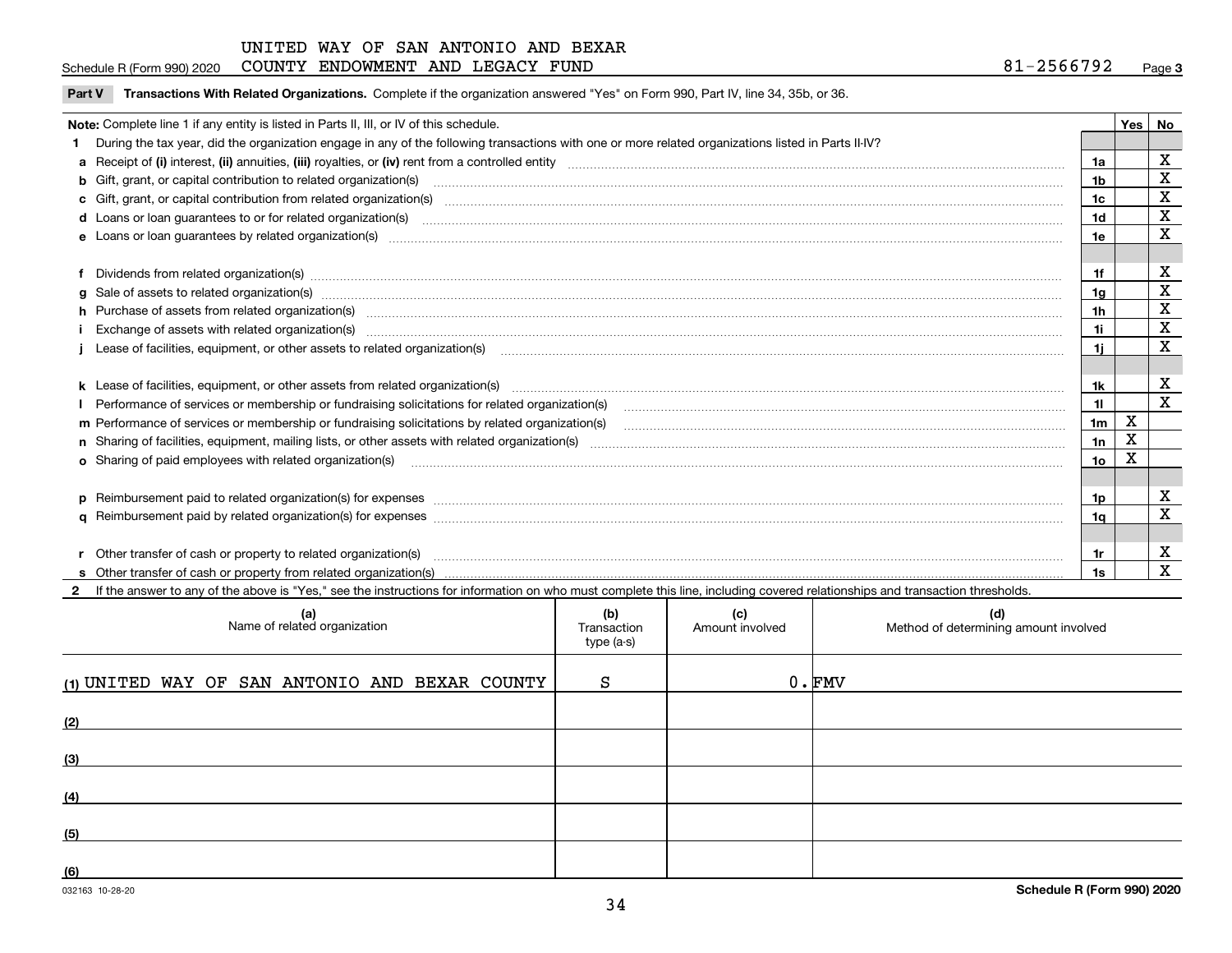#### **4**Schedule R (Form 990) 2020 COUNTY ENDOWMENT AND LEGACY FUND 8 $1\text{--}2\text{566792}$  Page

#### **Part VI Unrelated Organizations Taxable as a Partnership. Complete if the organization answered "Yes" on Form 990, Part IV, line 37.**

Provide the following information for each entity taxed as a partnership through which the organization conducted more than five percent of its activities (measured by total assets or gross revenue) that was not a related organization. See instructions regarding exclusion for certain investment partnerships.

| ັ                      | ັ<br>ັ           |                   |                                                                                            |                                      |  |          |             |  |                                       |                                                                                              |        |     |
|------------------------|------------------|-------------------|--------------------------------------------------------------------------------------------|--------------------------------------|--|----------|-------------|--|---------------------------------------|----------------------------------------------------------------------------------------------|--------|-----|
| (a)                    | (b)              | (c)               | (d)                                                                                        | (e)<br>Are all                       |  | (f)      | (g)         |  | (h)                                   | (i)                                                                                          | (i)    | (k) |
| Name, address, and EIN | Primary activity | Legal domicile    | Predominant income<br>(related, unrelated,<br>excluded from tax under<br>sections 512-514) | partners sec.<br>501(c)(3)<br>orgs.? |  | Share of | Share of    |  | Dispropor-<br>tionate<br>allocations? | Code V-UBI<br>amount in box 20 managing<br>of Schedule K-1 partner?<br>(Form 1065)<br>ves No |        |     |
| of entity              |                  | (state or foreign |                                                                                            |                                      |  | total    | end-of-year |  |                                       |                                                                                              |        |     |
|                        |                  | country)          |                                                                                            | Yes No                               |  | income   | assets      |  | Yes No                                |                                                                                              | Yes No |     |
|                        |                  |                   |                                                                                            |                                      |  |          |             |  |                                       |                                                                                              |        |     |
|                        |                  |                   |                                                                                            |                                      |  |          |             |  |                                       |                                                                                              |        |     |
|                        |                  |                   |                                                                                            |                                      |  |          |             |  |                                       |                                                                                              |        |     |
|                        |                  |                   |                                                                                            |                                      |  |          |             |  |                                       |                                                                                              |        |     |
|                        |                  |                   |                                                                                            |                                      |  |          |             |  |                                       |                                                                                              |        |     |
|                        |                  |                   |                                                                                            |                                      |  |          |             |  |                                       |                                                                                              |        |     |
|                        |                  |                   |                                                                                            |                                      |  |          |             |  |                                       |                                                                                              |        |     |
|                        |                  |                   |                                                                                            |                                      |  |          |             |  |                                       |                                                                                              |        |     |
|                        |                  |                   |                                                                                            |                                      |  |          |             |  |                                       |                                                                                              |        |     |
|                        |                  |                   |                                                                                            |                                      |  |          |             |  |                                       |                                                                                              |        |     |
|                        |                  |                   |                                                                                            |                                      |  |          |             |  |                                       |                                                                                              |        |     |
|                        |                  |                   |                                                                                            |                                      |  |          |             |  |                                       |                                                                                              |        |     |
|                        |                  |                   |                                                                                            |                                      |  |          |             |  |                                       |                                                                                              |        |     |
|                        |                  |                   |                                                                                            |                                      |  |          |             |  |                                       |                                                                                              |        |     |
|                        |                  |                   |                                                                                            |                                      |  |          |             |  |                                       |                                                                                              |        |     |
|                        |                  |                   |                                                                                            |                                      |  |          |             |  |                                       |                                                                                              |        |     |
|                        |                  |                   |                                                                                            |                                      |  |          |             |  |                                       |                                                                                              |        |     |
|                        |                  |                   |                                                                                            |                                      |  |          |             |  |                                       |                                                                                              |        |     |
|                        |                  |                   |                                                                                            |                                      |  |          |             |  |                                       |                                                                                              |        |     |
|                        |                  |                   |                                                                                            |                                      |  |          |             |  |                                       |                                                                                              |        |     |
|                        |                  |                   |                                                                                            |                                      |  |          |             |  |                                       |                                                                                              |        |     |
|                        |                  |                   |                                                                                            |                                      |  |          |             |  |                                       |                                                                                              |        |     |
|                        |                  |                   |                                                                                            |                                      |  |          |             |  |                                       |                                                                                              |        |     |
|                        |                  |                   |                                                                                            |                                      |  |          |             |  |                                       |                                                                                              |        |     |
|                        |                  |                   |                                                                                            |                                      |  |          |             |  |                                       |                                                                                              |        |     |
|                        |                  |                   |                                                                                            |                                      |  |          |             |  |                                       |                                                                                              |        |     |
|                        |                  |                   |                                                                                            |                                      |  |          |             |  |                                       |                                                                                              |        |     |
|                        |                  |                   |                                                                                            |                                      |  |          |             |  |                                       |                                                                                              |        |     |
|                        |                  |                   |                                                                                            |                                      |  |          |             |  |                                       |                                                                                              |        |     |
|                        |                  |                   |                                                                                            |                                      |  |          |             |  |                                       |                                                                                              |        |     |
|                        |                  |                   |                                                                                            |                                      |  |          |             |  |                                       |                                                                                              |        |     |
|                        |                  |                   |                                                                                            |                                      |  |          |             |  |                                       |                                                                                              |        |     |
|                        |                  |                   |                                                                                            |                                      |  |          |             |  |                                       |                                                                                              |        |     |
|                        |                  |                   |                                                                                            |                                      |  |          |             |  |                                       |                                                                                              |        |     |
|                        |                  |                   |                                                                                            |                                      |  |          |             |  |                                       |                                                                                              |        |     |
|                        |                  |                   |                                                                                            |                                      |  |          |             |  |                                       |                                                                                              |        |     |

**Schedule R (Form 990) 2020**